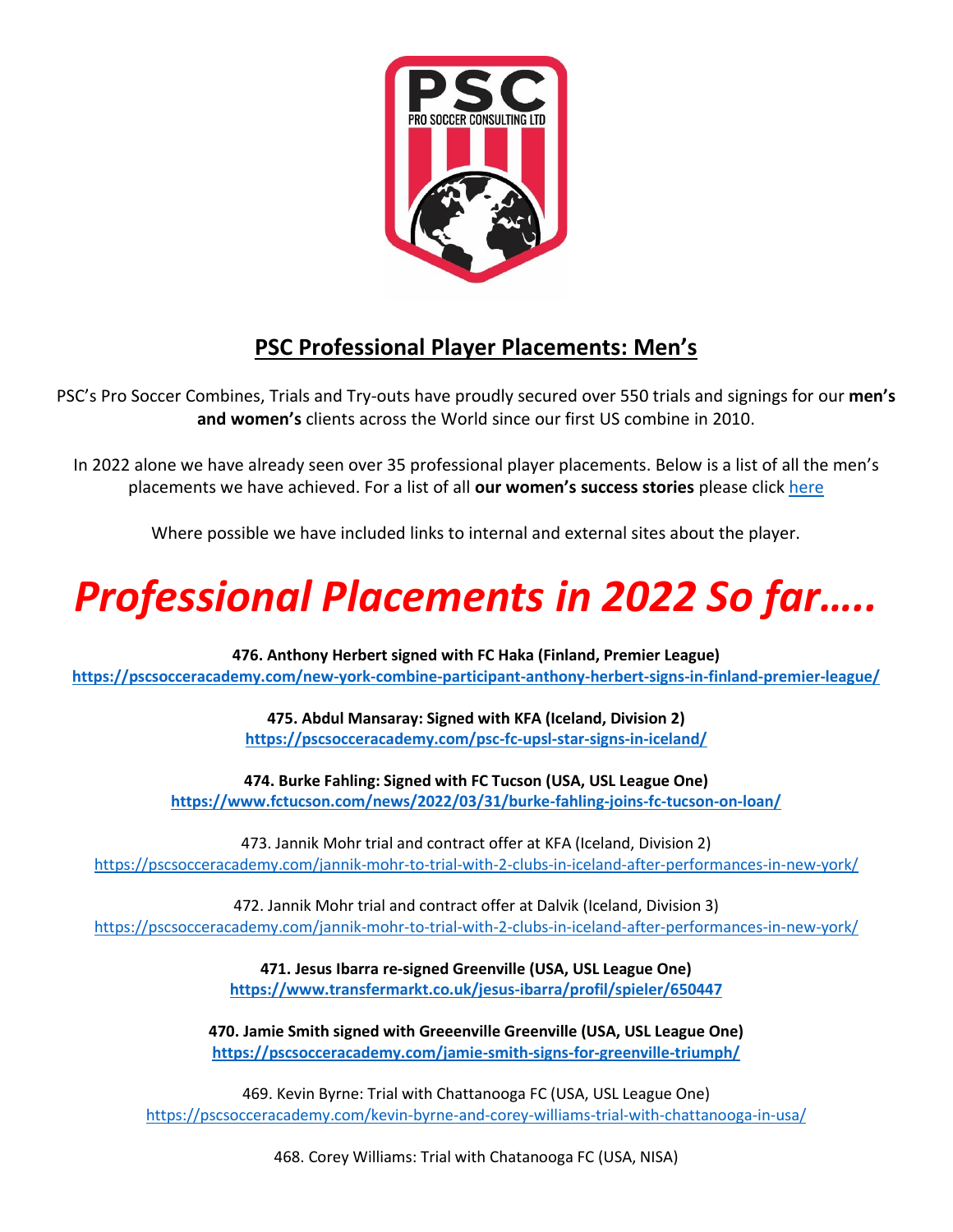**467. Nate Monsanato: Signed with Valley United (USA, Nisa) <https://www.flashscore.com/player/monsanto-nathan/OvNKjZHd/>**

**466. Zishim Bawa: Re-signed with Bodens BK (Sweden, Division Two) <https://pscsocceracademy.com/arizona-pro-soccer-tryout-attendee-signs-pro-in-sweden/>**

> **465. Jovanni Garcia: Signed with B71 (Faroe Islands, Division One) <https://www.transfermarkt.us/jovanni-garcia/profil/spieler/1001433>**

**464. Chris Bongouu: Signed with Lulea SK (Sweden, Division Three)**

463. Chris Bongouu: Trial with Bodens BK (Sweden, Division Two)

462. Silva Mosue: Trial with Bodens BK (Sweden, Division Two)

461. Corey Williams: Trial with Colorado Hailstorm FC (USA, USL League One)

460. Haris Brkovic: Offered trial at Boden BK (Sweden, Division Two)

459. Wolfgang Prentice: Trial offer with Chattanooga FC (USA, NISA)

458. Filippo Begliardi: Offered trial with Bodens BK (Sweden, Division Two)

457. Zishim Bawa: Trial with Galway United (Ireland, Premier League)

456. Quentin Hornung: Offered trial with Bodens BK (Sweden, Division Two)

455. Aidan O'Hara Trial with Boden BK (Sweden, Division Two)

## *Placements in 2021 and before….*

**454. Kevin Byrne: Signed with Bodens BK (Sweden, Division Two) Link:<https://pscsocceracademy.com/spain-showcase-standout-kevin-byrne-signs-in-sweden/>**

**453. Aaron Russ: Signed with JK Tallina Kalev (Estonia, Division One) Link:<https://pscsocceracademy.com/double-success-as-spain-tour-brothers-ethan-and-aaron-russ-sign-in-estonia/>**

**452. Ethan Russ: Signed with JK Tallina Kalev (Estonia, Division One) Link:<https://pscsocceracademy.com/double-success-as-spain-tour-brothers-ethan-and-aaron-russ-sign-in-estonia/>**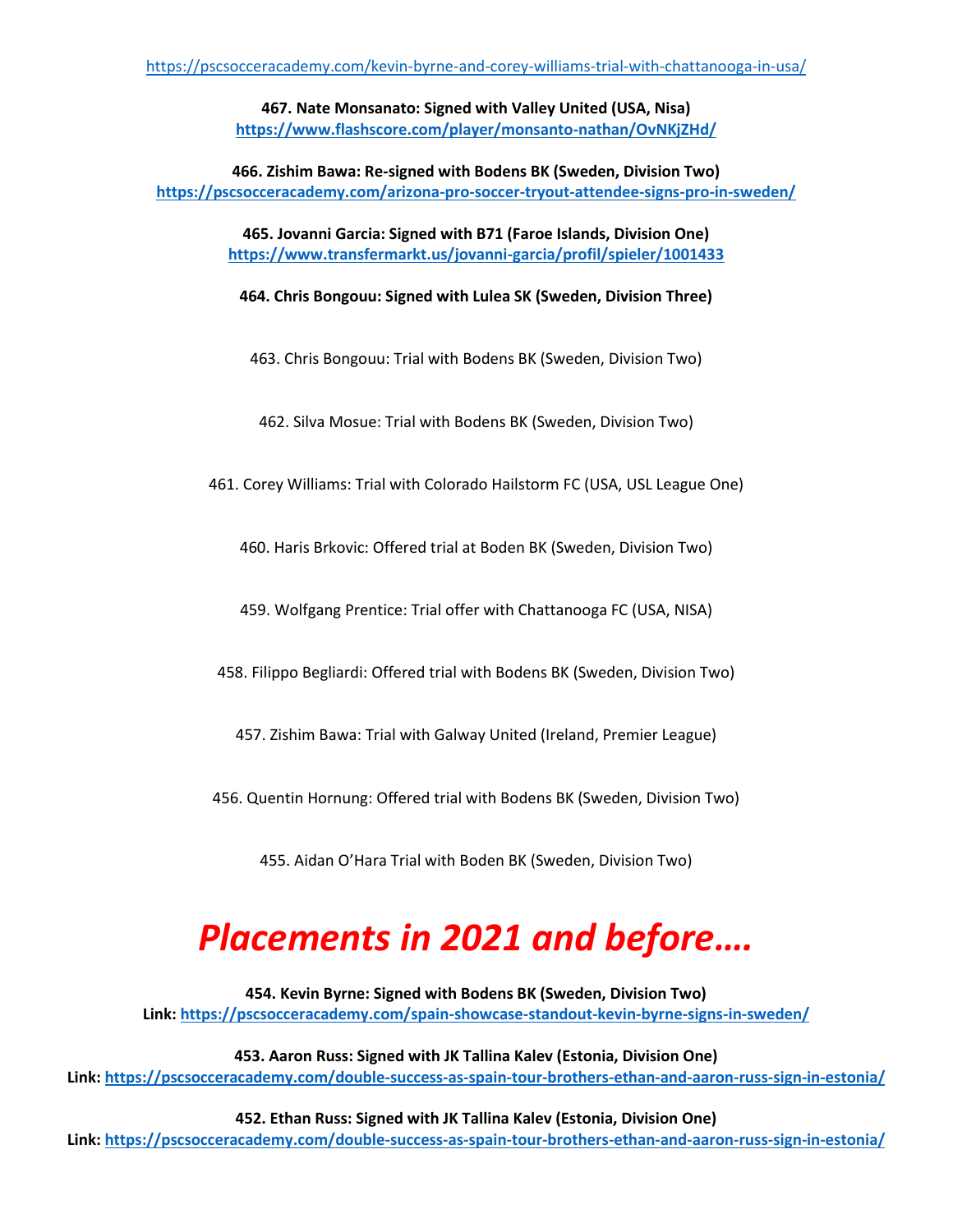#### **451. Alioune Diakhate: Signed with FC Tucson (USA, USL League One)**

**Link[: https://pscsocceracademy.com/standout-showcase-striker-signs-for-tucson/](https://pscsocceracademy.com/standout-showcase-striker-signs-for-tucson/)**

#### **450. Carter Beck : Signed with B71 (Faroe Islands, Division One)**

**Link: [https://pscsocceracademy.com/carter-beck-becomes-second-showcase-player-to-sign-in-faroe-islands-this](https://pscsocceracademy.com/carter-beck-becomes-second-showcase-player-to-sign-in-faroe-islands-this-week/)[week/](https://pscsocceracademy.com/carter-beck-becomes-second-showcase-player-to-sign-in-faroe-islands-this-week/)**

**449. James Drye: Signed with B71 (Faroe Islands, Division One)**

**Link[: https://pscsocceracademy.com/finland-showcase-defender-james-drye-signs-in-faroe-islands/](https://pscsocceracademy.com/finland-showcase-defender-james-drye-signs-in-faroe-islands/)**

**448. Paul Lewis – Re-signed with Charleston Battery (USA, USL Championship): Links:<https://www.transfermarkt.com/paul-lewis/profil/spieler/749771>**

**447. Burke Fahling: Signed with Charleston Battery (USA, USL Championship)**

**Link:<https://pscsocceracademy.com/arizona-tryout-player-burke-fahling-signs-with-charleston-battery/>**

**446. Joel Vasquez: Signed with B71 (Faroe Islands, Division One) Link:<https://pscsocceracademy.com/texas-pro-tryout-attendee-joel-vazquez-signs-in-faroe-islands/>**

**445. Patrick Kibler: Signed with Seaford Rangers (Australia, NPL)**

**Link[: https://pscsocceracademy.com/patrick-kibler-signs-for-seaford-rangers-in-australia/](https://pscsocceracademy.com/patrick-kibler-signs-for-seaford-rangers-in-australia/)**

**444. Kalvin Lingard: Signed with Nordvarmland (Sweden) <https://pscsocceracademy.com/atlanta-pro-soccer-tryout-participant-signs-in-sweden/>**

443. Moctor Niang: Trial with Charleston Battery (USA, USL Championship) <https://pscsocceracademy.com/new-york-tryout-attendee-moctar-niang-trials-with-charleston-battery/>

**442. Luke Newman: Signed with Sacramento Republic Academy (USA, USL Championship) Link: N/A**

441. Richie Schlentz: Offered trial with Charleston Battery (USA, USL Championship): Link: N/A

> 440. Carter Beck: Trial with Valley United FC (USA, NISA) Link:

439. Patrick Kibler: Trial with Valley United FC (USA, NISA) Link:

438. Tatenda Mbevu: Trial with Valley United FC (USA, NISA) Link:

437. Cameron Allen: Offered Trial with Valley United FC (USA, NISA) Link:

436. David Achaerandio: Trial with Valley United FC (USA, NISA) Link:

435. Scott Drazan: Trial with Valley United FC (USA, NISA) Link:

434. Zachary Druhe: Trial with Valley United FC (USA, NISA)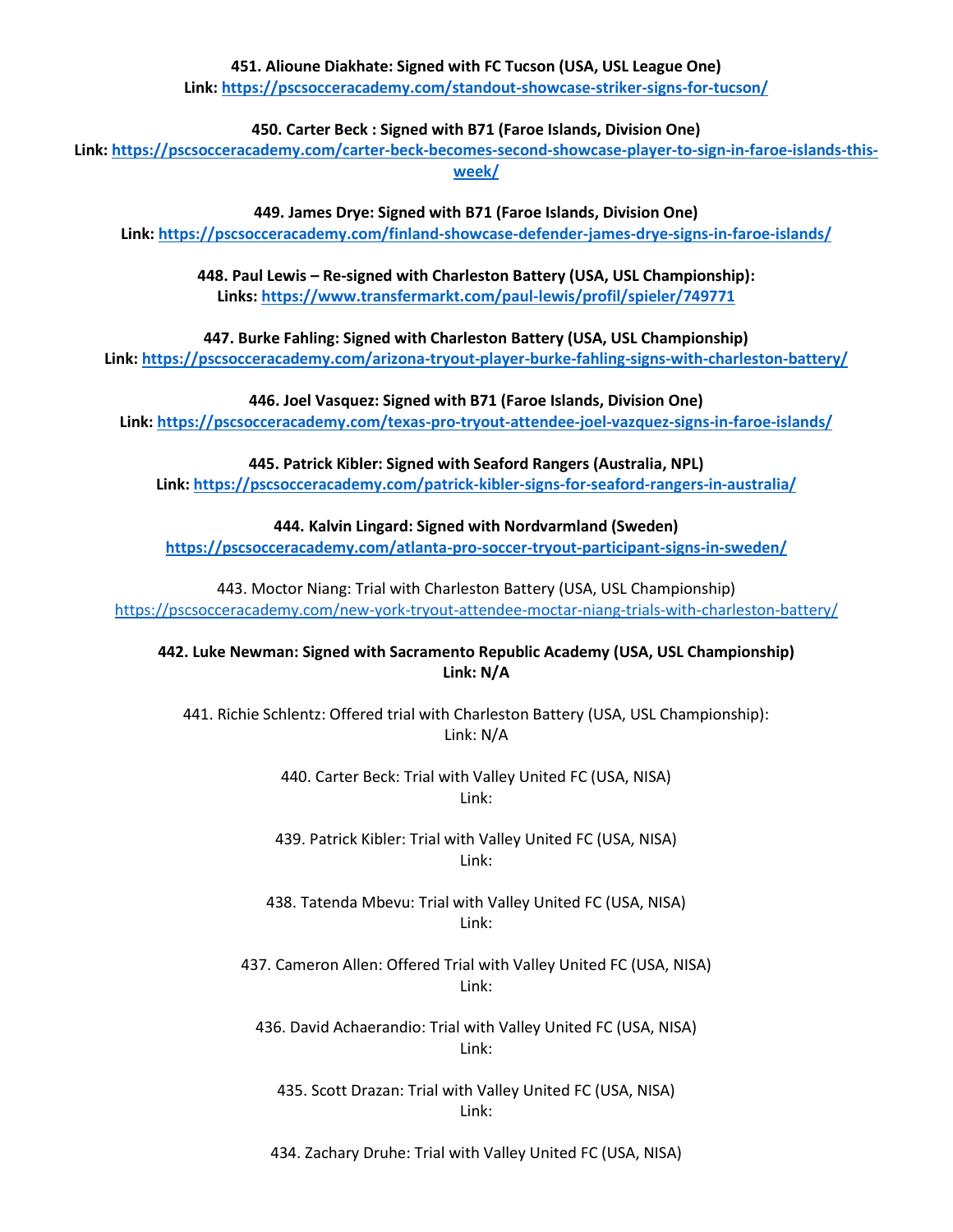Link:

433. Shane Simpson: Trial with Valley United FC (USA, NISA) Link:

432. Brian Okpala: Trial with Charleston Battery (USA, USL Championship) Link: N/A

431. Wolfgang Prentice: Trial with Sacramento Republic (USA, USL Championship)

430. Dominic Nwkocha: Trial with Charleston Battery (USA, USL Championship) Link: N/A

429. Bryan Okpala: Signed with B71 (Faroe Islands, Division One) Link:<https://pscsocceracademy.com/texas-tryout-attendee-brian-okpala-signs-in-faroe-islands/>

428. Eric MdWoods: Signed with Balzan FC (Malta, Premier League) Link:<https://pscsocceracademy.com/mcwoods-secures-third-european-premier-league-contract/>

427. Zisham Bawa: Signed with with Bodens BK (Sweden, Division Two) Link:<https://pscsocceracademy.com/arizona-pro-soccer-tryout-attendee-signs-pro-in-sweden/>

> 426. Noel Roman: Contract offer with South Hobart FC (Australia, NPL) Link: N/A

425. Deshawon Nembhard: Signed with Charleston Battery (USA, USL Championship) Link: [https://www.charlestonbattery.com/news\\_article/show/1087023](https://www.charlestonbattery.com/news_article/show/1087023)

424: Darian McCauley: Signed with Charleston Battery (USA, USL Championship) Link:<https://pscsocceracademy.com/charleston-battery-trial-two-psc-tryout-attendee-goalkeepers/>

423: Paul Lewis: Signed with Charleston Battery (USA, USL Championship) Link:<https://pscsocceracademy.com/charleston-battery-trial-two-psc-tryout-attendee-goalkeepers/>

422. Joel Vasquez: On trial with Keflavik (Iceland Division One) Link[: https://pscsocceracademy.com/texas-pro-soccer-tryout-attendee-joel-vazquez-trials-in-iceland/](https://pscsocceracademy.com/texas-pro-soccer-tryout-attendee-joel-vazquez-trials-in-iceland/)

> 421 Junior Kazeem: Offered trial with Nordvarmland (Sweden Division Two) Link: N/A

420: Eric McWoods: Signed with Zalaegerszeg TE (Hungarian Premier League) Link:<https://pscsocceracademy.com/eric-mcwoods-signs-premier-league-deal-in-europe/>

419: Dominic Duncan: Trial with Charleston Battery (USA, USL Championship) Link: N/A

418: Patrick `ler: Signed with South Hobart FC (Australia, NPL) Link: <https://pscsocceracademy.com/orlando-pro-soccer-tryout-attendee-patrick-kibler-signs-in-australia/>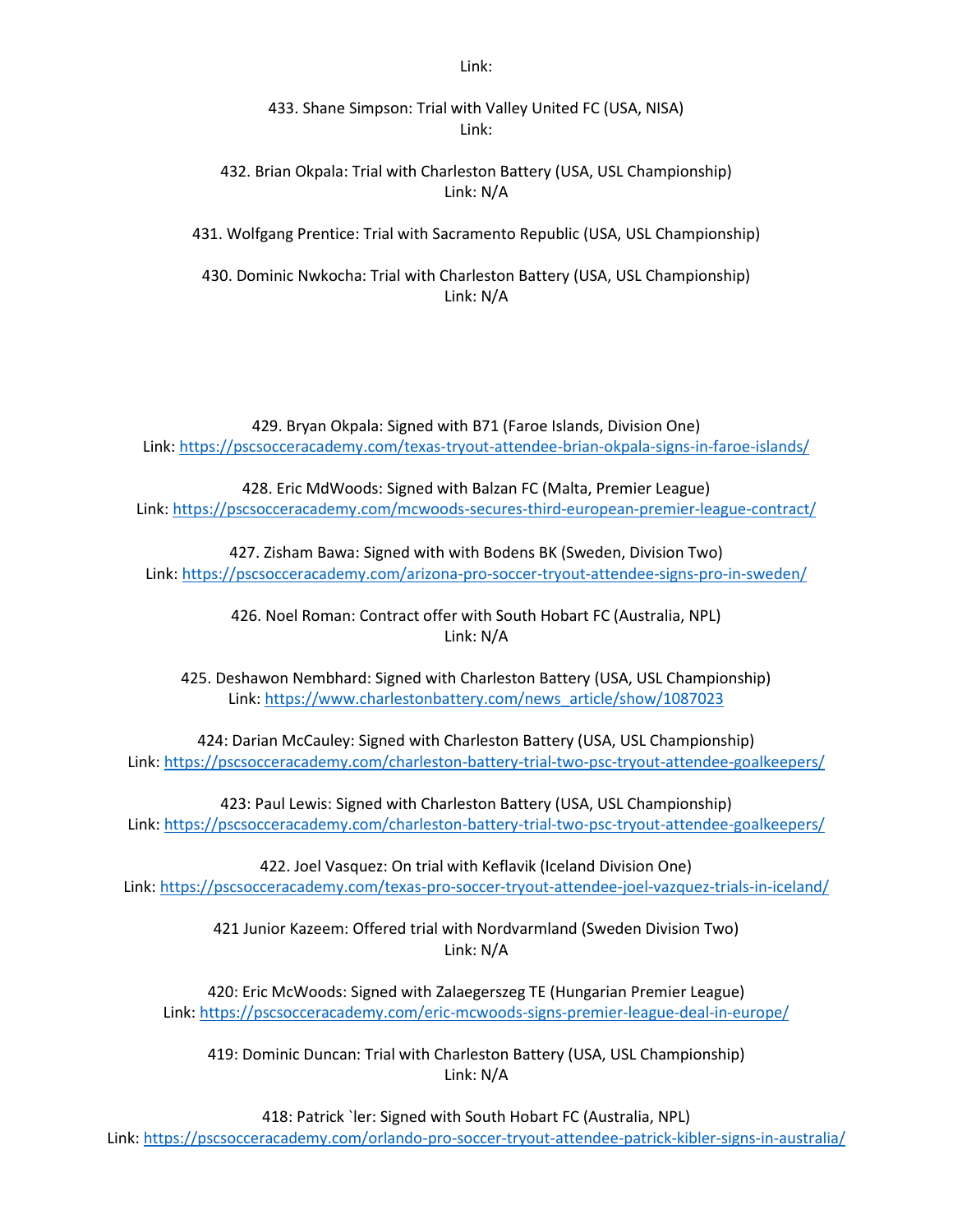#### 417: Donovan Bravo: Offered trial with Hottur IF (Iceland Division Two) Link: N/A

416: Izsak Fierro: Trial with Hottur (Iceland Division Two) Link: N/A

415: Ryan Kane: Trial with Nordvarmland FF (Sweden Division Two) Link[: https://pscsocceracademy.com/california-pro-soccer-tryout-attendee-ryan-kane-to-trial-in-sweden/](https://pscsocceracademy.com/california-pro-soccer-tryout-attendee-ryan-kane-to-trial-in-sweden/)

> 414: Lukas Tomasson: Offered trial with Nordvarmland (Sweden Division Two) Link: N/A

413: Dawoda Seesay: Trial with Sacramento Republic (USA, USL Championship) Link: [https://pscsocceracademy.com/california-pro-soccer-tryout-forward-named-in-sacramento-republic-pre-season](https://pscsocceracademy.com/california-pro-soccer-tryout-forward-named-in-sacramento-republic-pre-season-roster/)[roster/](https://pscsocceracademy.com/california-pro-soccer-tryout-forward-named-in-sacramento-republic-pre-season-roster/)

> 412. David Achaerandio: Trial with Sacramento Republic FC (USA, USL Championship) Link:<https://pscsocceracademy.com/four-psc-players-trial-with-sacramento-republic/>

> 411. Wolfgang Prentice: Trial with Sacramento Republic FC (USA, USL Championship) Link:<https://pscsocceracademy.com/four-psc-players-trial-with-sacramento-republic/>

> 410. Devin Morgan: Trial with Sacramento Republic FC (USA, USL Championship) Link:<https://pscsocceracademy.com/four-psc-players-trial-with-sacramento-republic/>

> 409. Paul Lewis: Trial with Sacramento Republic FC (USA, USL Championship) Link:<https://pscsocceracademy.com/four-psc-players-trial-with-sacramento-republic/>

408. Jesus Ibarra: Signed with Charleston Battery (USA, USL Championship) Link: [https://www.charlestonbattery.com/news\\_article/show/1087023](https://www.charlestonbattery.com/news_article/show/1087023)

407. Kyle Nelson: Re-signed with Charlston Battery (USA, USL Championship) Link: [https://www.charlestonbattery.com/news\\_article/show/1080544](https://www.charlestonbattery.com/news_article/show/1080544)

406. Brent Nanchoff: Trial offer with Vikingur Olafsik (Iceland, Division 1) Link: N/A

405. Ranaldo Bailey : Trial with Charleston Battery (USA, USL Championship) Link:<https://pscsocceracademy.com/ohio-pro-soccer-tryout-ranaldo-bailey-charleston-battery-usl-championship/>

> 404. Noel Roman: Trial offer with Vikingur Olafsik (Iceland, Division 1) Link: N/A

403. Noel Roman: Trial with Charleston Battery (USA, USL Championship) Link: [https://pscsocceracademy.com/ohio-pro-soccer-tryout-forward-noel-roman-to-trial-with-charleston-battery-of](https://pscsocceracademy.com/ohio-pro-soccer-tryout-forward-noel-roman-to-trial-with-charleston-battery-of-usl-championship/)[usl-championship/](https://pscsocceracademy.com/ohio-pro-soccer-tryout-forward-noel-roman-to-trial-with-charleston-battery-of-usl-championship/)

402. Chase Webert: Signed with South Hobart FC (Australia, NPL) Link[: https://pscsocceracademy.com/sweden-professional-showcase-tour-attendee-chase-webert-signs-in-australia/](https://pscsocceracademy.com/sweden-professional-showcase-tour-attendee-chase-webert-signs-in-australia/)

> 401. Sainclar Tueno: Contract offer with South Hobart FC (Australia NPL) Link: N/A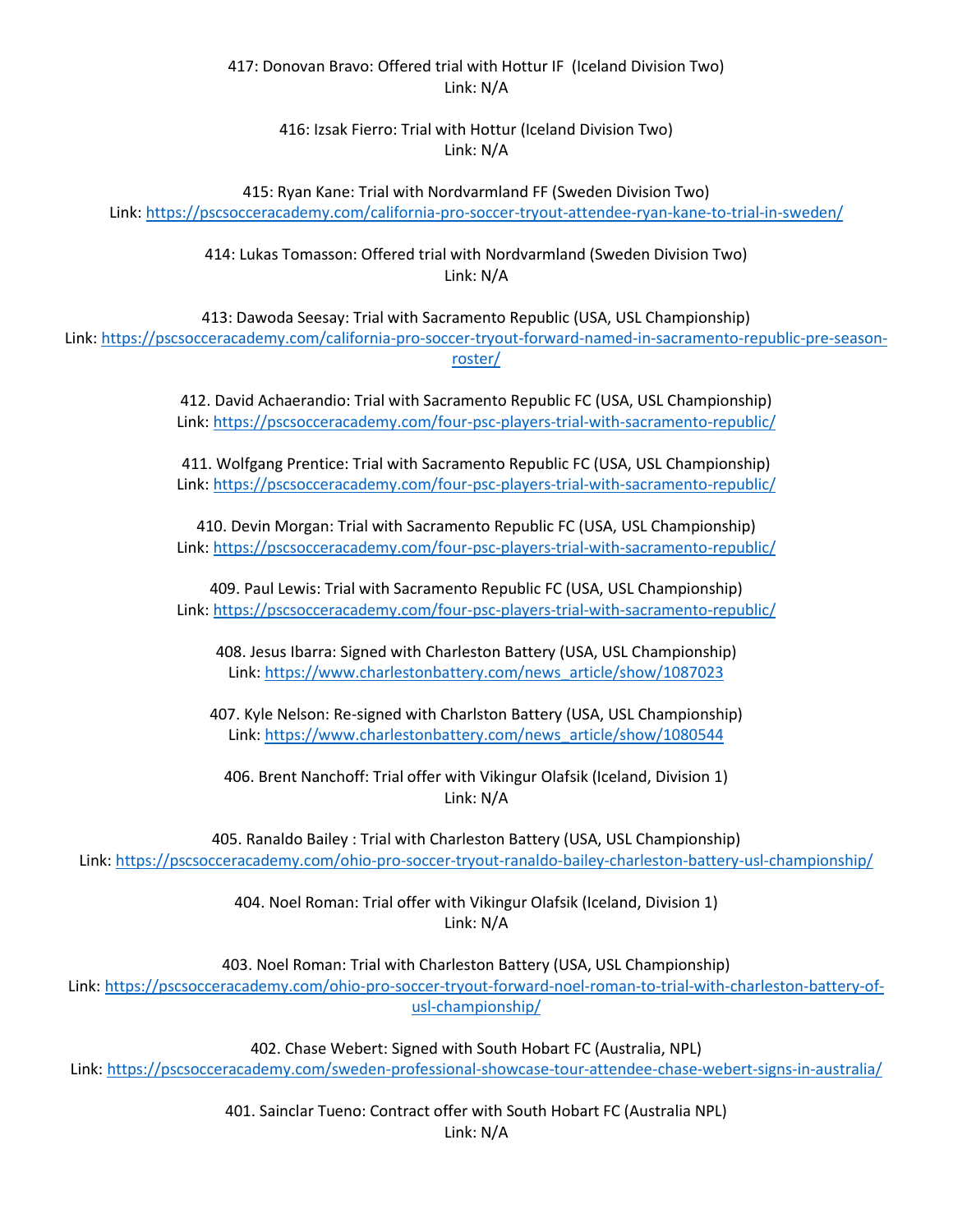#### 400. Kenny Doublette: Contract offer Seaford Rangers (Australia, NPL) Link: N/A

399. Alvaro Tina: Trial with Vikingur Olafsik (Iceland, Division 1)

Link: <https://pscsocceracademy.com/ohio-pro-soccer-tryout-defender-alvaro-tina-trials-in-iceland-psc-soccer/>

398. Ryan Sandige: Trial with Mosta FC (Malta Premier League)

Link[: https://pscsocceracademy.com/florida-pro-soccer-tryout-midfielder-ryan-sandidge-trials-in-malta/](https://pscsocceracademy.com/florida-pro-soccer-tryout-midfielder-ryan-sandidge-trials-in-malta/)

397. Joseph Harris: Offered contract with Mosta FC (Malta Premier League)

Link: [https://pscsocceracademy.com/2019-sweden-tour-standouts-joseph-harris-and-nacho-cancela-trial-in-maltese](https://pscsocceracademy.com/2019-sweden-tour-standouts-joseph-harris-and-nacho-cancela-trial-in-maltese-premier-league/)[premier-league/](https://pscsocceracademy.com/2019-sweden-tour-standouts-joseph-harris-and-nacho-cancela-trial-in-maltese-premier-league/)

396. Nacho Cancela: Trial with Mosta FC (Malta Premier League)

Link: [https://pscsocceracademy.com/2019-sweden-tour-standouts-joseph-harris-and-nacho-cancela-trial-in-maltese](https://pscsocceracademy.com/2019-sweden-tour-standouts-joseph-harris-and-nacho-cancela-trial-in-maltese-premier-league/)[premier-league/](https://pscsocceracademy.com/2019-sweden-tour-standouts-joseph-harris-and-nacho-cancela-trial-in-maltese-premier-league/)

395. David Brown: Signed with Mosta FC (Malta Premier League) Link: [https://pscsocceracademy.com/psc](https://pscsocceracademy.com/psc-texas-pro-soccer-tryout-attendee-david-brown-signs-in-malta/)[texas-pro-soccer-tryout-attendee-david-brown-signs-in-malta/](https://pscsocceracademy.com/psc-texas-pro-soccer-tryout-attendee-david-brown-signs-in-malta/)

394. Nikita Kotlov: Signed with Mosta FC (Malta Premier League) Link: [https://pscsocceracademy.com/nikita](https://pscsocceracademy.com/nikita-kotlov-signs-with-mosta-fc-in-maltese-premier-league/)[kotlov-signs-with-mosta-fc-in-maltese-premier-league/](https://pscsocceracademy.com/nikita-kotlov-signs-with-mosta-fc-in-maltese-premier-league/)

393. Izsak Fierro: Signed with Nordvarmland (Sweden, Division 2) Link:

[https://pscsocceracademy.com/sweden-summer-showcase-tour-player-izsak-fierro-signs-withnordvarmland](https://pscsocceracademy.com/sweden-summer-showcase-tour-player-izsak-fierro-signs-withnordvarmland-ff/)[ff/](https://pscsocceracademy.com/sweden-summer-showcase-tour-player-izsak-fierro-signs-withnordvarmland-ff/)

> 392. Kyle Nelson: Signed with Charleston Battery (USA, USL Championship) Link: <https://www.charlestonbattery.com/page/show/5002091-kyle-nelson>

391. Tobi Jnohope: Signed with Mosta FC (Malta Premier League) Link: [https://pscsocceracademy.com/ohio](https://pscsocceracademy.com/ohio-pro-soccer-tobi-jnohope-maltese-premier-league-psc-soccer/)[pro-soccer-tobi-jnohope-maltese-premier-league-psc-soccer/](https://pscsocceracademy.com/ohio-pro-soccer-tobi-jnohope-maltese-premier-league-psc-soccer/)

390. Gianluca Cuomo: Signed with Mosta FC (Malta Premier League) Link: [https://pscsocceracademy.com/psc](https://pscsocceracademy.com/psc-showcase-tour-player-signs-with-maltese-premier-league-sidemosta)[showcase-tour-player-signs-with-maltese-premier-league-sidemosta](https://pscsocceracademy.com/psc-showcase-tour-player-signs-with-maltese-premier-league-sidemosta)

389. Roger Lee: Signed Tallina Kalev (Estonia Premier League) Link: [http://bernews.com/2018/12/roger-lee](http://bernews.com/2018/12/roger-lee-signs-with-tallinn-kalev-in-estonia/)[signs-with-tallinn-kalev-in-estonia/](http://bernews.com/2018/12/roger-lee-signs-with-tallinn-kalev-in-estonia/)

> 388. Lennie Armstrong: Signed with Bangor City (Wales, Tier 2) Link: N/A

387. Kenny Doublette: Signed with SC Znojmo (CZ Republic, Division 2) Link: N/A

386. Alexis Bailon-Nino: Signed with Znojmo (CZ Republic, Division 2) Link: N/A

385. Dante Leverock: Signed with Sligo Rovers (Ireland Premier League) Link: N/A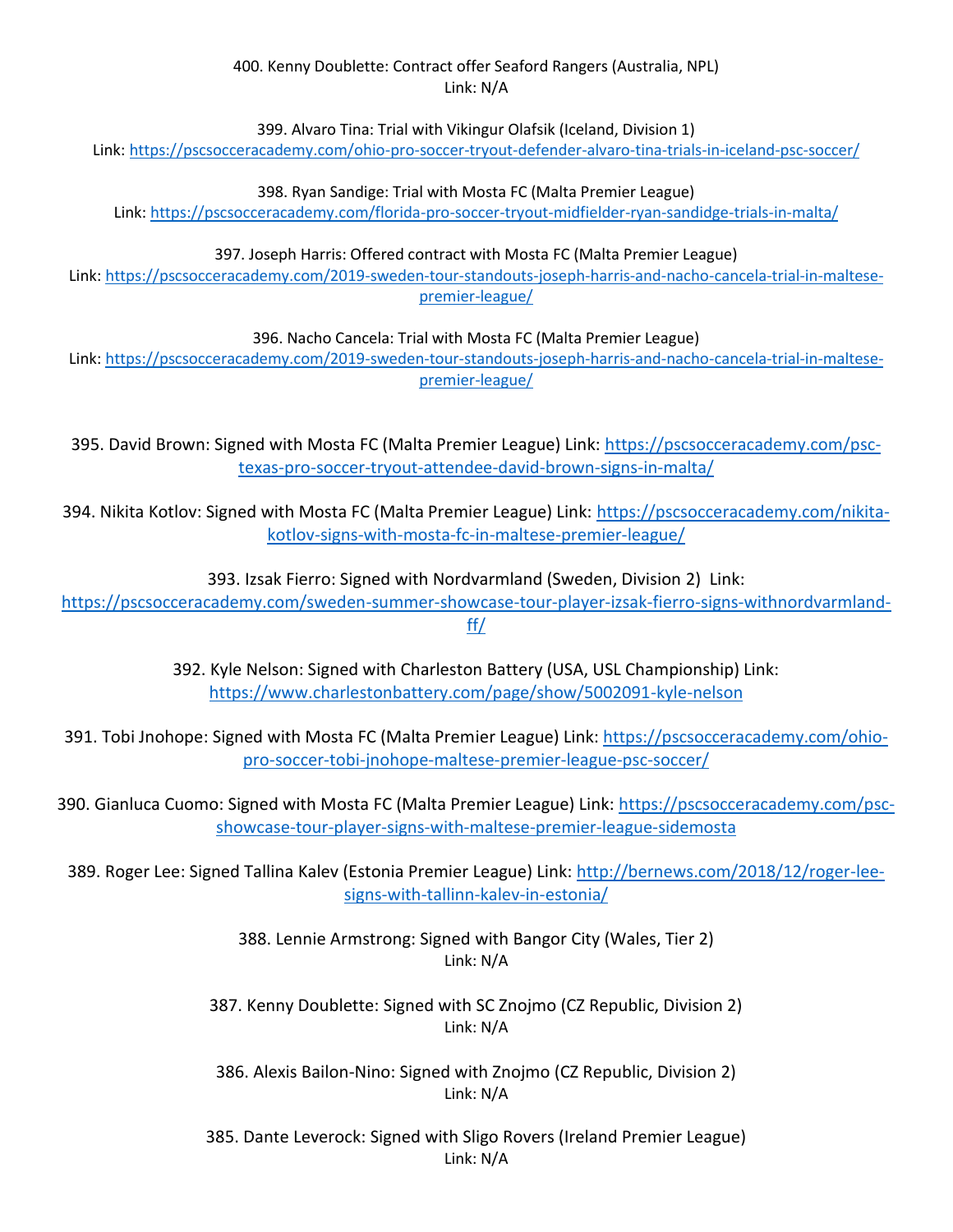384. Usman Mohammad: Signed with Mosta FC (Malta Premier League) Link: https://pscsocceracademy.com/youth-pro-experience-tour-player-makes-european-premier-leaguedebut/ 383. Chad Bowen Smith: Signed with Harads IF (Sweden, Division 3) Link: N/A 382. Luke Chase: Signed with Skogsa (Sweden, Division 4) Link: N/A 381. Federico Morano: Signed with Skogsa (Sweden, Division 4) Link: N/A 380. Eric McWoods: Contract offer from Mosta FC (Malta Premier League) Link: N/A 379. Jesus Ibarra: Contract offer with Charleston Battery (USA, USL Championship) Link: N/A 378. Keith Wooley: Trial offer with Fresno FC (USA, USL Championship) Link: N/A 377. Denis Roule: Trial with BK Forward (Sweden, Division 1) Link: N/A 376. Willie Clemons: Contract offer with Dalkurd (Sweden, Division 1) Link: N/A 375. Marcos Silva: Trial with Saffle IF (Sweden, Division 3) Link: N/A 374. Denis Roule: Trial with IFK Amal (Sweden, Division 2) Link: N/A 373. Michael Agboola: Trial with Saffle IF (Sweden, Division 3) Link: N/A 372. Giovanni Lonetti: Trial with Saffle IF (Sweden, Division 3) Link: N/A 371. Denis Roule: Trial with Nordvarmland (Sweden, Division 2) Link: N/A 370. Izsak Fierro: Trial with IFK Amal (Sweden, Division 2) Link: N/A 369. Victor Profit: Trial offer with Saffle IF (Sweden, Division 3) Link: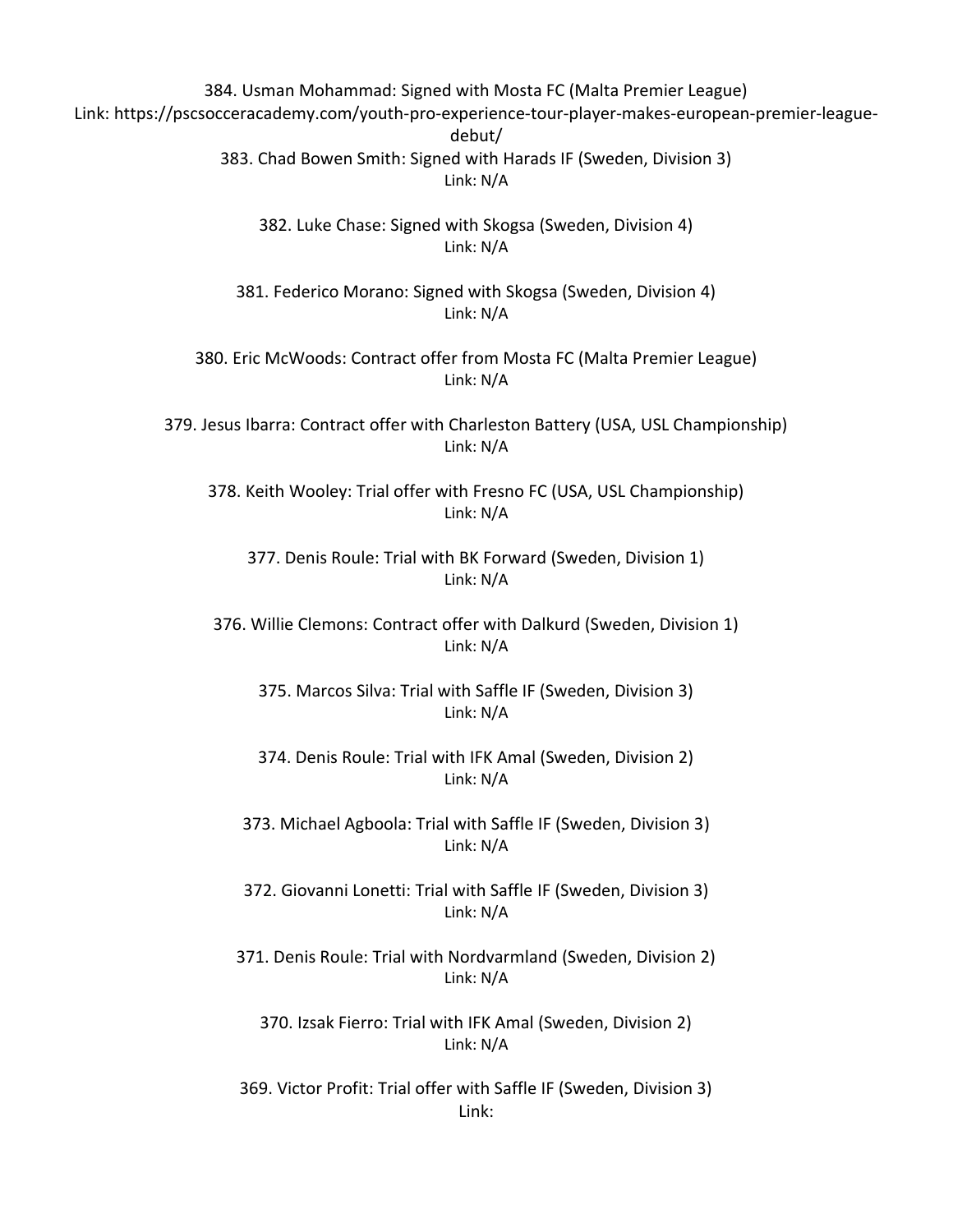368. Denis Roule: Trial with Saffle IF (Sweden, Division 3) Link:

367. Donovan Bravo: Trial with Mosta FC (Malta Premier League) Link:

366. Usman Mohammad: Trial with Mosta FC (Malta Premier League) Link:

365. Matt Farrell: Trial with Mosta FC (Malta Premier League) Link:

364. Floris Blom: Offered contract with Stord (Norway, Division 3) Link:

363. Matt Farrell: Trial with JK Narva Trans (Est. Premier League) Link:

362. Alexis Bailon-Nino: Trial with JK Narva Trans (Est. Premier League) Link:

361. Kenny Doublette: Trial with JK Narva Trans (Est. Premier League) Link:

360. Dennis Zapata: Trial with Tarxien Rainbows (Malta Premier League) Link:

359. Victor Profit: Offered contract with Stord (Norway Division 3) Link:

358. Torge Wiedenroth: Offered trial with KBK (Sweden, Division 1) Link:

357. Lars Sund: Offered trial with Bodens BK (Sweden Division 1) Link:

356. Patrick Kibler: Trial with Senglea (Malta Premier League) Link:

355. Callum Chapman Page: Trial offer with Narva Trans (Estonia Premier League) Link:

354. Eric McWoods: Signed with JK Narva Trans (Est. Premier League) Link: [https://pscsocceracademy.com/psc-sweden-showcase-tour-player-signs-with-estonian-premier-leagueside-jk](https://pscsocceracademy.com/psc-sweden-showcase-tour-player-signs-with-estonian-premier-leagueside-jk-narva-trans/)[narva-trans/](https://pscsocceracademy.com/psc-sweden-showcase-tour-player-signs-with-estonian-premier-leagueside-jk-narva-trans/)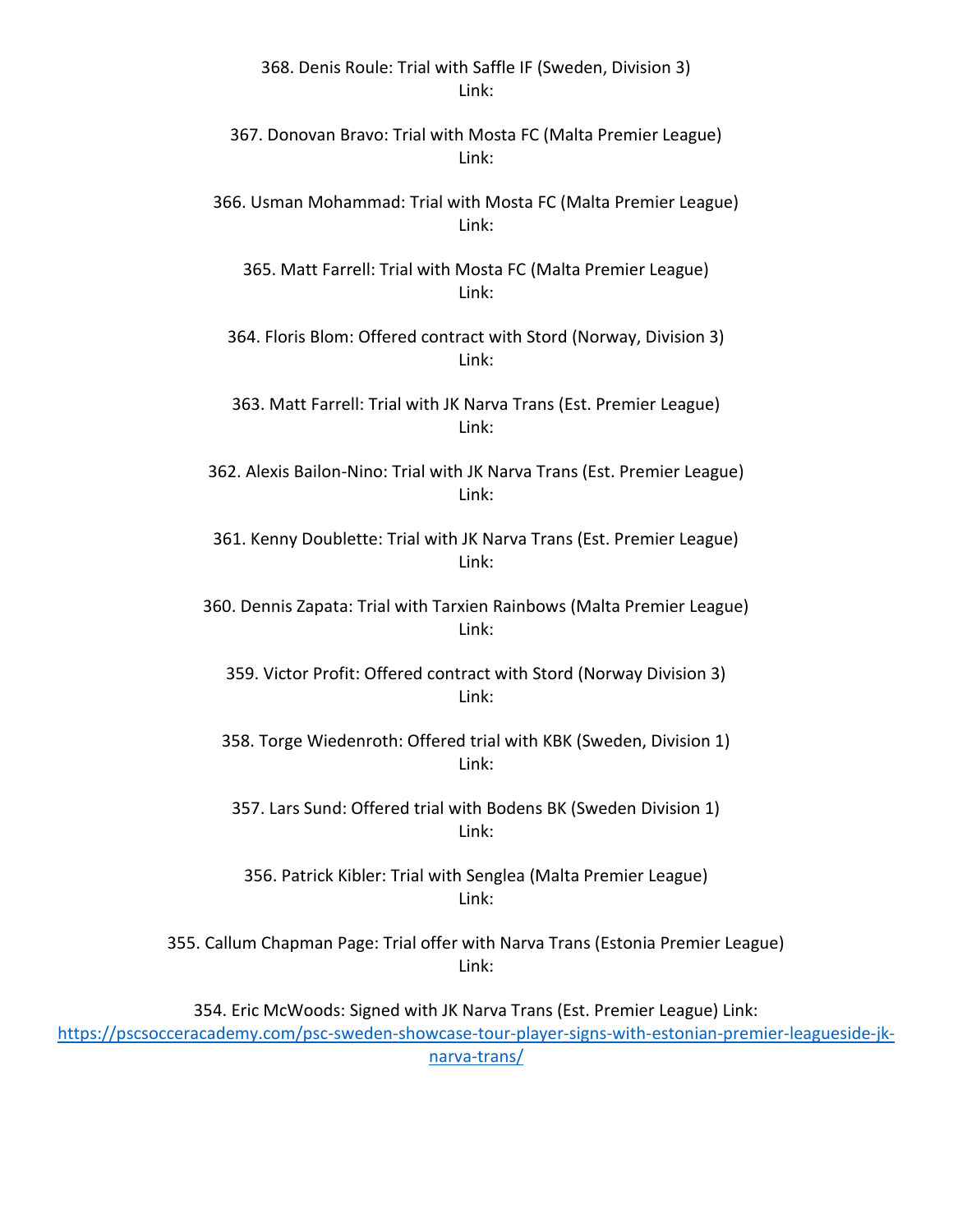353. Devin Morgan: Signed with Leiknir Fáskrúðsfirði (Iceland, Division 1) Link: <https://pscsocceracademy.com/devin-morgan-signs-iceland-psc-soccer-tryout-new-york/>

352. Vincenzo Candela: Re-signed with Charleston Battery (USL, USA) Link:

[https://pscsocceracademy.com/psc-orlando-combine-participant-vincenzo-candela-signs-withcharleston](https://pscsocceracademy.com/psc-orlando-combine-participant-vincenzo-candela-signs-withcharleston-battery/)[battery/](https://pscsocceracademy.com/psc-orlando-combine-participant-vincenzo-candela-signs-withcharleston-battery/)

351. Jesus Ibarra: Signed with Bodens BK (Sweden, Division 2) Link: [https://pscsocceracademy.com/jesus](https://pscsocceracademy.com/jesus-ibarra-signs-sweden-psc-soccer-tryout-florida/)[ibarra-signs-sweden-psc-soccer-tryout-florida/](https://pscsocceracademy.com/jesus-ibarra-signs-sweden-psc-soccer-tryout-florida/)

350. Jamie Dell: Signed with Chattanooga Red Wolves (USL, USA) Link: [https://pscsocceracademy.com/jamie](https://pscsocceracademy.com/jamie-dell-signs-chattanooga-red-wolves-psc-success/)[dell-signs-chattanooga-red-wolves-psc-success/](https://pscsocceracademy.com/jamie-dell-signs-chattanooga-red-wolves-psc-success/)

> 349. Saalih Muhammed: Signed with New Mexico United (USL, USA) Link:

> 348. Renato Torquato: Contract Offer with Seaford United (Australia) Link:

> 347. Lenny Armstrong: Signed with Mosta FC (Malta Premier Division) Link:

346. Keith Wolley: Trial with Charleston Battery (USA, USL Championship) Link:

345. Devon Amoo Mensah: Trial with Charleston Battery (USL, USA) Link:

> 344. Genki Myachi: Trial with Fresno FC (USL, USA) Link:

343. Gianuca Cuomo: Trial with JK Narva Trans (Est. Premier League) Link:

342. Taylor Smyser: Trial with JK Narva Trans (Est. Premier League) Link:

341. Kenny Doublette: Trial with Chattanooga Red Wolves (USL, USA) Link:

340. Dennis Zapata: Trial with Mosta FC (Malta Premier Division) Link:

339. Lee Johnstone: Trial with Karlstad BK (Sweden, Division 1) Link:

338. Taylor Smyser: Trial with Bodens BK (Sweden, Division 2) Link: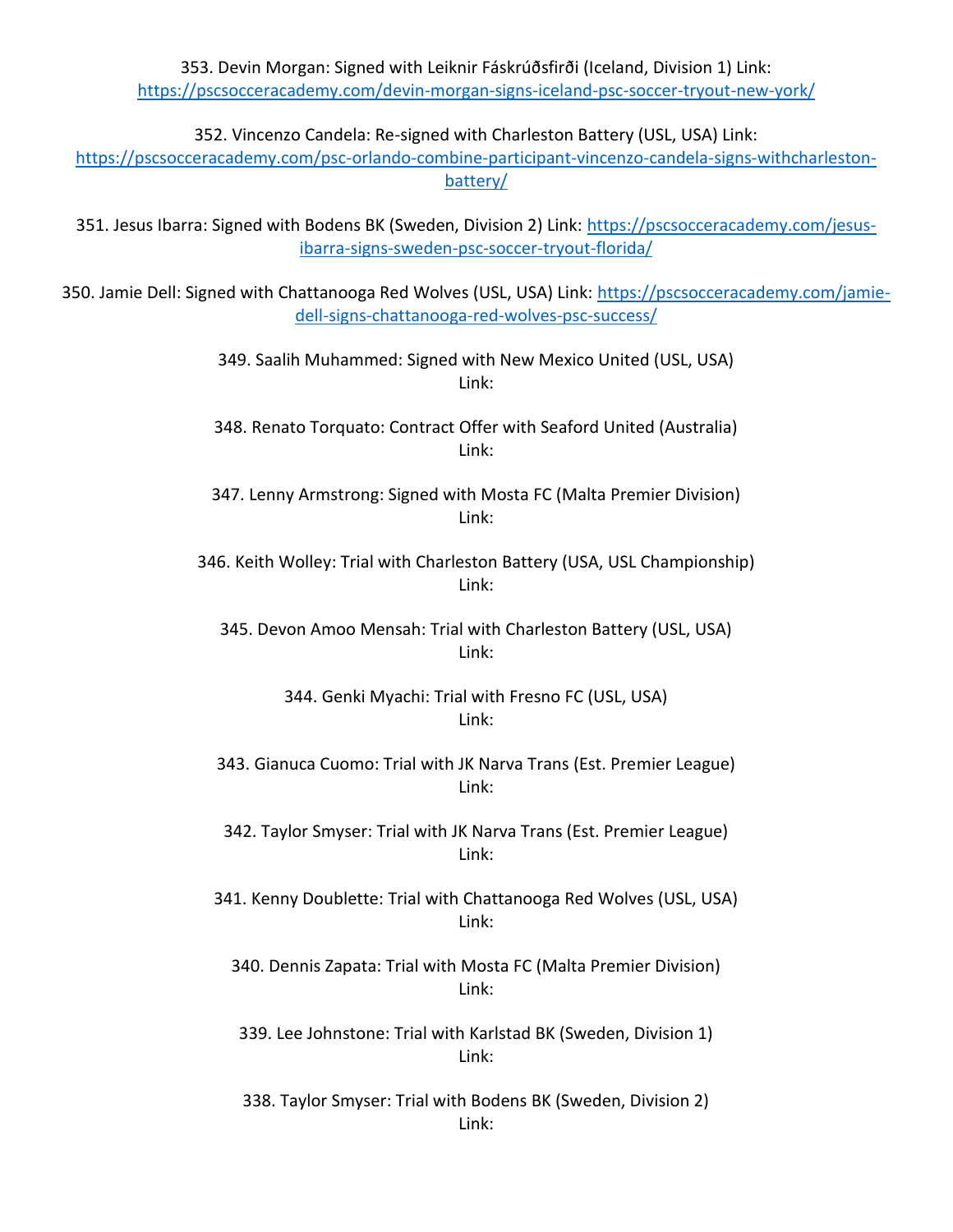#### 337. Kenny Doublette: Trial with Charleston Battery (USL, USA) Link:

#### 336. Ricardo Castro: Trial with Charleston Battery (USL, USA) Link:

335. Renato Torquato: Signed with Boden BK FF (Sweden, Division 2) Link: [https://www.pscsocceracademy.com/lennie-armstrong-renato-torquato-psc-showcase-sign](https://www.pscsocceracademy.com/lennie-armstrong-renato-torquato-psc-showcase-sign-swedenbodens-bk/)[swedenbodens-bk/](https://www.pscsocceracademy.com/lennie-armstrong-renato-torquato-psc-showcase-sign-swedenbodens-bk/)

334. Phillip Beigl: Trial with Fresno FC (USA, USL) Link:<https://www.pscsocceracademy.com/philipp-beigl-psc-combine-trials-usl-fresno-fc/>

333. Lenny Armstrong: Signed with Boden BK FF (Sweden, Division 2) Link: [https://www.pscsocceracademy.com/lennie-armstrong-renato-torquato-psc-showcase-sign](https://www.pscsocceracademy.com/lennie-armstrong-renato-torquato-psc-showcase-sign-swedenbodens-bk/)[swedenbodens-bk/](https://www.pscsocceracademy.com/lennie-armstrong-renato-torquato-psc-showcase-sign-swedenbodens-bk/)

332. Jonathan Glenn: Signed with Fylkir (Iceland, Premier League) Link: [https://www.pscsocceracademy.com/psc-jacksonville-combine-participant-jonathan-glenn-signs-withfylkir](https://www.pscsocceracademy.com/psc-jacksonville-combine-participant-jonathan-glenn-signs-withfylkir-iceland-premier-league/)[iceland-premier-league/](https://www.pscsocceracademy.com/psc-jacksonville-combine-participant-jonathan-glenn-signs-withfylkir-iceland-premier-league/)

331. Willie Clemons: Signed with Bodens BK (Sweden, Division Two) **Link:** <https://www.pscsocceracademy.com/news-willie-clemons-signs-sweden-bodens-psc-baltic-showcase/>

330. Alex Horwath: Signed with Real Salt Lake (USA, MLS) **Link:** <https://www.pscsocceracademy.com/psc-agency-player-alex-horwath-signs-with-real-salt-lake-in-mls/>

329. Vincenzo Candela: Signed with Charleston Battery (USA, USL)

**Link:** [https://www.pscsocceracademy.com/psc-orlando-combine-participant-vincenzo-candela-signs-with](https://www.pscsocceracademy.com/psc-orlando-combine-participant-vincenzo-candela-signs-with-charleston-battery/)[charleston-battery/](https://www.pscsocceracademy.com/psc-orlando-combine-participant-vincenzo-candela-signs-with-charleston-battery/)

328. Connor Kass: Signed with Utenis Utena (Lithuania, Premier League) **Link:** [https://www.pscsocceracademy.com/psc-pro-soccer-combine-participant-connor-kass-signs-with-](https://www.pscsocceracademy.com/psc-pro-soccer-combine-participant-connor-kass-signs-with-utenis-utena/)

[utenis-utena/](https://www.pscsocceracademy.com/psc-pro-soccer-combine-participant-connor-kass-signs-with-utenis-utena/)

327. Steffan Kraus: Re-signed with Karlslunds IF (Sweden, Division 1) **Link:** <https://www.pscsocceracademy.com/steffen-kraus-karlslunds-psc-combine/>

326. Gianluca Cuomo: Signed with San Antonio FC (USA, USL) **Link:** <https://www.pscsocceracademy.com/gianluca-cuomo-signs-with-usl-san-antonio-fc/>

325. Dante Leverock: Signed with JK Narva Trans (Estonia, Premier League) **Link:** [https://www.pscsocceracademy.com/psc-combine-player-signs-with-estonian-top-tier-side-jk-narva](https://www.pscsocceracademy.com/psc-combine-player-signs-with-estonian-top-tier-side-jk-narva-trans/)[trans/](https://www.pscsocceracademy.com/psc-combine-player-signs-with-estonian-top-tier-side-jk-narva-trans/)

324. Michael Gonzalez: Trial with FK Spartaks Jūrmala (Latvia, Premier league)

323. Justin Jennings: Trial with JK Tallinna Kalev (Estonia, Meistriliiga)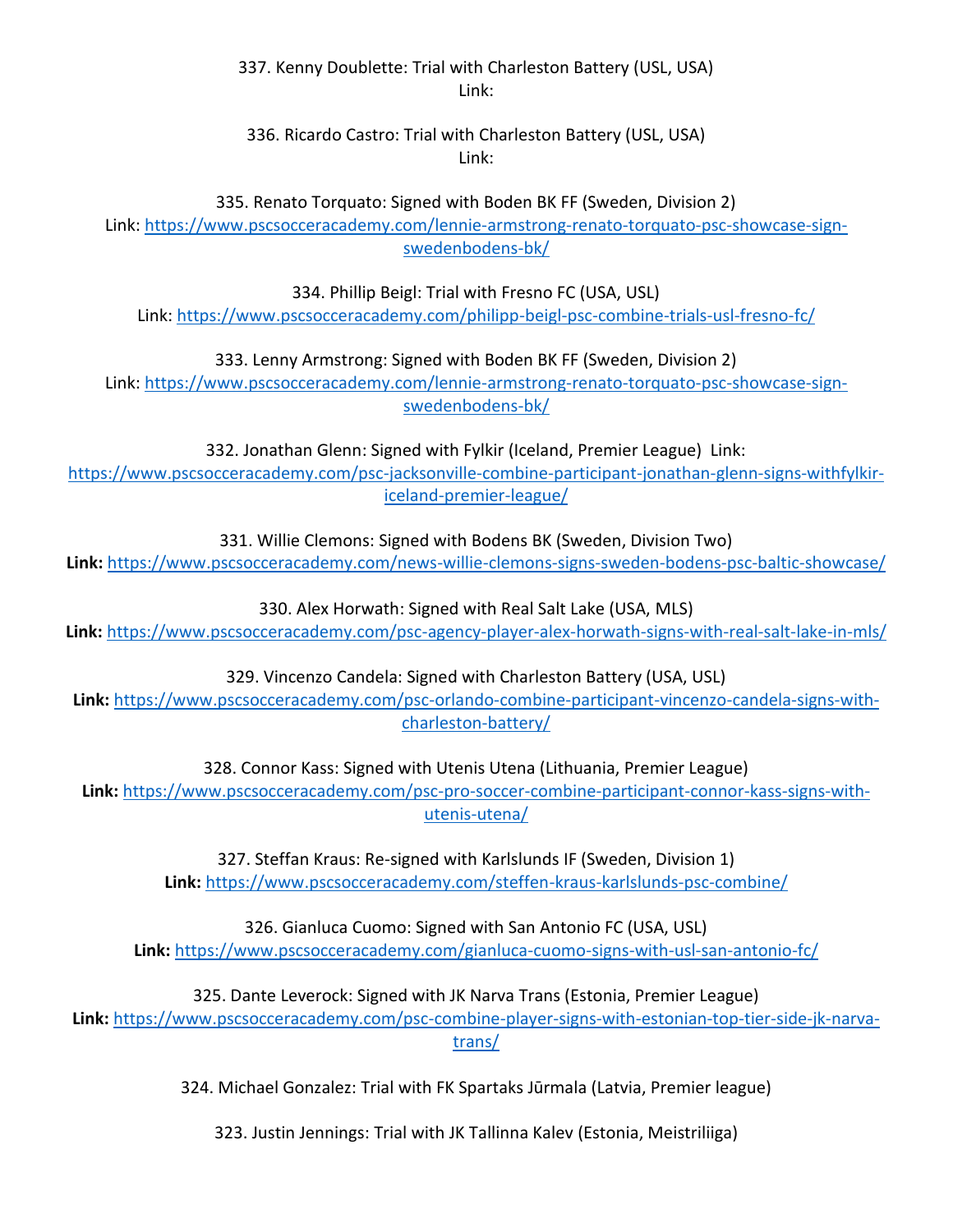322. Kevin Sanchez: Trial offer with Pembroke Athleta (Malta, Division 1)

321. Keith Woolley: Trial offer with Fresno FC (USA, USL)

320. Liam Riley-Stewart: Trial offer with Stord Sunnhordland (Norway, Division 3)

319. Yohan Munoz: Trial with FK Spartaks Jūrmala (Latvia, Premier league)

318. Wiston Rojas: Trial with FK Spartaks Jūrmala (Latvia, Premier league)

317. Donovan Bravo: Trial with FK Spartaks Jūrmala (Latvia, Premier league)

316. Kevin Sanchez: Trial with JK Narva Trans (Estonia, Premier League)

315. Justin Jennings: Trial with JK Tallinna Kalev (Estonia, Premier League)

**Link:** [https://www.pscsocceracademy.com/oscar-aragon-justin-jennings-psc-combine-fk-jurnieks-trials](https://www.pscsocceracademy.com/oscar-aragon-justin-jennings-psc-combine-fk-jurnieks-trials-estonia-jk-tallinna-kalev/)[estonia-jk-tallinna-kalev/](https://www.pscsocceracademy.com/oscar-aragon-justin-jennings-psc-combine-fk-jurnieks-trials-estonia-jk-tallinna-kalev/)

314. Oscar Aragon: Trial with JK Tallinna Kalev (Estonia, Premier League) **Link:** [https://www.pscsocceracademy.com/oscar-aragon-justin-jennings-psc-combine-fk-jurnieks-trials](https://www.pscsocceracademy.com/oscar-aragon-justin-jennings-psc-combine-fk-jurnieks-trials-estonia-jk-tallinna-kalev/)estonia-ik-tallinna-kalev/

313. Jefferson Icabuco: Signed with FK Jürnieks (Latvia, Division 2)

**Link:** [https://www.pscsocceracademy.com/kevin-sanchez-jefferson-icabuco-columbian-psc-showcase-sign-fk](https://www.pscsocceracademy.com/kevin-sanchez-jefferson-icabuco-columbian-psc-showcase-sign-fk-jurnieks-latvia-combine-usa/)[jurnieks-latvia-combine-usa/](https://www.pscsocceracademy.com/kevin-sanchez-jefferson-icabuco-columbian-psc-showcase-sign-fk-jurnieks-latvia-combine-usa/)

312. Kevin Sanchez: Signed with FK Jürnieks (Latvia, Division 2)

**Link:** [https://www.pscsocceracademy.com/kevin-sanchez-jefferson-icabuco-columbian-psc-showcase-sign-fk](https://www.pscsocceracademy.com/kevin-sanchez-jefferson-icabuco-columbian-psc-showcase-sign-fk-jurnieks-latvia-combine-usa/)[jurnieks-latvia-combine-usa/](https://www.pscsocceracademy.com/kevin-sanchez-jefferson-icabuco-columbian-psc-showcase-sign-fk-jurnieks-latvia-combine-usa/)

311. Oscar Aragon: Signed with FK Jürnieks (Latvia, Division 2)

**Link:** [https://www.pscsocceracademy.com/carl-rodriguez-oscar-velasquez-justin-jennings-oscar-aragon-sign](https://www.pscsocceracademy.com/carl-rodriguez-oscar-velasquez-justin-jennings-oscar-aragon-sign-fk-jurnieks-latvia/)[fk-jurnieks-latvia/](https://www.pscsocceracademy.com/carl-rodriguez-oscar-velasquez-justin-jennings-oscar-aragon-sign-fk-jurnieks-latvia/)

310. Justin Jennings: Signed with FK Jürnieks (Latvia, Division 2)

**Link:** [https://www.pscsocceracademy.com/carl-rodriguez-oscar-velasquez-justin-jennings-oscar-aragon-sign](https://www.pscsocceracademy.com/carl-rodriguez-oscar-velasquez-justin-jennings-oscar-aragon-sign-fk-jurnieks-latvia/)[fk-jurnieks-latvia/](https://www.pscsocceracademy.com/carl-rodriguez-oscar-velasquez-justin-jennings-oscar-aragon-sign-fk-jurnieks-latvia/)

309. Oscar Velasquez: Signed with FK Jürnieks (Latvia, Division 2)

**Link:** [https://www.pscsocceracademy.com/carl-rodriguez-oscar-velasquez-justin-jennings-oscar-aragon-sign](https://www.pscsocceracademy.com/carl-rodriguez-oscar-velasquez-justin-jennings-oscar-aragon-sign-fk-jurnieks-latvia/)[fk-jurnieks-latvia/](https://www.pscsocceracademy.com/carl-rodriguez-oscar-velasquez-justin-jennings-oscar-aragon-sign-fk-jurnieks-latvia/)

308. Carl Rodriguez: Signed with FK Jürnieks (Latvia, Division 2)

**Link:** [https://www.pscsocceracademy.com/carl-rodriguez-oscar-velasquez-justin-jennings-oscar-aragon-sign](https://www.pscsocceracademy.com/carl-rodriguez-oscar-velasquez-justin-jennings-oscar-aragon-sign-fk-jurnieks-latvia/)[fk-jurnieks-latvia/](https://www.pscsocceracademy.com/carl-rodriguez-oscar-velasquez-justin-jennings-oscar-aragon-sign-fk-jurnieks-latvia/)

307. John Quintanilla: Signed with Bodens BK (Sweden, Division 2)

**Link:** <https://www.pscsocceracademy.com/psc-combine-john-quintanilla-upsl-player-bodens-bk-sweden/>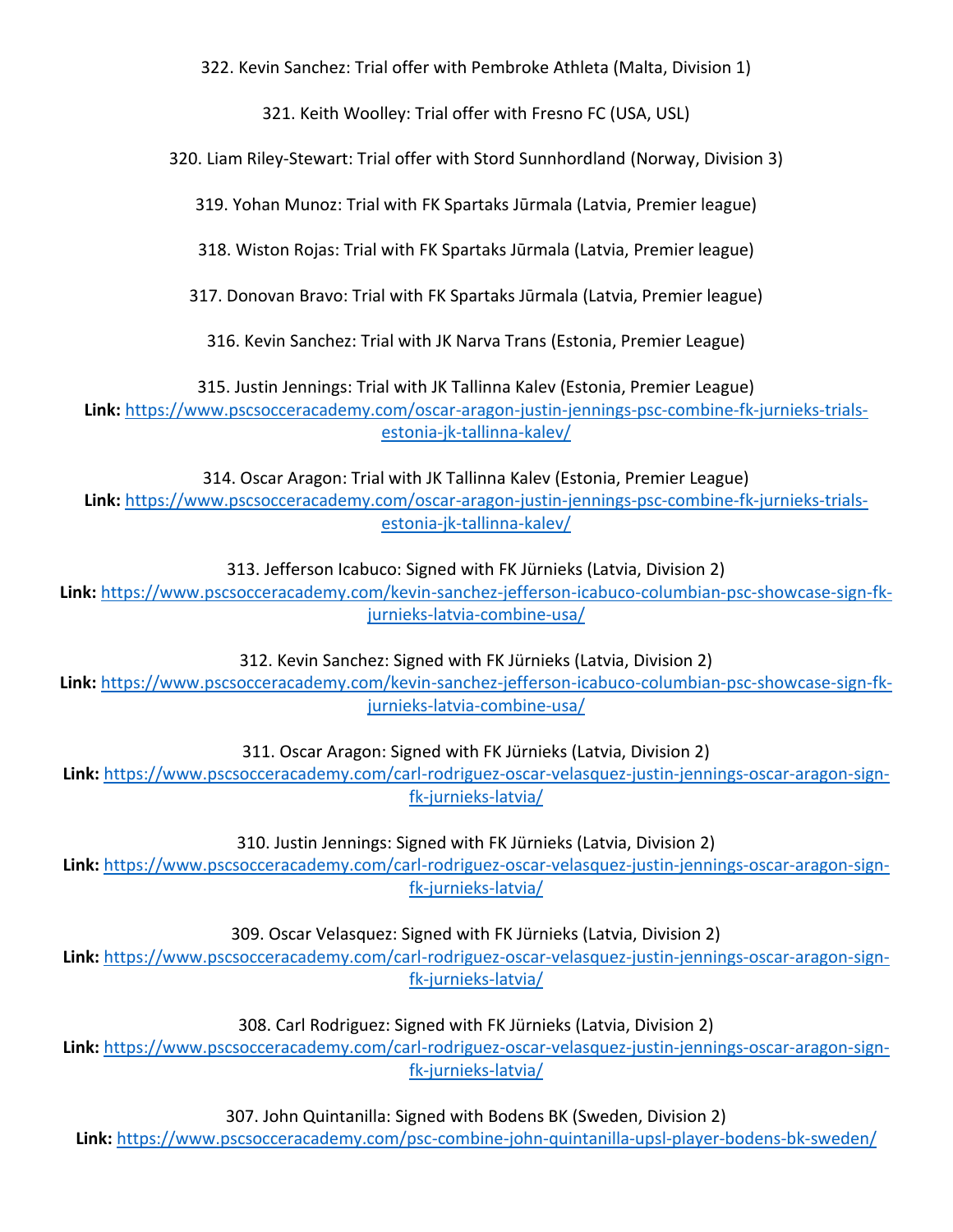306. Chris Wilkinson: Trial with FK Jurnieks (Latvia, Division 2)

**Link:** [https://www.pscsocceracademy.com/player-announcements-michael-czyrnek-and-chris-wilkinson-earn](https://www.pscsocceracademy.com/player-announcements-michael-czyrnek-and-chris-wilkinson-earn-one-week-trial-with-fk-jurnieks/)[one-week-trial-with-fk-jurnieks/](https://www.pscsocceracademy.com/player-announcements-michael-czyrnek-and-chris-wilkinson-earn-one-week-trial-with-fk-jurnieks/)

305. Michael Czyrnek: Trial with FK Jurnieks (Latvia, Division 2)

**Link:** [https://www.pscsocceracademy.com/player-announcements-michael-czyrnek-and-chris-wilkinson-earn](https://www.pscsocceracademy.com/player-announcements-michael-czyrnek-and-chris-wilkinson-earn-one-week-trial-with-fk-jurnieks/)[one-week-trial-with-fk-jurnieks/](https://www.pscsocceracademy.com/player-announcements-michael-czyrnek-and-chris-wilkinson-earn-one-week-trial-with-fk-jurnieks/)

304. Javier Gonzalez: Trial with FK Spartaks Jūrmala (Latvia, Premier league)

303. Henry Booth: Trial with Leyton Orient (England, National League) **Link:** <https://www.pscsocceracademy.com/henry-booth-leyton-orient-fc-psc-combine/>

302. Keith Woolley: Trial with Charleston Battery (USA, USL)

**Link:** [https://www.pscsocceracademy.com/2017-california-psc-pro-soccer-combine-attendees-michael](https://www.pscsocceracademy.com/2017-california-psc-pro-soccer-combine-attendees-michael-mazzoni-keith-wooley-kevin-jeon-earn-trials-with-usl-outfit-charleston-battery-usa-soccer-tryouts/)[mazzoni-keith-wooley-kevin-jeon-earn-trials-with-usl-outfit-charleston-battery-usa-soccer-tryouts//](https://www.pscsocceracademy.com/2017-california-psc-pro-soccer-combine-attendees-michael-mazzoni-keith-wooley-kevin-jeon-earn-trials-with-usl-outfit-charleston-battery-usa-soccer-tryouts/)

301. Matt Hurlow: Offered contract with JK Narva Trans (Estonia, Top Tier) **Link:** [https://www.pscsocceracademy.com/dante-leverock-and-matthew-hurlow-to-trial-with-estonian-top](https://www.pscsocceracademy.com/dante-leverock-and-matthew-hurlow-to-trial-with-estonian-top-flight-outfit-jk-narva-trans/)[flight-outfit-jk-narva-trans/](https://www.pscsocceracademy.com/dante-leverock-and-matthew-hurlow-to-trial-with-estonian-top-flight-outfit-jk-narva-trans/)

300. Kevin Jeon: Trial with Charleston Battery (USA, USL)

**Link:** [https://www.pscsocceracademy.com/2017-california-psc-pro-soccer-combine-attendees-michael](https://www.pscsocceracademy.com/2017-california-psc-pro-soccer-combine-attendees-michael-mazzoni-keith-wooley-kevin-jeon-earn-trials-with-usl-outfit-charleston-battery-usa-soccer-tryouts/)[mazzoni-keith-wooley-kevin-jeon-earn-trials-with-usl-outfit-charleston-battery-usa-soccer-tryouts/](https://www.pscsocceracademy.com/2017-california-psc-pro-soccer-combine-attendees-michael-mazzoni-keith-wooley-kevin-jeon-earn-trials-with-usl-outfit-charleston-battery-usa-soccer-tryouts/)

299. Jeison Alejandro Castillo Bautista: Trial with FK Tukums 2000 (Latvia, Division One) **Link:** [https://www.pscsocceracademy.com/psc-showcase-tour-abitalib-girdia-jeison-castillo-thomas-vargas](https://www.pscsocceracademy.com/psc-showcase-tour-abitalib-girdia-jeison-castillo-thomas-vargas-trial-fk-tukums-2000-latvia-europe-usa/)[trial-fk-tukums-2000-latvia-europe-usa/](https://www.pscsocceracademy.com/psc-showcase-tour-abitalib-girdia-jeison-castillo-thomas-vargas-trial-fk-tukums-2000-latvia-europe-usa/)

298. Thomas Vargas: Trial with FK Tukums 2000 (Latvia, Division One)

**Link:** [https://www.pscsocceracademy.com/psc-showcase-tour-abitalib-girdia-jeison-castillo-thomas-vargas](https://www.pscsocceracademy.com/psc-showcase-tour-abitalib-girdia-jeison-castillo-thomas-vargas-trial-fk-tukums-2000-latvia-europe-usa/)[trial-fk-tukums-2000-latvia-europe-usa/](https://www.pscsocceracademy.com/psc-showcase-tour-abitalib-girdia-jeison-castillo-thomas-vargas-trial-fk-tukums-2000-latvia-europe-usa/)

297. Javier Gonzalez: Signed with FK Jürnieks (Latvia, Division 2)

296. Donovan Bravo: Signed with FK Progress (Latvia, Division 1)

295. Justin Jennings: Signed with FK Progress (Latvia, Division 1)

294. Michael Gonzalez: Signed with FK Progress (Latvia, Division 1)

293. Carl Rodriguez: Signed with FK Progress (Latvia, Division 1)

292. Yohan Munoz: Signed with FK Jürnieks (Latvia, Division 2)

291. Wiston Rojas: Signed with FK Jürnieks (Latvia, Division 2)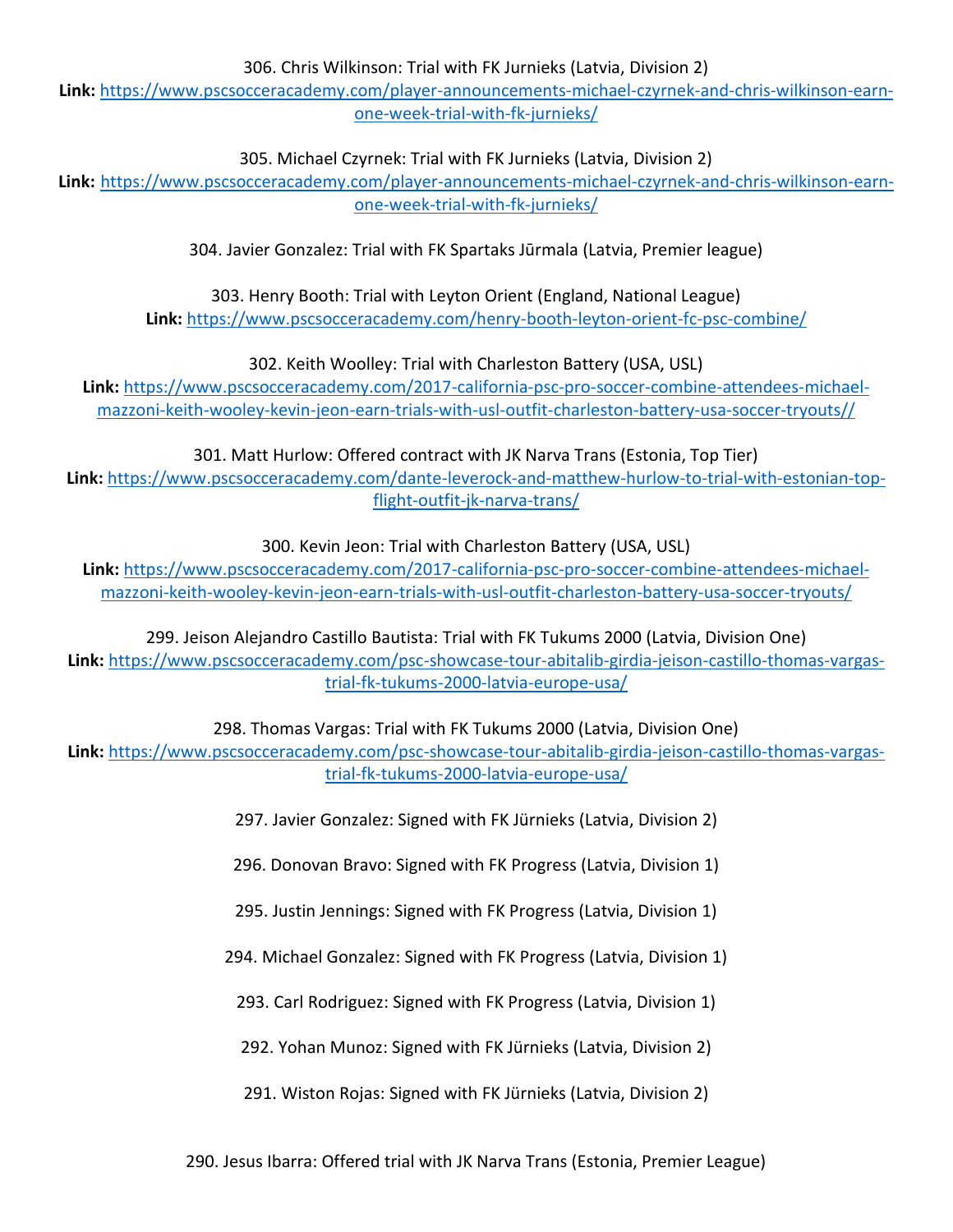289. Abitalib Girdia: Trial with FK Tukums 2000 (Latvia, Division One)

**Link:** [https://www.pscsocceracademy.com/psc-showcase-tour-abitalib-girdia-jeison-castillo-thomas-vargas](https://www.pscsocceracademy.com/psc-showcase-tour-abitalib-girdia-jeison-castillo-thomas-vargas-trial-fk-tukums-2000-latvia-europe-usa/)[trial-fk-tukums-2000-latvia-europe-usa/](https://www.pscsocceracademy.com/psc-showcase-tour-abitalib-girdia-jeison-castillo-thomas-vargas-trial-fk-tukums-2000-latvia-europe-usa/)

288. Jakub Waligorski: Offered trial with FK Kauno Zalgiris (Lithuania, Premier League)

287. Matheus Ayrolla: Trial with Charleston Battery (USA, USL)

**Link:** [https://www.pscsocceracademy.com/2017-psc-fort-lauderdale-combine-players-deshawon-nembhard](https://www.pscsocceracademy.com/2017-psc-fort-lauderdale-combine-players-deshawon-nembhard-matheus-ayrolla-earn-trials-with-usl-side-charleston-battery-usa/)[matheus-ayrolla-earn-trials-with-usl-side-charleston-battery-usa/](https://www.pscsocceracademy.com/2017-psc-fort-lauderdale-combine-players-deshawon-nembhard-matheus-ayrolla-earn-trials-with-usl-side-charleston-battery-usa/)

286. Jade Mesias: Trial with San Antonio FC (USA, USL)

**Link:** <https://www.pscsocceracademy.com/psc-combine-and-upsl-player-jade-mesias-trial-san-antonio-usl/>

285. Matthew Grosey: Offered trial with Kansas City Comets (USA, MISL)

284. Eddy Prugh: Trial with FK Spartaks Jurmala (Latvia, Premier League) **Link:** <https://www.pscsocceracademy.com/eddy-prugh-fk-spartaks-jurmala-psc-showcase-tour/>

283. Shane McInerney: Offered trial with IR Reykjavík (Iceland, Division One)

282. Thomas Vargas: Trial with FK Kauno Zalgiris (Lithuania, Premier League)

**Link:** [https://www.pscsocceracademy.com/thomas-vargas-trials-fk-kauno-zalgiris-lithuania-psc-showcase](https://www.pscsocceracademy.com/thomas-vargas-trials-fk-kauno-zalgiris-lithuania-psc-showcase-tour/)[tour/](https://www.pscsocceracademy.com/thomas-vargas-trials-fk-kauno-zalgiris-lithuania-psc-showcase-tour/)

281. Daniel Eyo: Trial with San Antonio FC (USA, USL) **Link:** <https://www.pscsocceracademy.com/daniel-eyo-san-antonio-fc-trial-psc-houston-combine/>

280. Reynaldo Zarate: Trial with FK Jelgava (Latvia, Premier League) **Link:** <https://www.pscsocceracademy.com/reynaldo-zarate-trials-fk-jelgava-upsl-latvia-pro-soccer-tryouts/>

279. Matt Silva: Trial with Carlstad United BK (Sweden, Division 1) **Link:** <https://www.pscsocceracademy.com/matt-silva-carlstad-united-trial-sweden-psc-combine-soccer/>

278. Wilfried Tagbo: Trial with FK Utenis Utena (Lithuania, Premier League) **Link:** <https://www.pscsocceracademy.com/wilfried-tagbo-trial-fk-utenis-utena-lithuania-psc-showcase-tour/>

277. Nigel Seidu: Offered contract with Thróttur Reykjavík (Iceland, Division One) **Link:** [https://www.pscsocceracademy.com/2017-psc-combine-attendee-nigel-seidu-earns-trials-with](https://www.pscsocceracademy.com/2017-psc-combine-attendee-nigel-seidu-earns-trials-with-icelandic-outfit-throttur-reykjavik-iceland-europe/)[icelandic-outfit-throttur-reykjavik-iceland-europe/](https://www.pscsocceracademy.com/2017-psc-combine-attendee-nigel-seidu-earns-trials-with-icelandic-outfit-throttur-reykjavik-iceland-europe/)

276. Kwame Appiah: Trial with FK Tukums 2000 (Latvia, Division One) **Link:** [https://www.pscsocceracademy.com/kwame-appiah-andrew-torres-tae-young-kim-trial-fk-tukums-](https://www.pscsocceracademy.com/kwame-appiah-andrew-torres-tae-young-kim-trial-fk-tukums-2000-latvia-psc-showcase-tour/)[2000-latvia-psc-showcase-tour/](https://www.pscsocceracademy.com/kwame-appiah-andrew-torres-tae-young-kim-trial-fk-tukums-2000-latvia-psc-showcase-tour/)

275. Alex Filion: Trial with FK Jelgava (Latvia, Premier League)

274. Keith Woolley: Offered trial with JK Narva Trans (Estonia, Premier League)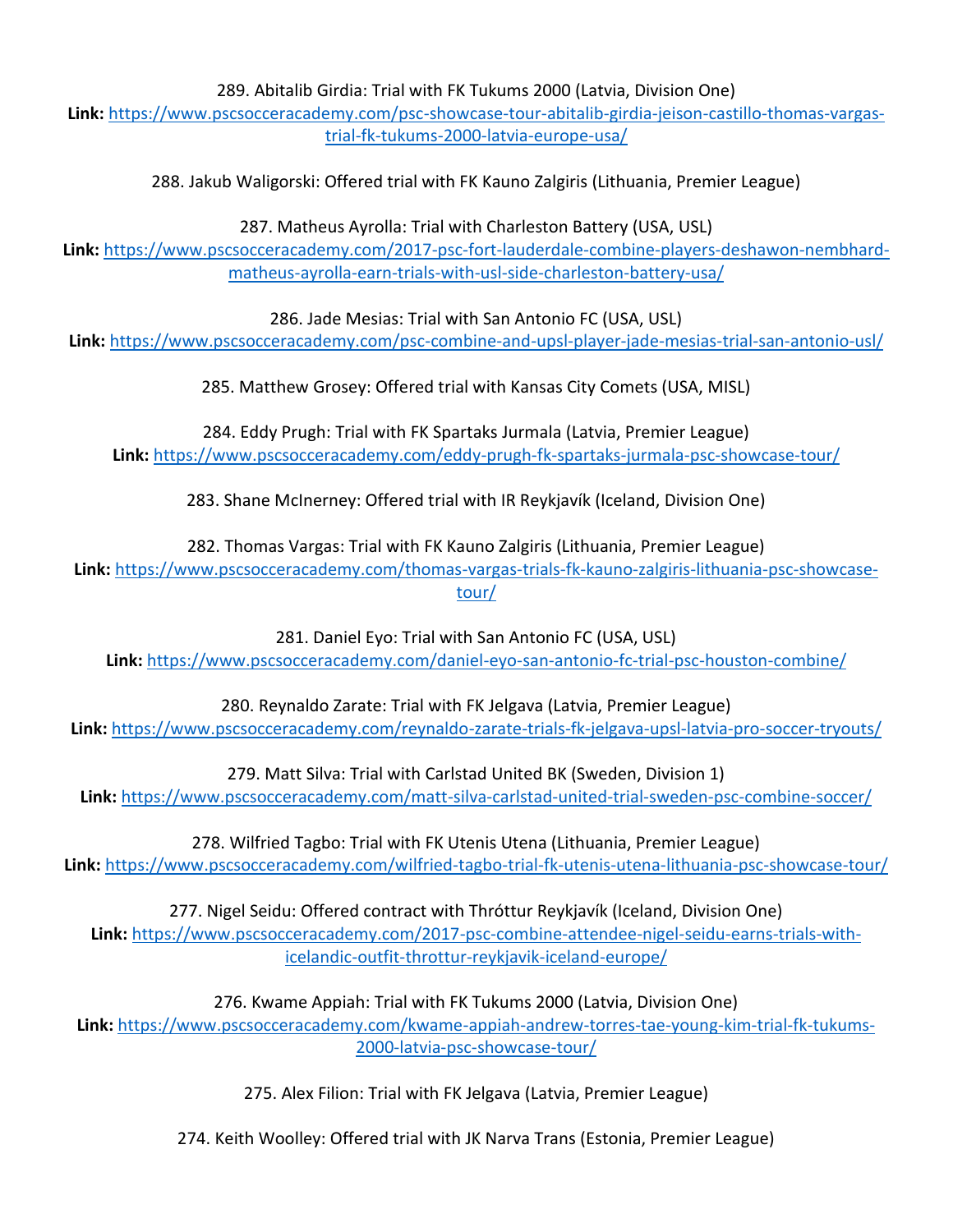273. Jeison Alejandro Castillo Bautista: Trial with FK Kauno Žalgiris (Lithuania, Premier League)

272. Jakub Waligorski: Trial with OC SC (USA, USL)

**Link:** <https://www.pscsocceracademy.com/jakub-waligorski-trial-orange-county-sc-psc-combine-upsl/>

271. Maximilian Schellmann: Trial with FK Utenis Utena (Lithuania, Premier League)

270. Tae Young Kim: Trial with FK Tukums 2000 (Latvia, Division One)

**Link:** [https://www.pscsocceracademy.com/kwame-appiah-andrew-torres-tae-young-kim-trial-fk-tukums-](https://www.pscsocceracademy.com/kwame-appiah-andrew-torres-tae-young-kim-trial-fk-tukums-2000-latvia-psc-showcase-tour/)[2000-latvia-psc-showcase-tour/](https://www.pscsocceracademy.com/kwame-appiah-andrew-torres-tae-young-kim-trial-fk-tukums-2000-latvia-psc-showcase-tour/)

269. Michael Czyrnek: Offered trial with IK Sleipner (Sweden, Division Two)

268. Kwame Appiah: Trial with Augnablik Kópavogur (Iceland, Division Three)

267. Deshawon Nembhard: Trial with Charleston Battery (USA, USL)

**Link:** [https://www.pscsocceracademy.com/2017-psc-fort-lauderdale-combine-players-deshawon-nembhard](https://www.pscsocceracademy.com/2017-psc-fort-lauderdale-combine-players-deshawon-nembhard-matheus-ayrolla-earn-trials-with-usl-side-charleston-battery-usa/)[matheus-ayrolla-earn-trials-with-usl-side-charleston-battery-usa/](https://www.pscsocceracademy.com/2017-psc-fort-lauderdale-combine-players-deshawon-nembhard-matheus-ayrolla-earn-trials-with-usl-side-charleston-battery-usa/)

266.Andrew Moullin: Offered trial with FK Jelgava (Latvia, Premier League)

265. Alex Filion: Trial with FK Spartaks Jurmala (Latvia, Premier League)

**Link:** [https://www.pscsocceracademy.com/luis-arreola-and-alex-filion-earn-fk-spartaks-jurmala-trials-in](https://www.pscsocceracademy.com/luis-arreola-and-alex-filion-earn-fk-spartaks-jurmala-trials-in-latvia/)[latvia/](https://www.pscsocceracademy.com/luis-arreola-and-alex-filion-earn-fk-spartaks-jurmala-trials-in-latvia/)

264. Luis Arreola: Trial with FK Spartaks Jurmala (Latvia, Premier League) **Link:** [https://www.pscsocceracademy.com/luis-arreola-and-alex-filion-earn-fk-spartaks-jurmala-trials-in](https://www.pscsocceracademy.com/luis-arreola-and-alex-filion-earn-fk-spartaks-jurmala-trials-in-latvia/)[latvia/](https://www.pscsocceracademy.com/luis-arreola-and-alex-filion-earn-fk-spartaks-jurmala-trials-in-latvia/)

263. Damen Marcu: Offered trial with FK Utenis Utena (Lithuania, Premier League)

262. Wilfried Tagbo: Trial with FK Panevezys (Lithuania, Premier League) **Link:** <https://www.pscsocceracademy.com/wilfried-tagbo-trial-fk-panevezys-lithuania-psc-showcase-tour/>

261. Michael Mazzoni: Trial with Charleston Battery (USA, USL)

**Link:** [https://www.pscsocceracademy.com/2017-california-psc-pro-soccer-combine-attendees-michael](https://www.pscsocceracademy.com/2017-california-psc-pro-soccer-combine-attendees-michael-mazzoni-keith-wooley-kevin-jeon-earn-trials-with-usl-outfit-charleston-battery-usa-soccer-tryouts/)[mazzoni-keith-wooley-kevin-jeon-earn-trials-with-usl-outfit-charleston-battery-usa-soccer-tryouts/](https://www.pscsocceracademy.com/2017-california-psc-pro-soccer-combine-attendees-michael-mazzoni-keith-wooley-kevin-jeon-earn-trials-with-usl-outfit-charleston-battery-usa-soccer-tryouts/)

260. Willie Clemons: Trial with Viljandi JK Tulevik (Estonia, Premier League)

**Link:** [https://www.pscsocceracademy.com/psc-showcase-player-willie-clemons-trial-estonia-sweden-viljandi](https://www.pscsocceracademy.com/psc-showcase-player-willie-clemons-trial-estonia-sweden-viljandi-tulevik-bodens-bk/)[tulevik-bodens-bk/](https://www.pscsocceracademy.com/psc-showcase-player-willie-clemons-trial-estonia-sweden-viljandi-tulevik-bodens-bk/)

259. Reynaldo Zarate: Trial with FK Spartaks Jurmala (Latvia, Premier League) **Link:** <https://www.pscsocceracademy.com/reynaldo-zarate-trials-fk-jelgava-upsl-latvia-pro-soccer-tryouts/>

258. Miguel Sanchez: Offered trial with JK Narva Trans (Estonia, Premier League)

257. Junmo Ryu: Offered trial with FK Tukums 2000 (Latvia, Division One)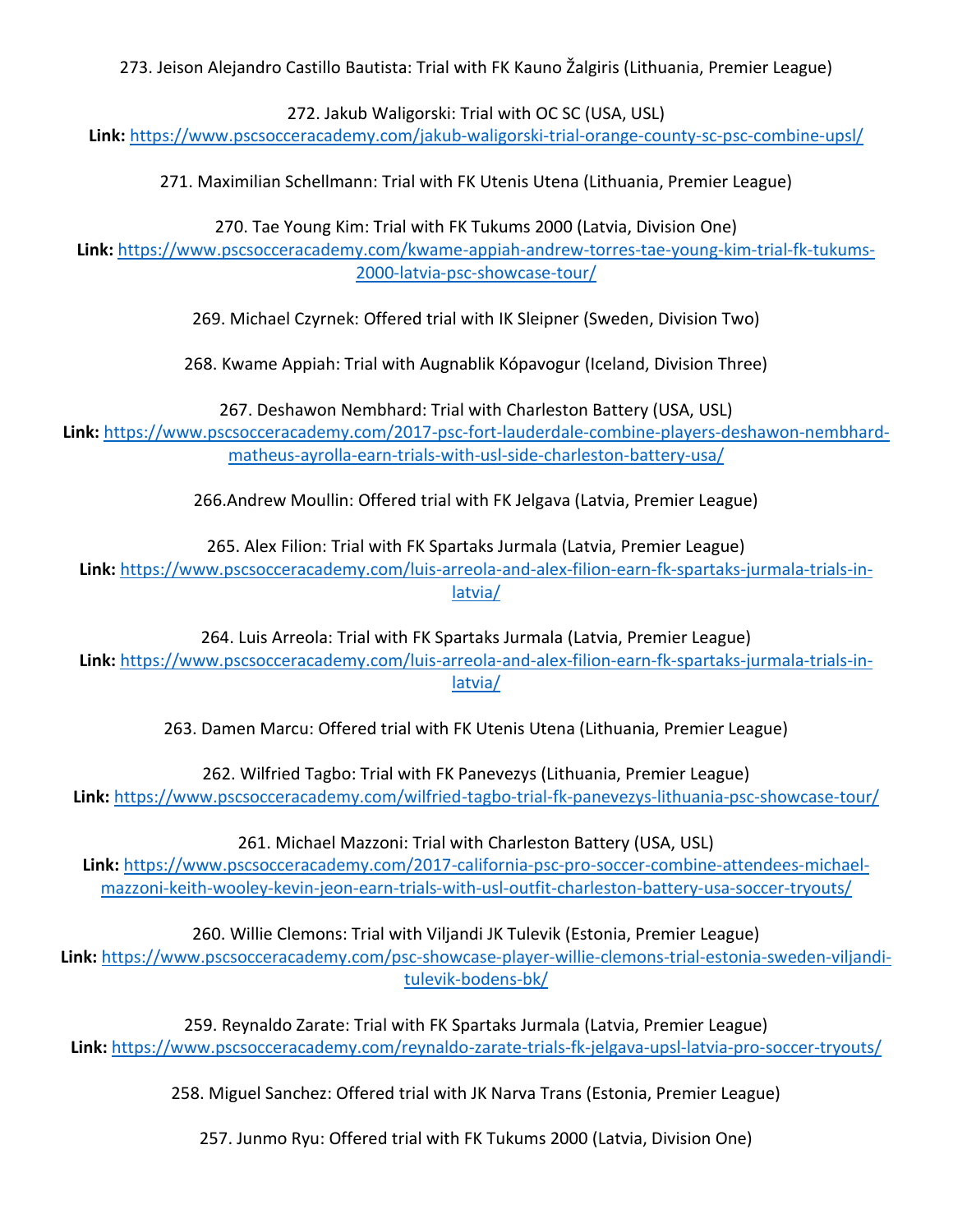256. Jakub Waligorski: Offered trial with Bodens BK (Sweden, Division Two)

255. Nigel Seidu: Offered trial with FK Utenis Utena (Lithuania, Premier League)

254. Arturo Ivan Hoyos: Offered trial with FK Tukums 2000 (Latvia, Division One)

253. Andrew Torres: Trial with FK Tukums 2000 (Latvia, Division One)

**Link:** [https://www.pscsocceracademy.com/kwame-appiah-andrew-torres-tae-young-kim-trial-fk-tukums-](https://www.pscsocceracademy.com/kwame-appiah-andrew-torres-tae-young-kim-trial-fk-tukums-2000-latvia-psc-showcase-tour/)[2000-latvia-psc-showcase-tour/](https://www.pscsocceracademy.com/kwame-appiah-andrew-torres-tae-young-kim-trial-fk-tukums-2000-latvia-psc-showcase-tour/)

252. Connor Kass: Trial with FK Kauno Žalgiris (Lithuania, Premier League) **Link:** [https://www.pscsocceracademy.com/psc-combine-attendee-and-upsl-programme-participant-earns](https://www.pscsocceracademy.com/psc-combine-attendee-and-upsl-programme-participant-earns-trials-with-lithuanian-top-tier-outfit/)[trials-with-lithuanian-top-tier-outfit/](https://www.pscsocceracademy.com/psc-combine-attendee-and-upsl-programme-participant-earns-trials-with-lithuanian-top-tier-outfit/)

251. Shane McInerney: Trial with Thróttur Reykjavík (Iceland, Premier League) **Link:** <https://www.pscsocceracademy.com/shane-mcinerney-trials-throttur-reykjavik-iceland-combine/>

250. Odah Kalodja: Trial with Richmond Kickers (USA, USL)

249. Connor Kass: Trial with Richmond Kickers (USA, USL)

248. Johan Palacios: Trial with FK Kauno Žalgiris (Lithuania, Top Tier)

**Link:** [https://www.pscsocceracademy.com/2017-portugal-and-spain-showcase-tour-players-earn-trials-with](https://www.pscsocceracademy.com/2017-portugal-and-spain-showcase-tour-players-earn-trials-with-top-tier-lithuanian-side/)[top-tier-lithuanian-side/](https://www.pscsocceracademy.com/2017-portugal-and-spain-showcase-tour-players-earn-trials-with-top-tier-lithuanian-side/)

247. Freddy Perdomo: Trial with FK Kauno Žalgiris (Lithuania, Top Tier) **Link:** [https://www.pscsocceracademy.com/2017-portugal-and-spain-showcase-tour-players-earn-trials-with](https://www.pscsocceracademy.com/2017-portugal-and-spain-showcase-tour-players-earn-trials-with-top-tier-lithuanian-side/)[top-tier-lithuanian-side/](https://www.pscsocceracademy.com/2017-portugal-and-spain-showcase-tour-players-earn-trials-with-top-tier-lithuanian-side/)

246. Jesus Ibarra: Trial with Stabaek (Norway, Eliteserien)

**Link:** [https://www.pscsocceracademy.com/portugal-and-spain-showcase-presents-host-of-opportunities-to](https://www.pscsocceracademy.com/portugal-and-spain-showcase-presents-host-of-opportunities-to-attendee/)[attendee/](https://www.pscsocceracademy.com/portugal-and-spain-showcase-presents-host-of-opportunities-to-attendee/)

245. Andrew López Torres: Trial with Riga F.C. (Latvia, Top Tier) **Link:** <https://www.pscsocceracademy.com/2017-psc-combine-duo-sign-with-latvian-outfit-fk-jurnieks/>

244. Jeison Alejandro Castillo: Trial with Riga F.C. (Latvia, Top Tier) **Link:** <https://www.pscsocceracademy.com/2017-psc-combine-duo-sign-with-latvian-outfit-fk-jurnieks/>

243. James Togbah: Trial with Riga F.C. (Latvia, Top Tier)

**Link:** [https://www.pscsocceracademy.com/2017-psc-ireland-showcase-tour-trio-sign-with-fk-jurnieks-in](https://www.pscsocceracademy.com/2017-psc-ireland-showcase-tour-trio-sign-with-fk-jurnieks-in-latvia/)[latvia/](https://www.pscsocceracademy.com/2017-psc-ireland-showcase-tour-trio-sign-with-fk-jurnieks-in-latvia/)

242. Enzo Giuliani: Signed with Kråkerøy IL (Norway, Division 3)

**Link:** [https://www.pscsocceracademy.com/former-premier-development-league-player-signs-with-krakeroy-](https://www.pscsocceracademy.com/former-premier-development-league-player-signs-with-krakeroy-il-in-norway/)

[il-in-norway/](https://www.pscsocceracademy.com/former-premier-development-league-player-signs-with-krakeroy-il-in-norway/)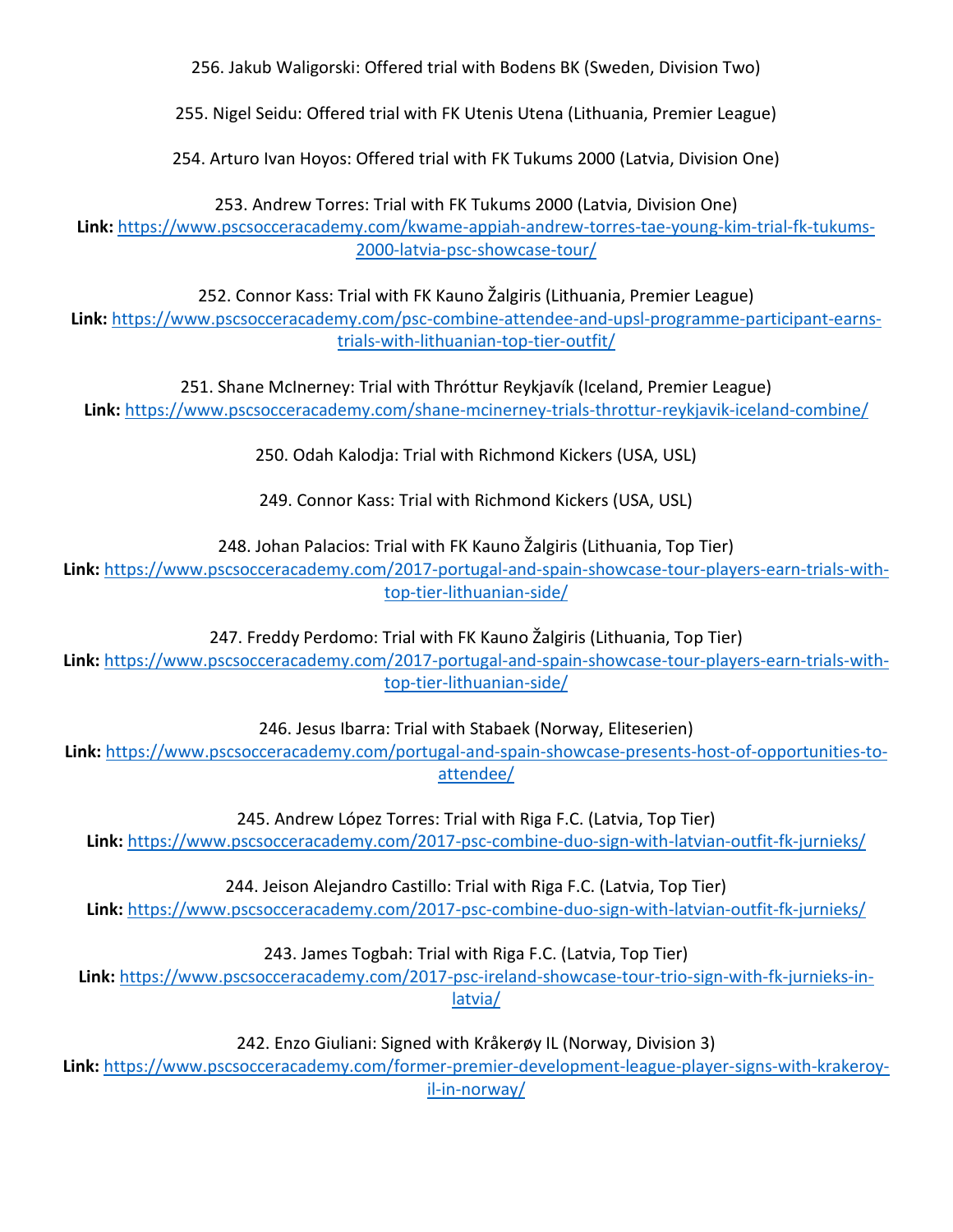241. Eric Carrion: Signed with FK Jūrnieks (Latvia, Division 2)

**Link:** [https://www.pscsocceracademy.com/2017-psc-ireland-showcase-tour-trio-sign-with-fk-jurnieks-in](https://www.pscsocceracademy.com/2017-psc-ireland-showcase-tour-trio-sign-with-fk-jurnieks-in-latvia/)[latvia/](https://www.pscsocceracademy.com/2017-psc-ireland-showcase-tour-trio-sign-with-fk-jurnieks-in-latvia/)

240. Carlos Patino: Signed with Vänersborgs IF (Sweden, Division 2)

**Link:** [https://www.pscsocceracademy.com/psc-combine-and-showcase-attendee-signs-with-swedish-outfit](https://www.pscsocceracademy.com/psc-combine-and-showcase-attendee-signs-with-swedish-outfit-vanersborgs-if/)[vanersborgs-if/](https://www.pscsocceracademy.com/psc-combine-and-showcase-attendee-signs-with-swedish-outfit-vanersborgs-if/)

239. Stefan Gualano: Signed with HFK Trebic (Czech Republic, Division 4)

**Link:** [https://www.pscsocceracademy.com/2017-psc-combine-and-showcase-tour-player-signs-with-czech](https://www.pscsocceracademy.com/2017-psc-combine-and-showcase-tour-player-signs-with-czech-outfit-hfk-trebic/)[outfit-hfk-trebic/](https://www.pscsocceracademy.com/2017-psc-combine-and-showcase-tour-player-signs-with-czech-outfit-hfk-trebic/)

238. James Togbah: Signed with FK Jūrnieks (Latvia, Division 2)

**Link:** [https://www.pscsocceracademy.com/2017-psc-ireland-showcase-tour-trio-sign-with-fk-jurnieks-in](https://www.pscsocceracademy.com/2017-psc-ireland-showcase-tour-trio-sign-with-fk-jurnieks-in-latvia/)[latvia/](https://www.pscsocceracademy.com/2017-psc-ireland-showcase-tour-trio-sign-with-fk-jurnieks-in-latvia/)

237. Juan Camacho: Signed with IFK Kumla (Sweden, Division 2) **Link:** <https://www.pscsocceracademy.com/psc-combine-duo-sign-with-swedish-division-2-side-ifk-kumla/>

236. Tanner Williams: Signed with FK Jūrnieks (Latvia, Division 2)

**Link:** [https://www.pscsocceracademy.com/2017-psc-ireland-showcase-tour-trio-sign-with-fk-jurnieks-in](https://www.pscsocceracademy.com/2017-psc-ireland-showcase-tour-trio-sign-with-fk-jurnieks-in-latvia/)[latvia/](https://www.pscsocceracademy.com/2017-psc-ireland-showcase-tour-trio-sign-with-fk-jurnieks-in-latvia/)

235. John Quintanilla: Signed with IFK Kumla (Sweden, Division 2)

**Link:** <https://www.pscsocceracademy.com/psc-combine-duo-sign-with-swedish-division-2-side-ifk-kumla/>

234. Andrew López Torres: Signed with FK Jūrnieks (Latvia, Division 2) **Link:** <https://www.pscsocceracademy.com/2017-psc-combine-duo-sign-with-latvian-outfit-fk-jurnieks/>

233. Jeison Alejandro Castillo: Signed with FK Jūrnieks (Latvia, Division 2) **Link:** <https://www.pscsocceracademy.com/2017-psc-combine-duo-sign-with-latvian-outfit-fk-jurnieks/>

232. James Gulley: Signed with Karlslunds IF HFK (Sweden, Division 2)

**Link:** [https://www.pscsocceracademy.com/2017-psc-combine-trio-earn-trials-with-swedish-division-2-outfit](https://www.pscsocceracademy.com/2017-psc-combine-trio-earn-trials-with-swedish-division-2-outfit-karlslunds-if-hfk/)[karlslunds-if-hfk/](https://www.pscsocceracademy.com/2017-psc-combine-trio-earn-trials-with-swedish-division-2-outfit-karlslunds-if-hfk/)

231. John Quintanilla: Trial with Karlslunds IF HFK (Sweden, Division 2)

**Link:** [https://www.pscsocceracademy.com/2017-psc-combine-trio-earn-trials-with-swedish-division-2-outfit](https://www.pscsocceracademy.com/2017-psc-combine-trio-earn-trials-with-swedish-division-2-outfit-karlslunds-if-hfk/)[karlslunds-if-hfk/](https://www.pscsocceracademy.com/2017-psc-combine-trio-earn-trials-with-swedish-division-2-outfit-karlslunds-if-hfk/)

230. Juan Camacho: Trial with Karlslunds IF HFK (Sweden, Division 2)

**Link:** [https://www.pscsocceracademy.com/2017-psc-combine-trio-earn-trials-with-swedish-division-2-outfit](https://www.pscsocceracademy.com/2017-psc-combine-trio-earn-trials-with-swedish-division-2-outfit-karlslunds-if-hfk/)[karlslunds-if-hfk/](https://www.pscsocceracademy.com/2017-psc-combine-trio-earn-trials-with-swedish-division-2-outfit-karlslunds-if-hfk/)

229. James Gulley: Trial with Tulsa Roughnecks FC (USA, USL)

**Link:** [https://www.pscsocceracademy.com/psc-pro-soccer-combine-duo-earn-trials-with-usl-side-tulsa](https://www.pscsocceracademy.com/psc-pro-soccer-combine-duo-earn-trials-with-usl-side-tulsa-roughnecks-fc/)[roughnecks-fc/](https://www.pscsocceracademy.com/psc-pro-soccer-combine-duo-earn-trials-with-usl-side-tulsa-roughnecks-fc/)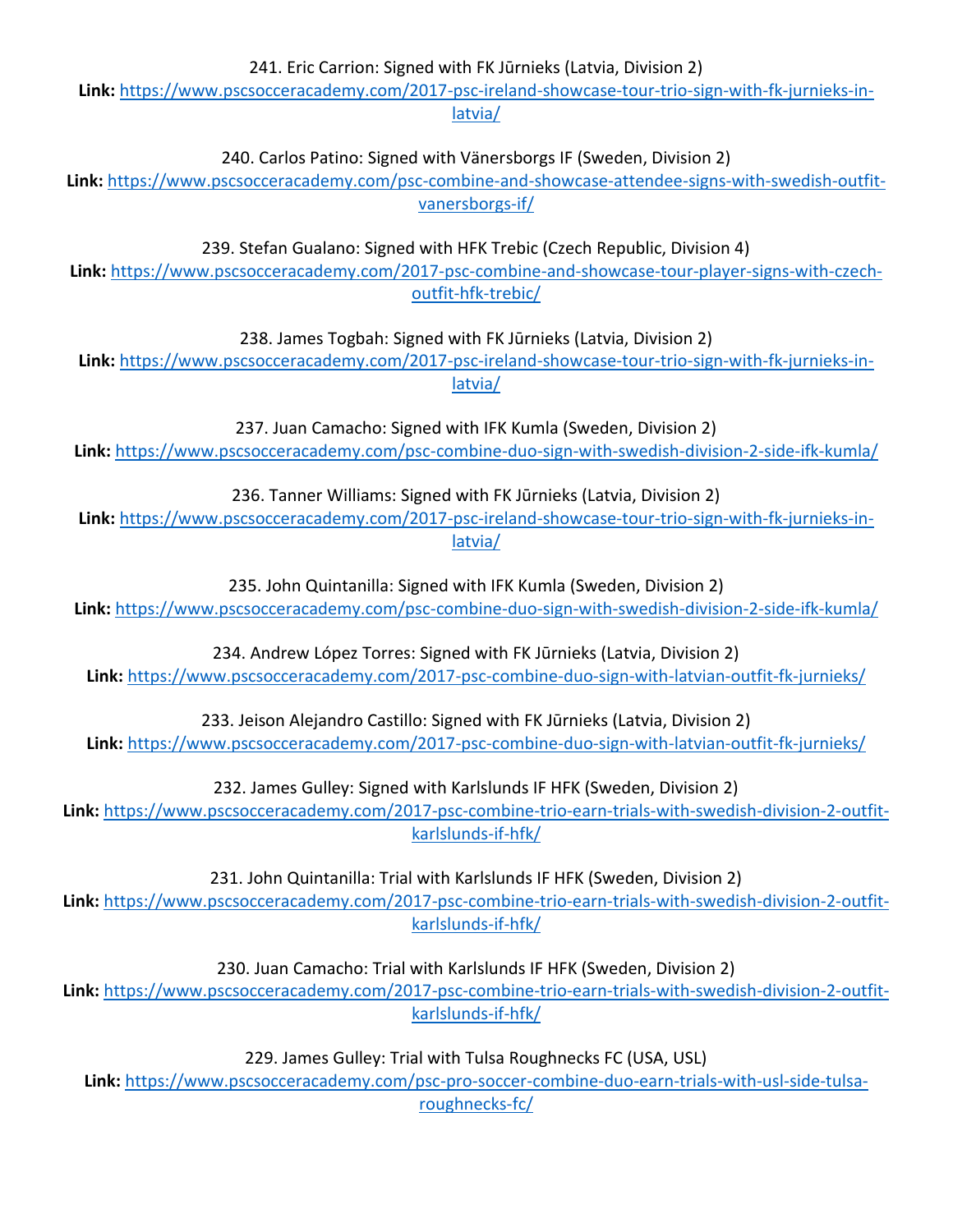228. Andre Wabakulambe: Trial with Tulsa Roughnecks FC (USA, USL) **Link:** [https://www.pscsocceracademy.com/psc-pro-soccer-combine-duo-earn-trials-with-usl-side-tulsa](https://www.pscsocceracademy.com/psc-pro-soccer-combine-duo-earn-trials-with-usl-side-tulsa-roughnecks-fc/)[roughnecks-fc/](https://www.pscsocceracademy.com/psc-pro-soccer-combine-duo-earn-trials-with-usl-side-tulsa-roughnecks-fc/)

227. Eddie Jones: Signed with Oxford City FC (England, National League South) **Link:** [https://www.pscsocceracademy.com/psc-showcase-tour-attendee-signs-with-english-side-oxford-city](https://www.pscsocceracademy.com/psc-showcase-tour-attendee-signs-with-english-side-oxford-city-fc/)[fc/](https://www.pscsocceracademy.com/psc-showcase-tour-attendee-signs-with-english-side-oxford-city-fc/)

> 226. Eddy Prugh: Signed with Colorado Springs Switchbacks (USA, USL) **Link:** [http://www.switchbacksfc.com/news\\_article/show/749778](http://www.switchbacksfc.com/news_article/show/749778)

225. Leon Taylor: Signed with Bodens BK (Sweden, Division 2) **Link:** <https://www.pscsocceracademy.com/becoming-a-professional-footballer-psc-success-story-leon-taylor/>

> 224. Ian McDonald Wilkins: Signed with Karlslund IF (Sweden, Division 2) **Link:** <https://www.laget.se/kifhfka/Troop/1793195/Ian-McDonald-Wilkins>

223. Mateusz Brela: Trial with Karlstad United (Sweden, Division 1)

222. Taylor Morgan: Contract offer BK Forward (Sweden, Division 2)

221. Gareth Owen: Trial offer Karlslund (Sweden, Division 2)

220. Saalih Muhammad: Trial with Hibernians FC (Malta, Premier League)

219. Saalih Muhammad: Trial offer with San Antonio FC (USA, USL Pro)

218. Michael Mercado: Signed with Bodens BK (Sweden, Division 2) **Link:** <https://www.svenskalag.se/member.asp?teamid=5094&memberid=1160774>

217. Tim Ogunyini: Trial offer with IFK Kumla (Sweden, Division 2)

216. Tobi Adewole: Trial offer with Hibernians F.C. (Malta, Premier League)

215. Shane McInerney: Contract offer with Finn Harps (Ireland, Premier League)

214. Will Weber: Signed with Örebro Syrianska (Sweden, Division 2)

**Link:** [https://www.pscsocceracademy.com/2017-malta-showcase-tour-player-will-weber-signs-in-sweden](https://www.pscsocceracademy.com/2017-malta-showcase-tour-player-will-weber-signs-in-sweden-with-orebro-syrianska/)[with-orebro-syrianska/](https://www.pscsocceracademy.com/2017-malta-showcase-tour-player-will-weber-signs-in-sweden-with-orebro-syrianska/)

213. Jamie Dell: Signed with Kumla (Sweden, Division 2)

212. Taylor Morgan: Trial with FC Haka (Finland, Division 2)

211. Matt Tilley: Trial with Carlstad United (Sweden, Division 1) **Link:** <https://www.pscsocceracademy.com/matt-tilley-trials-swedish-side-carlstad-united-bk/>

210. Carlos Martinez: Trial with Bodens BK (Sweden, Division 2)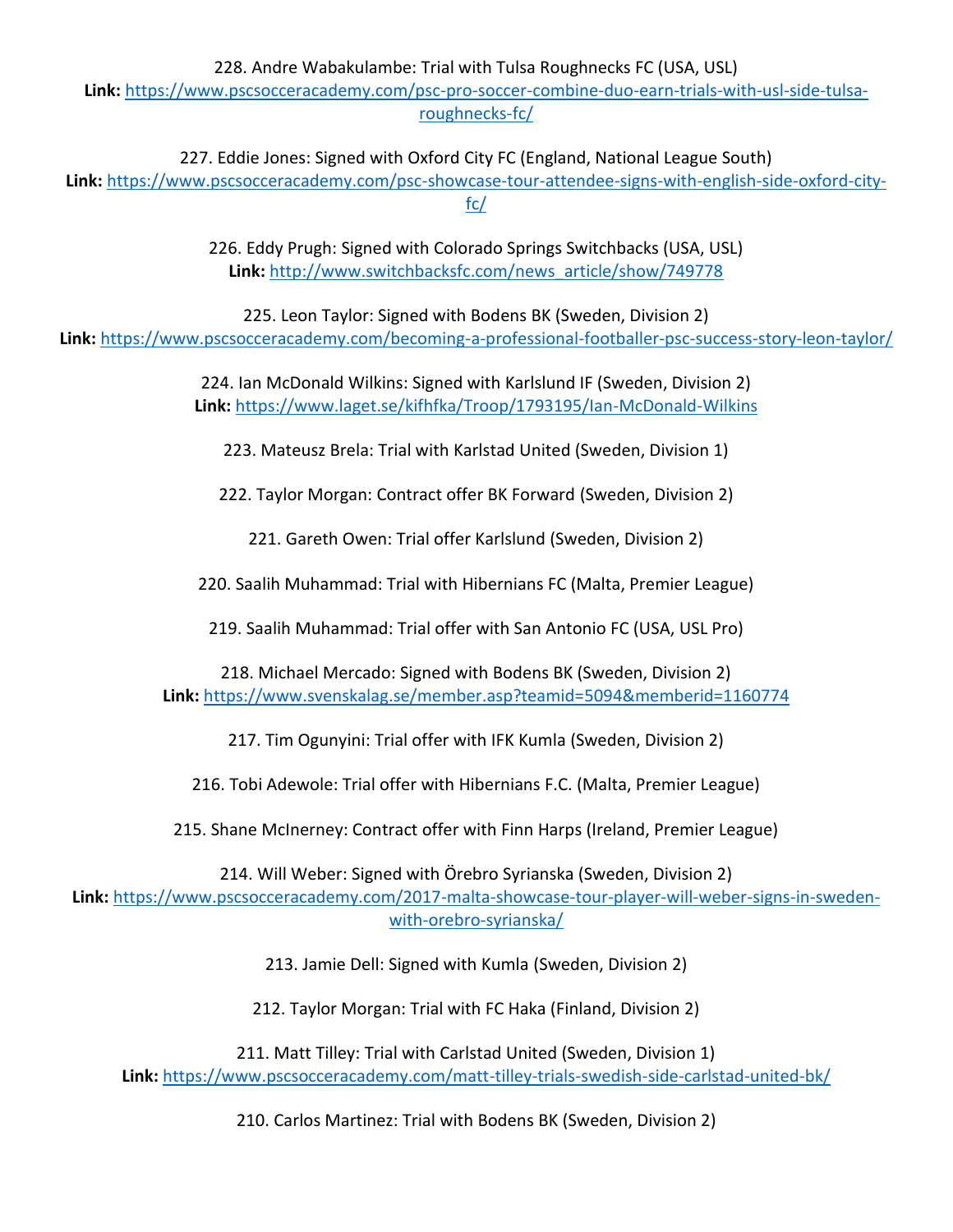209. Cemre Tozar: Trial with Bodens BK (Sweden, Division 2)

208. Alejandro Gutierrez: Signed with Bodens BK (Sweden, Division 2) **Link:** <https://pscsocceracademy.com/2016-portugal-spain-showcase-player-trial-swedish-club-bodens-bk/>

207. Garrett Head: Trial with Charleston Battery (USA, USL)

206. Ryan Harmouche: Trial with Orange County Soccer Club (USA, USL)

205. Steffen Kraus: Signed with Karlslunds IF HFK (Sweden, Division 2) **Link:** [https://pscsocceracademy.com/psc-2016-combine-player-signs-with-swedish-division-two-outfit](https://pscsocceracademy.com/psc-2016-combine-player-signs-with-swedish-division-two-outfit-karlslunds-if-hfk/)[karlslunds-if-hfk/](https://pscsocceracademy.com/psc-2016-combine-player-signs-with-swedish-division-two-outfit-karlslunds-if-hfk/)

204. Jonathan Glenn: Signed with Jacksonville Armada (Sweden, Division 2)

**Link:** [https://www.pscsocceracademy.com/psc-agency-player-and-combine-attendee-signs-with-nasl-club](https://www.pscsocceracademy.com/psc-agency-player-and-combine-attendee-signs-with-nasl-club-jacksonville-armada/)[jacksonville-armada/](https://www.pscsocceracademy.com/psc-agency-player-and-combine-attendee-signs-with-nasl-club-jacksonville-armada/)

203. Will Weber: Trial with IFK Kumla (Sweden, Division 2)

**Link:** <https://pscsocceracademy.com/2017-malta-showcase-tour-player-to-trial-with-ifk-kumla-in-sweden/>

202. Jamie Dell: Trial with Bodens BK FF (Sweden, Division 2)

**Link:** <https://pscsocceracademy.com/2017-malta-showcase-tour-player-trials-with-swedish-side-bodens-bk/>

201. Youngsoo Shin: Trial with AC Kajaani (Sweden, Division 2)

**Link:** [https://pscsocceracademy.com/2017-malta-showcase-tour-player-trials-with-finnish-second-division](https://pscsocceracademy.com/2017-malta-showcase-tour-player-trials-with-finnish-second-division-outfit-ac-kajaani/)[outfit-ac-kajaani/](https://pscsocceracademy.com/2017-malta-showcase-tour-player-trials-with-finnish-second-division-outfit-ac-kajaani/)

200. Taylor Morgan: Trial with Cork City (Ireland, Premier League)

**Link:** <https://pscsocceracademy.com/psc-tour-gary-cennerazzo-signs-with-czech-team/>

199. Samuel Oki: Signed with BK Forward (Sweden, Division 2)

**Link:** <https://pscsocceracademy.com/psc-showcase-tour-and-combine-duo-earn-trials-with-bk-forward/>

198. Alistair Forster: Signed with BK Forward (Sweden, Division 2)

**Link:** <https://pscsocceracademy.com/psc-showcase-tour-and-combine-duo-earn-trials-with-bk-forward/>

197. Gus Villalobos: Signed with Orange County (USA, USL)

Link:[https://www.orangecountysoccer.com/news\\_article/show/750885?referrer\\_id=2576979#.WI0yMJb0vAU](https://www.orangecountysoccer.com/news_article/show/750885?referrer_id=2576979#.WI0yMJb0vAU.twitter) [.twitter](https://www.orangecountysoccer.com/news_article/show/750885?referrer_id=2576979#.WI0yMJb0vAU.twitter)

196. Leon Taylor: Signed with BK Forward (Sweden, Division 2)

**Link:** [https://pscsocceracademy.com/2017-malta-showcase-tour-player-to-trial-with-swedish-division-two](https://pscsocceracademy.com/2017-malta-showcase-tour-player-to-trial-with-swedish-division-two-side-bk-forward/)[side-bk-forward/](https://pscsocceracademy.com/2017-malta-showcase-tour-player-to-trial-with-swedish-division-two-side-bk-forward/)

195. Carlos Patino: Trial with BK Forward (Sweden, Division 2)

**Link:** [https://pscsocceracademy.com/2017-malta-showcase-tour-player-to-trial-with-swedish-division-two](https://pscsocceracademy.com/2017-malta-showcase-tour-player-to-trial-with-swedish-division-two-side-bk-forward/)[side-bk-forward/](https://pscsocceracademy.com/2017-malta-showcase-tour-player-to-trial-with-swedish-division-two-side-bk-forward/)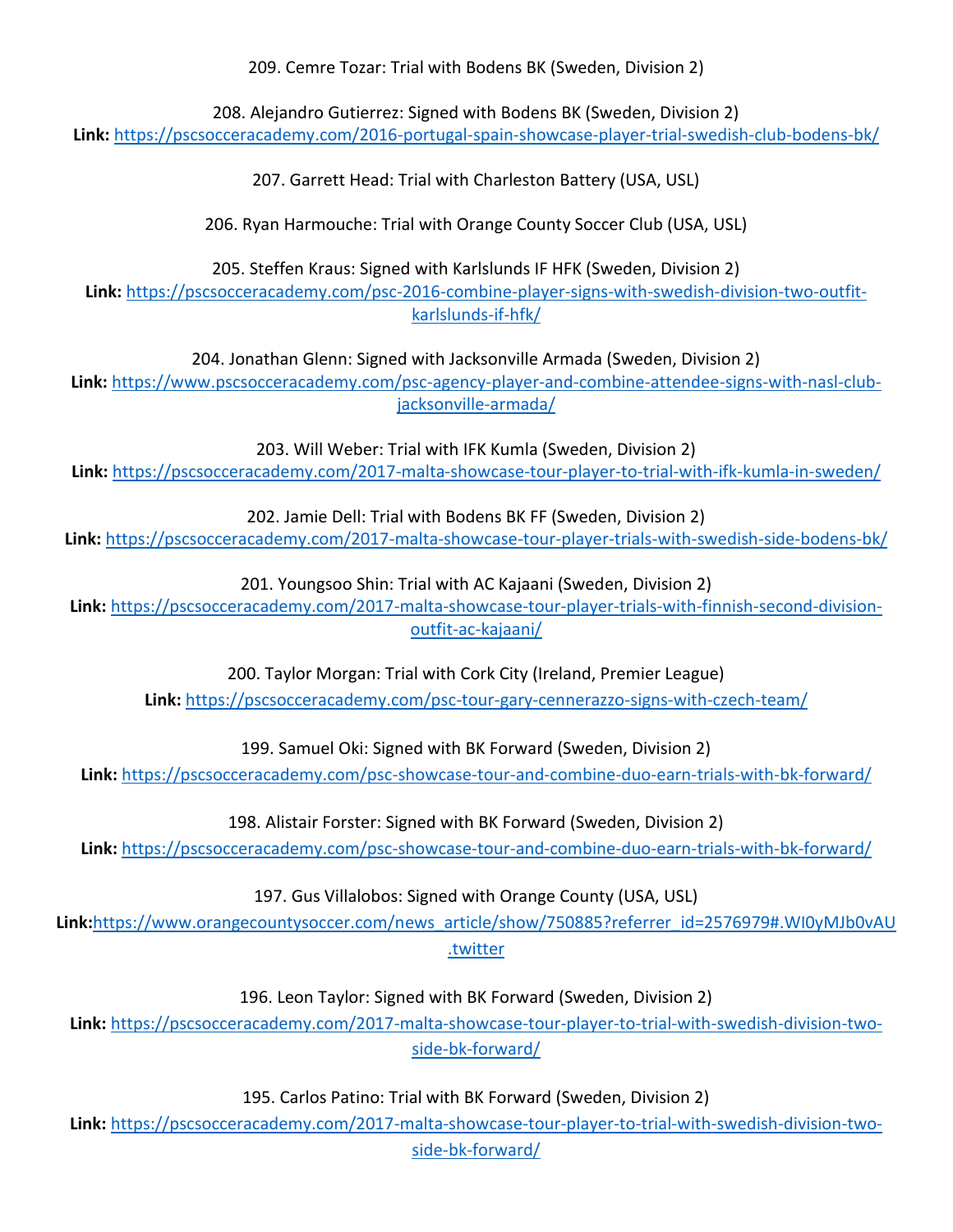194. Gary Cennerazzo: Signed with FK Varnsdorf (Czech Republic, Division 2)

**Link:** [https://pscsocceracademy.com/psc-showcase-tour-player-gary-cennerazzo-earns-trial-with-second-tier](https://pscsocceracademy.com/psc-showcase-tour-player-gary-cennerazzo-earns-trial-with-second-tier-czech-outfit/)[czech-outfit/](https://pscsocceracademy.com/psc-showcase-tour-player-gary-cennerazzo-earns-trial-with-second-tier-czech-outfit/)

193. Ryan Masch: Contract offer with Drogheda United F.C. (Ireland, Premier Division)

**Link:** [https://pscsocceracademy.com/2016-las-vegas-combine-attendee-earns-trial-with-irish-premier-league](https://pscsocceracademy.com/2016-las-vegas-combine-attendee-earns-trial-with-irish-premier-league-club-drogheda-united/)[club-drogheda-united/](https://pscsocceracademy.com/2016-las-vegas-combine-attendee-earns-trial-with-irish-premier-league-club-drogheda-united/)

192. Kyle O' Brien: Signed with Hibernians F.C. (Malta, Premier League)

**Link:** [https://www.pscsocceracademy.com/psc-combine-and-showcase-duo-sign-for-maltese-premier-league](https://www.pscsocceracademy.com/psc-combine-and-showcase-duo-sign-for-maltese-premier-league-club/)[club/](https://www.pscsocceracademy.com/psc-combine-and-showcase-duo-sign-for-maltese-premier-league-club/)

191. Michael Shaddock: Signed with Hibernians F.C. (Malta, Premier League)

**Link:** [https://www.pscsocceracademy.com/psc-combine-and-showcase-duo-sign-for-maltese-premier-league](https://www.pscsocceracademy.com/psc-combine-and-showcase-duo-sign-for-maltese-premier-league-club/)[club/](https://www.pscsocceracademy.com/psc-combine-and-showcase-duo-sign-for-maltese-premier-league-club/)

190. Eddie Jones: Signed with Solihull Moors FC (England, National League)

**Link:** [https://www.pscsocceracademy.com/psc-elite-tour-player-eddie-neil-joins-english-national-league-side](https://www.pscsocceracademy.com/psc-elite-tour-player-eddie-neil-joins-english-national-league-side-solihull-moors-f-c/)[solihull-moors-f-c/](https://www.pscsocceracademy.com/psc-elite-tour-player-eddie-neil-joins-english-national-league-side-solihull-moors-f-c/)

189. Laurie Bell: Signed with Karlslunds IF (Sweden, Division 2)

**Link:** [https://www.pscsocceracademy.com/becoming-a-professional-footballer-the-unique-journey-of-psc](https://www.pscsocceracademy.com/becoming-a-professional-footballer-the-unique-journey-of-psc-success-story-laurie-bell/)[success-story-laurie-bell/](https://www.pscsocceracademy.com/becoming-a-professional-footballer-the-unique-journey-of-psc-success-story-laurie-bell/)

188. Shane McInerney: Signed with FC Linköping City (Sweden, Division 2)

**Link:** [https://www.pscsocceracademy.com/2016-elite-tour-player-shane-mcinerney-signs-for-swedish](https://www.pscsocceracademy.com/2016-elite-tour-player-shane-mcinerney-signs-for-swedish-division-two-side-fc-linkoping-city-soccer-football-usa-sweden-ireland/)[division-two-side-fc-linkoping-city-soccer-football-usa-sweden-ireland/](https://www.pscsocceracademy.com/2016-elite-tour-player-shane-mcinerney-signs-for-swedish-division-two-side-fc-linkoping-city-soccer-football-usa-sweden-ireland/)

187. Abdelhakim Ismail: Signed with Nordvarmland FF (Sweden, Division 3)

186. Eddie Jones: Trial with Hibernians (Malta, Premier League)

**Link:h**[ttps://www.pscsocceracademy.com/pscplayerearnstrialwithmaltesepremierleagueclubhiberniansfc/](https://www.pscsocceracademy.com/pscplayerearnstrialwithmaltesepremierleagueclubhiberniansfc/)

185. Stevie Manios: Trial with Brentford FC (England, Championship)

**Link:** <https://www.pscsocceracademy.com/stevie-manios-trials-with-brentford/>

184. Shane McInerney: Trial with Hibernians (Malta, Premier League)

**Link:** [https://www.pscsocceracademy.com/2016-psc-elite-tour-player-shane-mcinerney-earns-trial-with](https://www.pscsocceracademy.com/2016-psc-elite-tour-player-shane-mcinerney-earns-trial-with-maltese-premier-league-side-hibernians-fc/)[maltese-premier-league-side-hibernians-fc/](https://www.pscsocceracademy.com/2016-psc-elite-tour-player-shane-mcinerney-earns-trial-with-maltese-premier-league-side-hibernians-fc/)

183. Aaron Horton: Trial with AC Kajaani (Finland, Kakkonen)

**Link:** [https://www.pscsocceracademy.com/2016-psc-senior-elite-tour-player-aaron-horton-earns-trial-with](https://www.pscsocceracademy.com/2016-psc-senior-elite-tour-player-aaron-horton-earns-trial-with-finnish-side-ac-kajaani/)[finnish-side-ac-kajaani/](https://www.pscsocceracademy.com/2016-psc-senior-elite-tour-player-aaron-horton-earns-trial-with-finnish-side-ac-kajaani/)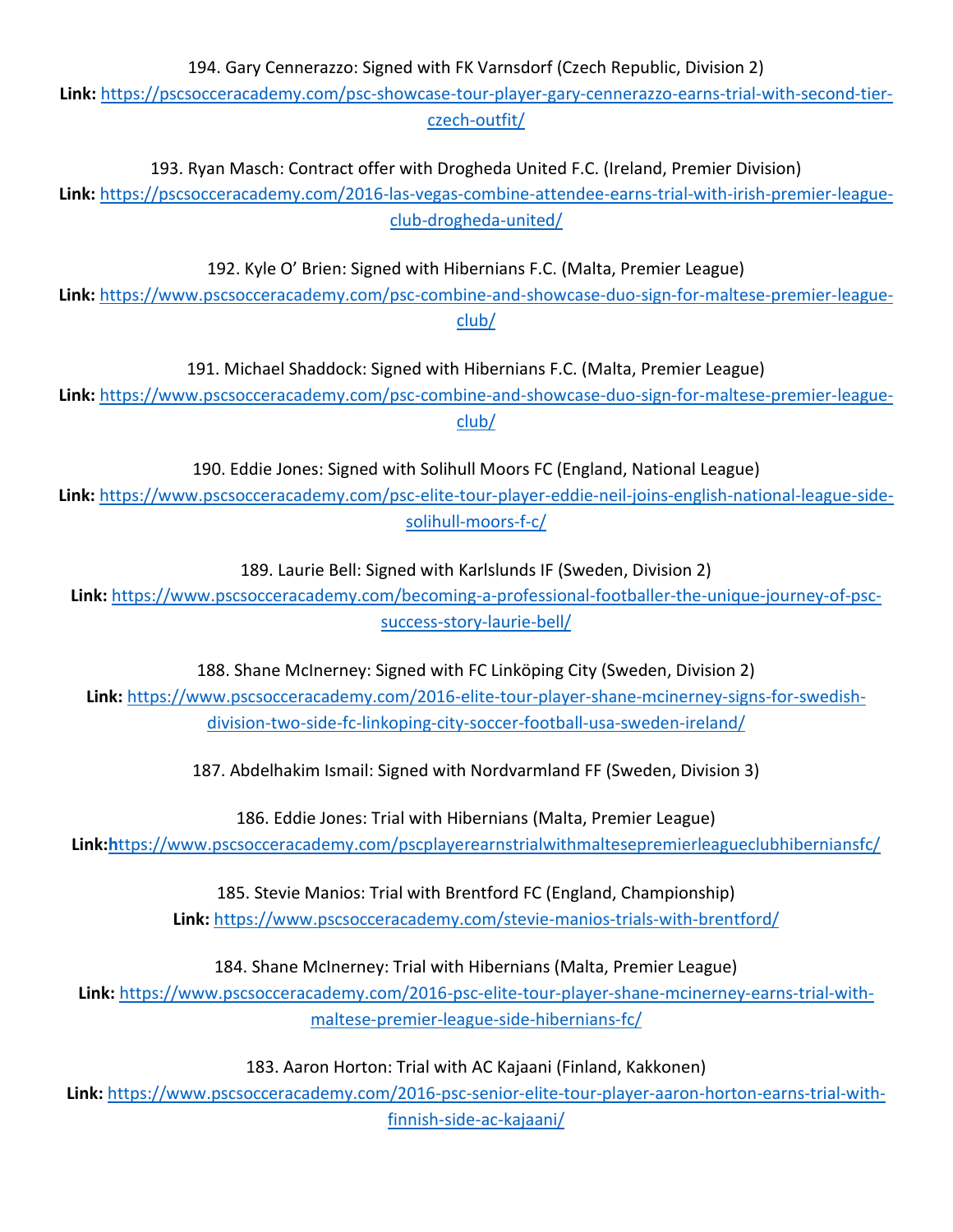182. Devin Morgan: Signed with Tulsa Roughnecks (USA, USL Pro)

**Link:** [https://www.pscsocceracademy.com/maryland-combine-attendee-devin-morgan-signs-with-tulsa](https://www.pscsocceracademy.com/maryland-combine-attendee-devin-morgan-signs-with-tulsa-roughnecks/)[roughnecks/](https://www.pscsocceracademy.com/maryland-combine-attendee-devin-morgan-signs-with-tulsa-roughnecks/)

> 181. Avier Christian: Trial with IFK Kumla (Swedish Division 2) **Link:** <https://www.youtube.com/watch?v=k3Zp0rXlKt8>

180. Shane McInerney: Trial with Cork City (Ireland, Premier League)

**Link:** [https://www.pscsocceracademy.com/2016-psc-elite-tour-player-shane-mcinerney-earns-trial-with](https://www.pscsocceracademy.com/2016-psc-elite-tour-player-shane-mcinerney-earns-trial-with-maltese-premier-league-side-hibernians-fc/)[maltese-premier-league-side-hibernians-fc/](https://www.pscsocceracademy.com/2016-psc-elite-tour-player-shane-mcinerney-earns-trial-with-maltese-premier-league-side-hibernians-fc/)

179. Aaron Horton: Trial with Bray Wanderers (Ireland, Premier League)

**Link:** [https://www.pscsocceracademy.com/2016-psc-senior-elite-tour-player-aaron-horton-earns-trial-with](https://www.pscsocceracademy.com/2016-psc-senior-elite-tour-player-aaron-horton-earns-trial-with-finnish-side-ac-kajaani/)[finnish-side-ac-kajaani/](https://www.pscsocceracademy.com/2016-psc-senior-elite-tour-player-aaron-horton-earns-trial-with-finnish-side-ac-kajaani/)

> 178. Kyle Macleod: Signed by Tulsa Roughnecks FC (USA, USL Pro) **Link:** [https://www.uslsoccer.com/roster\\_players/12316132](https://www.uslsoccer.com/roster_players/12316132)

> 177. Gus Villalobos: Signed by Tulsa Roughnecks FC (USA, USL Pro) **Link:** [https://www.uslsoccer.com/roster\\_players/12492394](https://www.uslsoccer.com/roster_players/12492394)

176. Ben Everson: Signed with Samut Sakhon (Thailand, League 2) **Link:** <https://www.pscsocceracademy.com/ben-everson-psc-success-thailand/>

175. Matthew Whatley: Trial with Samut Sakhon (Thailand, League 2) **Link:** <https://www.scoresway.com/?sport=soccer&page=player&id=202104>

174. Logan Miller: Signed with Wilmington Hammerheads (USA, USL Pro) **Link:** [https://www.pscsocceracademy.com/psc-fort-lauderdale-success-logan-miller-wilmington](https://www.pscsocceracademy.com/psc-fort-lauderdale-success-logan-miller-wilmington-hammerheads/)[hammerheads/](https://www.pscsocceracademy.com/psc-fort-lauderdale-success-logan-miller-wilmington-hammerheads/)

> 173. Yoann Fellrath: Signed with Waterford (Ireland, Premier Division) **Link:** [https://extratime.com/player/11121714/yoann\\_fellrath/](https://extratime.com/player/11121714/yoann_fellrath/)

172. David Abidor: Signed with Tulsa Roughnecks (USA, USL Pro) **Link:** <https://www.tulsaroughnecksfc.com/david-abidor>

171. Kyle Macleod: Trial with Cork City FC & Limerick FC (Ireland, Premier Division) **Link:** [https://extratime.ie/player/11121699/kyle\\_macleod/](https://extratime.ie/player/11121699/kyle_macleod/)

170. Michael Shaddock: Trial with Pembroke City FC (Malta, Premier League) **Link:** [https://www.calbears.com/ViewArticle.dbml?DB\\_OEM\\_ID=30100&ATCLID=207878933](https://www.calbears.com/ViewArticle.dbml?DB_OEM_ID=30100&ATCLID=207878933)

169. Matt Silva: Signed with Bodens BK (Sweden, Division 2)

**Link:** [https://www.svenskalag.se/bbkff\\_a/nyheter/770278/bbk-varvar-malvakt-fran-kanada](https://www.svenskalag.se/bbkff_a/nyheter/770278/bbk-varvar-malvakt-fran-kanada)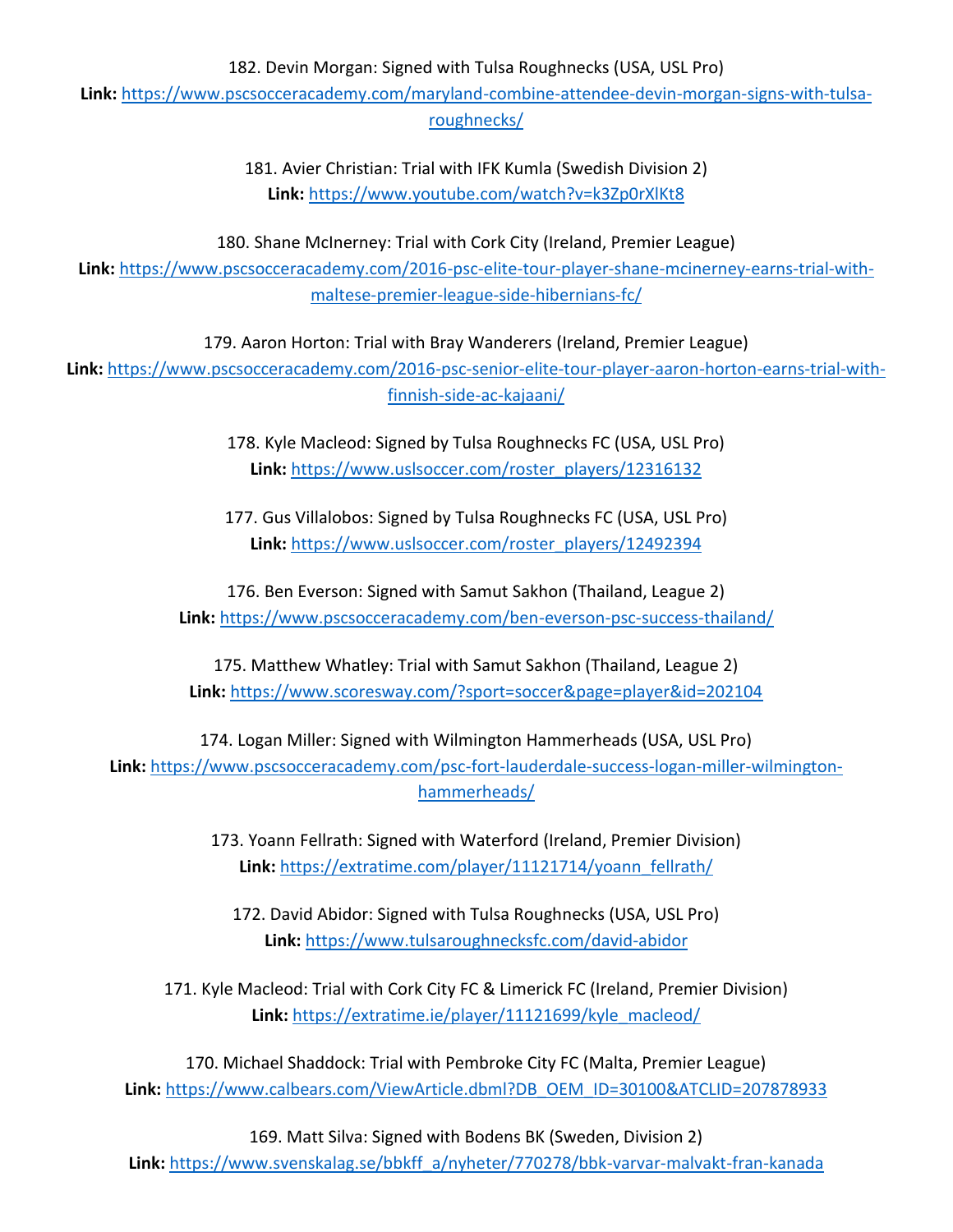168. Carlos Martinez: Signed with Tulsa Roughnecks (USA, USL Pro) **Link:** <https://www.tulsaroughnecksfc.com/carlos-martinez>

167. Erick Bloom: Trial with AC Kajaani (Finland, Division 2) **Link:** [https://goleathernecks.com/roster.aspx?rp\\_id=12755](https://goleathernecks.com/roster.aspx?rp_id=12755)

166. Matthew Whatley: Signed with Tulsa Roughnecks (USA, USL Pro) **Link:** <https://www.tulsaroughnecksfc.com/matt-whatley>

165. Gary Cennerazzo: Signed with Tulsa Roughnecks (USA, USL Pro) **Link:** <https://www.tulsaroughnecksfc.com/gary-cennerazzo>

164. Michael Shaddock: Trial with Sligo Rovers (Ireland, Premier League) **Link:** [https://www.calbears.com/ViewArticle.dbml?DB\\_OEM\\_ID=30100&ATCLID=207878933](https://www.calbears.com/ViewArticle.dbml?DB_OEM_ID=30100&ATCLID=207878933)

> 163. Samuel Oki: Signed with Orebro Syrianska (Sweden, Division 2) **Link:** <https://www.orebrosyrianska.com/index.php?id=21&sp=236>

162. Tyler Back: Signed with RoPS FC (Finland, Premier League) **Link:** <https://www.pscsocceracademy.com/psc-salinas-combine-success-tyler-back-rops-finland/>

161. Jordan Snell: Trial with AC Kajaani (Finland, Division 2)

160. Jasson Carpio: Signed with Tulsa Roughnecks (USA, USL Pro) **Link:** <https://www.tulsaroughnecksfc.com/jasson-ramos-carpio>

159. Shane Malcolm: Trial with RoPS FC (Finland, Premier League) **Link:** <https://www.flashscore.com/player/malcolm-shane/8vCAmrjP/>

158. Alex Wimmer: Signed with Karlslunds IF (Sweden, Division 2) **Link:** <https://www7.idrottonline.se/KarlslundsIFHFK-Fotboll/Nyheter/KIFHFK-nyheter/MalvaktklarforKIF/>

157. Nana Mensah: Trial with Pembroke FC (Malta, Premier League)

156. Joe Jackson: Signed with Drogheda United (Ireland, Premier Division)

**Link:** <https://www.pscsocceracademy.com/fort-lauderdale-combine-attendee-joe-jackson-signs-in-ireland/>

155. Zack Adler: Trial with Pembroke FC (Malta, Premier League)

154. Elliott Hord: Trial with Finn Harps (Ireland, Premier Division) **Link:** [https://www.ucdavisaggies.com/sports/m-soccer/mtt/elliott\\_hord\\_716979.html](https://www.ucdavisaggies.com/sports/m-soccer/mtt/elliott_hord_716979.html)

153. Daniel Faundez: Trial with Drogheda United (Ireland, Premier Division) **Link:** <https://www.soundersfc.com/s2/danny-faundez>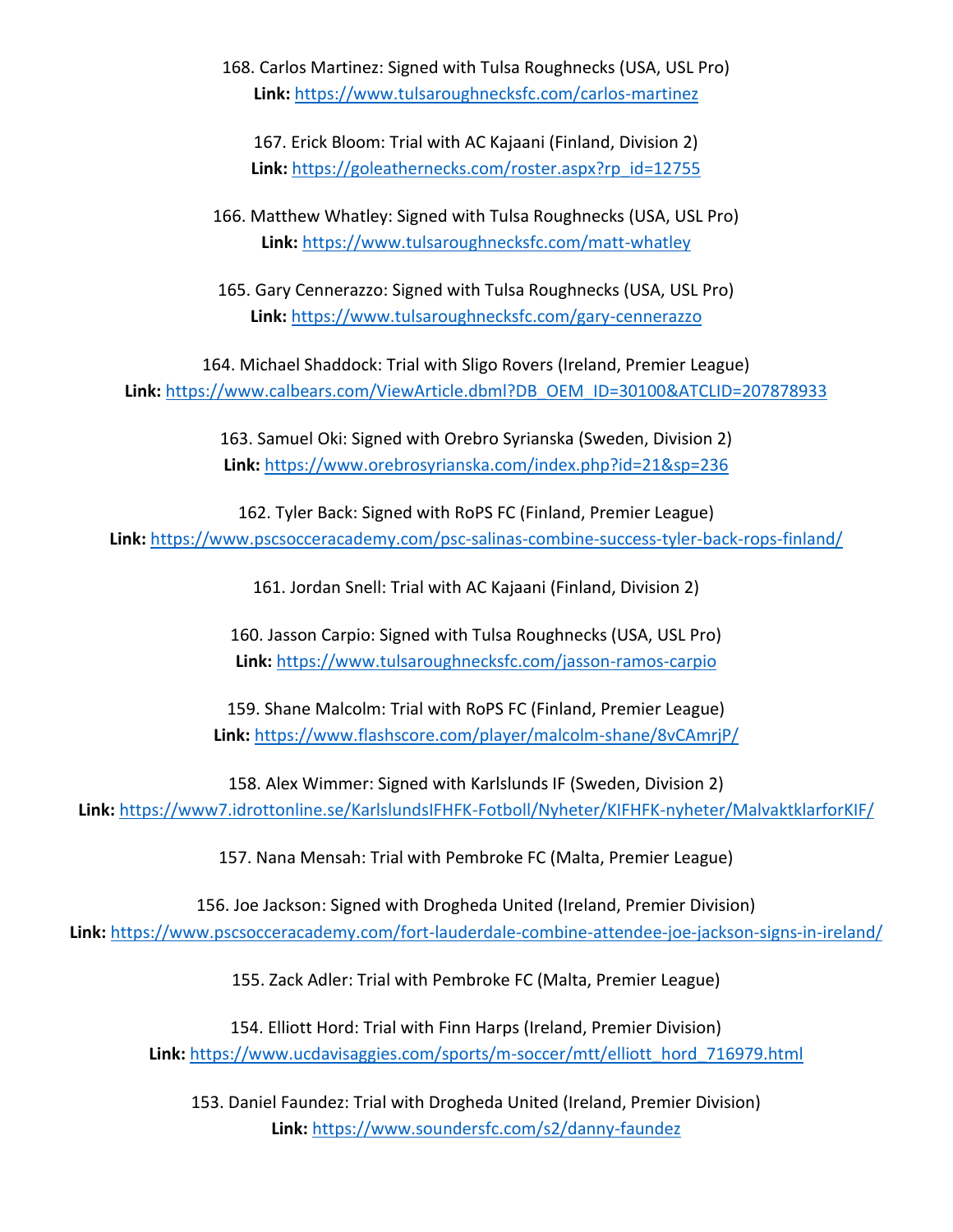152. Sean Toth: Trial with Finn Harps (Ireland, Premier Division)

151. Sean Toth: Signed with Karlslunds IF (Sweden, Division 2) **Link:** [https://www7.idrottonline.se/KarlslundsIFHFK-Fotboll/Nyheter/KIFHFK](https://www7.idrottonline.se/KarlslundsIFHFK-Fotboll/Nyheter/KIFHFK-nyheter/TvamittbackarforstarkerKarlslund/)[nyheter/TvamittbackarforstarkerKarlslund/](https://www7.idrottonline.se/KarlslundsIFHFK-Fotboll/Nyheter/KIFHFK-nyheter/TvamittbackarforstarkerKarlslund/)

150. Zak Epplette: Signed with Karlslunds IF (Sweden, Division 2) **Link:** [https://www7.idrottonline.se/KarlslundsIFHFK-Fotboll/Nyheter/KIFHFK](https://www7.idrottonline.se/KarlslundsIFHFK-Fotboll/Nyheter/KIFHFK-nyheter/TvamittbackarforstarkerKarlslund/)[nyheter/TvamittbackarforstarkerKarlslund/](https://www7.idrottonline.se/KarlslundsIFHFK-Fotboll/Nyheter/KIFHFK-nyheter/TvamittbackarforstarkerKarlslund/)

149. Yoann Fellrath: Trial with Finn Harps (Ireland, Premier Division) **Link:** [https://extratime.com/player/11121714/yoann\\_fellrath/](https://extratime.com/player/11121714/yoann_fellrath/)

148. Matthew Whatley: Trial with Shamrock Rovers (Ireland, Premier Division) **Link:** <https://www.scoresway.com/?sport=soccer&page=player&id=202104>

147. Samuel Oki: Trial with Waterford (Ireland, Premier Division)

146. EJ Henry: Trial with Charleston Battery (USA, USL Pro)

145. Chris Suta: Signed with AC Kajaani (Finland, Division 2) **Link:** <https://ackajaani.fi/ac-kajaani-ja-chris-suta-sopimukseen/>

144. Jordan Snell: Trial with Cork City FC (Ireland, Premier Division)

143. Emerson Lawrence: Trial with Wilmington Hammerheads (USA, USL Pro) **Link:** [https://www.villanova.com/sports/m-soccer/mtt/lawrence\\_emerson00.html](https://www.villanova.com/sports/m-soccer/mtt/lawrence_emerson00.html)

142. Samuel Oki: Trial with Cork City (Ireland, Premier Division)

141. Stevenson Storm: Trial offer from Charlotte Independence (USA, USL Pro) **Link:** <https://www.saucougars.com/roster/13/6/3080.php>

140. Travis Nicklaw: Trial with Wilmington Hammerheads (USA, USL Pro): **Link:** [https://en.wikipedia.org/wiki/Travis\\_Nicklaw](https://en.wikipedia.org/wiki/Travis_Nicklaw)

139. Alex Antonescu: Trial with Wilmington Hammerheads (USA, USL Pro)

138. Ballobi Serge: Signed with Tulsa Roughnecks (USA, USL Pro) **Link:** <https://www.tulsaroughnecksfc.com/ballobi>

137. Homero Montemayor: Pre-Season Trial with Tulsa Roughnecks (USA, USL Pro)

136. Casey Phillips: Pre-Season trial with Tulsa Roughnecks (USA, USL Pro) **Link:** [https://www.goaztecs.com/sports/m-soccer/mtt/casey\\_phillips\\_854699.html](https://www.goaztecs.com/sports/m-soccer/mtt/casey_phillips_854699.html)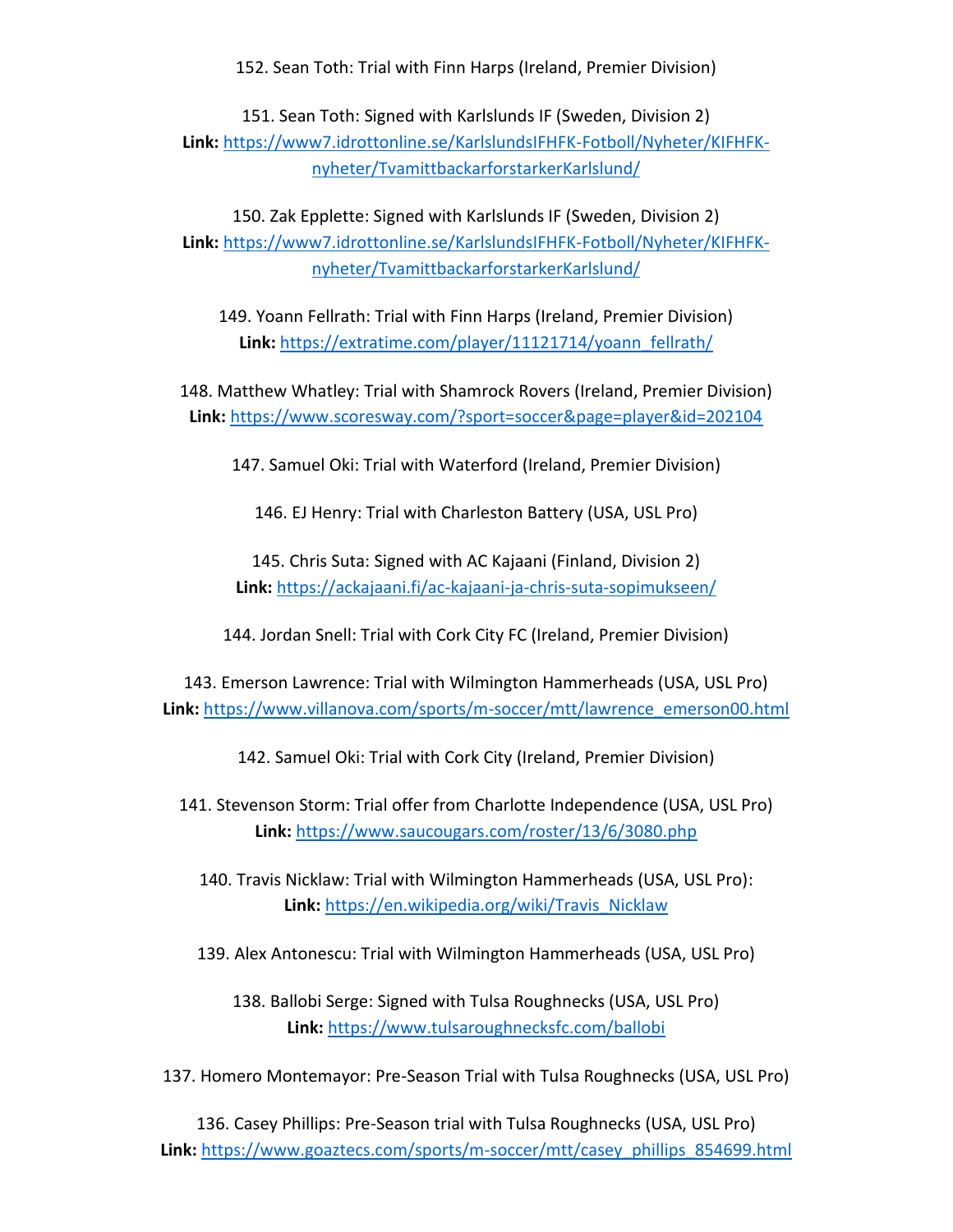- 135. Erick Bloom: Signed with Nordvärmland FF (Sweden, Division 3) **Link:** [https://goleathernecks.com/roster.aspx?rp\\_id=12755](https://goleathernecks.com/roster.aspx?rp_id=12755)
- 134. Michael Shaddock: Trial with Charleston Battery (USA, USL Pro)

133. Gunnar Knutson: Trial with IFK Amal (Sweden, Division 3) **Link:** [https://www.saintmaryssports.com/roster.aspx?rp\\_id=5541](https://www.saintmaryssports.com/roster.aspx?rp_id=5541)

- 132. Brandon Loafman: Pre-season trial with Tulsa Roughnecks (USA, USL Pro)
- 131. Shannon Murphy: Offered contract with IFK Amal (Sweden, Division 3): **Link:** [https://www.cuieagles.com/roster.aspx?path=&rp\\_id=2100](https://www.cuieagles.com/roster.aspx?path=&rp_id=2100)
- 130. Cody Getsinger: Pre-season trial with Tulsa Roughnecks (USA, USL Pro) **Link:** <https://www.saucougars.com/roster/13/6/3078.php>
	- 129. Avery Neal: Signed with Nordvärmland FF (Sweden, Division 3) **Link:** [https://www.goboxers.com/roster.aspx?rp\\_id=143](https://www.goboxers.com/roster.aspx?rp_id=143)
- 128. Darvin Ebanks: Offered Contract with Tulsa Roughnecks (USA, USL Pro) **Link:** <https://www.goheels.com/ViewArticle.dbml?ATCLID=205530589>

127. Tolu Kayode: Trial with IFK Amal (Sweden, Division 3)

126. Stevie Manios: Trial with Dagenham and Redbridge (England, League 2)

125. Samuel Howard: Signed with IFK Amal (Sweden, Division 3) **Link:** [https://www.goexplorers.com/roster.aspx?rp\\_id=5175](https://www.goexplorers.com/roster.aspx?rp_id=5175)

- 124. Jordan Collins: Trial with Nordvärmland FF (Sweden, Division 3) **Link:** [https://www.eiupanthers.com/roster.aspx?rp\\_id=2893](https://www.eiupanthers.com/roster.aspx?rp_id=2893)
- 123. Shane Mclnerney: Trial with Wilmington Hammerheads (USA, USL Pro) **Link:** [https://kuseahawks.com/roster.aspx?rp\\_id=820](https://kuseahawks.com/roster.aspx?rp_id=820)

122. Shane Malcolm: Trial with AC Oulu (Finland, Premier League) **Link:** <https://www.flashscore.com/player/malcolm-shane/8vCAmrjP/>

121. Ian Garrett: training stint Orebro SK (Sweden, Allsvenskan)

120. Michael Shaddock: Trial with Tulsa Roughnecks (USA, USL Pro)

119. Austin Martz: Signed with Pembroke Athleta (Malta, Premier League) **Link:** <https://www.pscsocceracademy.com/pro-soccer-combine-success-austin-martz-signs-pembroke/>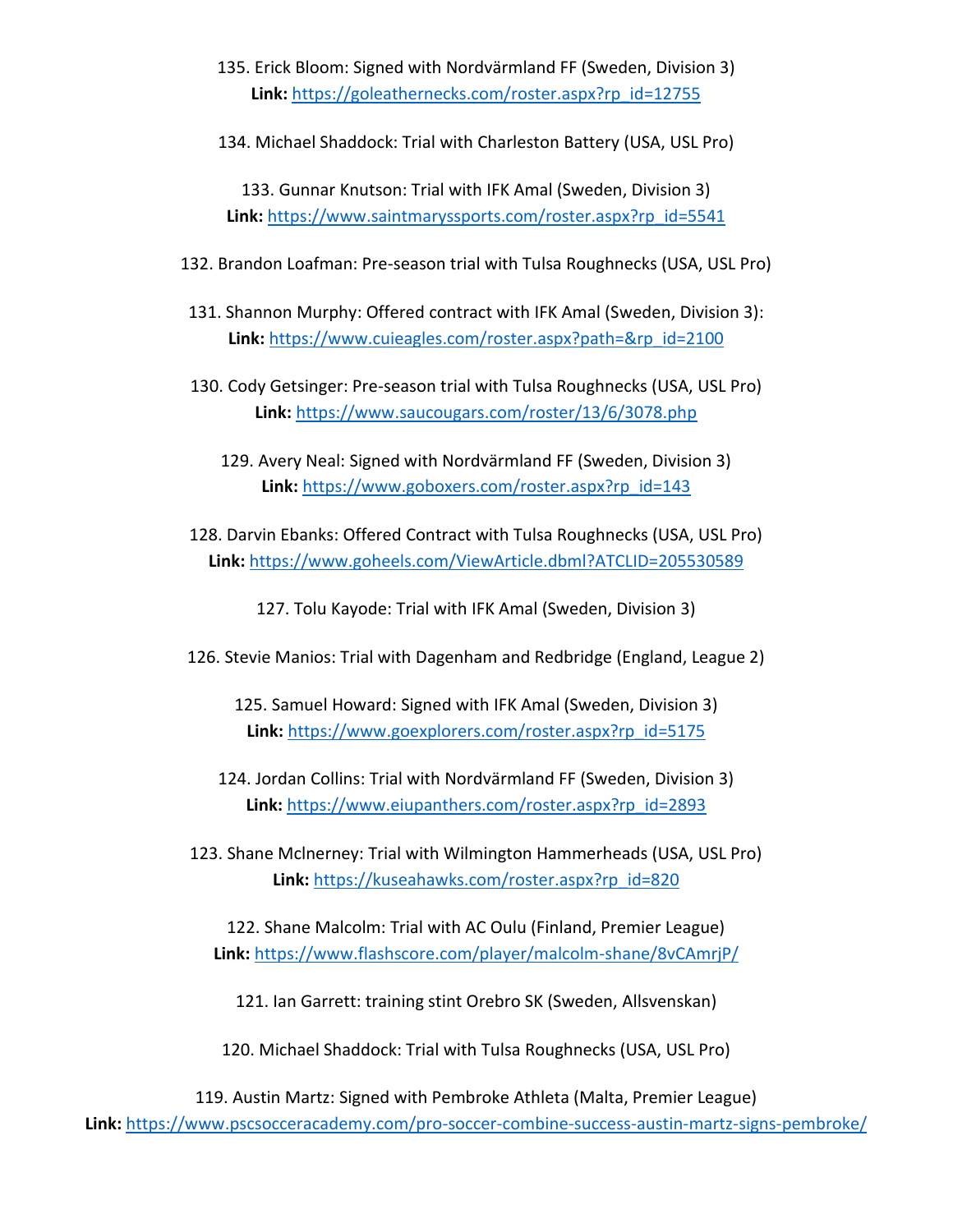118. Kyle O Brien: Signed with Valletta FC (Malta, Premier League)

**Link:** <https://www.pscsocceracademy.com/psc-pro-soccer-combine-success-kyle-o-brien/>

117. Gary Cennerazzo: Signed with Melleruds IF (Sweden, Division 3) **Link:** <https://www.pscsocceracademy.com/psc-showcase-success-gary-cennerazzo/>

116. Jonathan Glenn: Signed with Breidablik UBK (Iceland, Premier League) <https://www.visir.is/sjadu-thrennuna-hja-glenn/article/2015150819067>

115. Brett Croft: Signed with Melleruds IF (Sweden, Division 3) **Link:** <https://www.pscsocceracademy.com/pro-soccer-combine-success-brett-croft-signs-melleruds/>

114. James Togbah: Signed with Valletta FC (Malta, Premier League) **Link:** <https://www.pscsocceracademy.com/psc-combine-success-james-togbah/>

113. Elliott Hord: Signed with Yxhult (Sweden, Division 3) **Link:** <https://www.pscsocceracademy.com/psc-combine-success-elliott-hord-gunnar-knutson/>

112. Stefano Baez: Signed with Gallivare Malmbergets FF (Sweden, Division 2) **Link:** <https://www.pscsocceracademy.com/pro-soccer-combine-success-stefano-baez/>

111. Samuel Oki: Signed with Rynninge (Sweden, Division 2)

110. Gibson Bardsley: Signed with Pembroke Athleta (Malta, Premier League) **Link:** <https://www.tulsaroughnecksfc.com/recent-news/gibson-bardsley-leaving-for-europe>

109. Diego Lopez: Trial with Orebro SK (Sweden, Premier League)

108. Cameron Selamie: Signed with IFK Amal (Sweden, Division 3)

107. Justin Lee: Training stint with Birmingham City (England, Championship)

106. Gunnar Knutson: Signed with Yxhult (Sweden, Division 3)

**Link:** <https://www.pscsocceracademy.com/psc-combine-success-elliott-hord-gunnar-knutson/>

105. Zak Epplette: Signed with IFK Amal (Sweden, Division 3)

104. Jason Sangha: Signed by Gällivare Malmbergets FF (Sweden, Division 2) **Link:** <https://www.pscsocceracademy.com/jason-sangha-psc-combine-success/>

103. Ata Ozbay: Signed with Finn Harps (Ireland, Premier Division) **Link:** <https://www.pscsocceracademy.com/psc-combine-success-ata-ozbay-signs-finn-harps/>

102. Lewis Ellis: Signed with Bodens BK (Sweden, Division 2) **Link:** <https://www.pscsocceracademy.com/lewis-ellis-soccer-signs-bodens-bk/>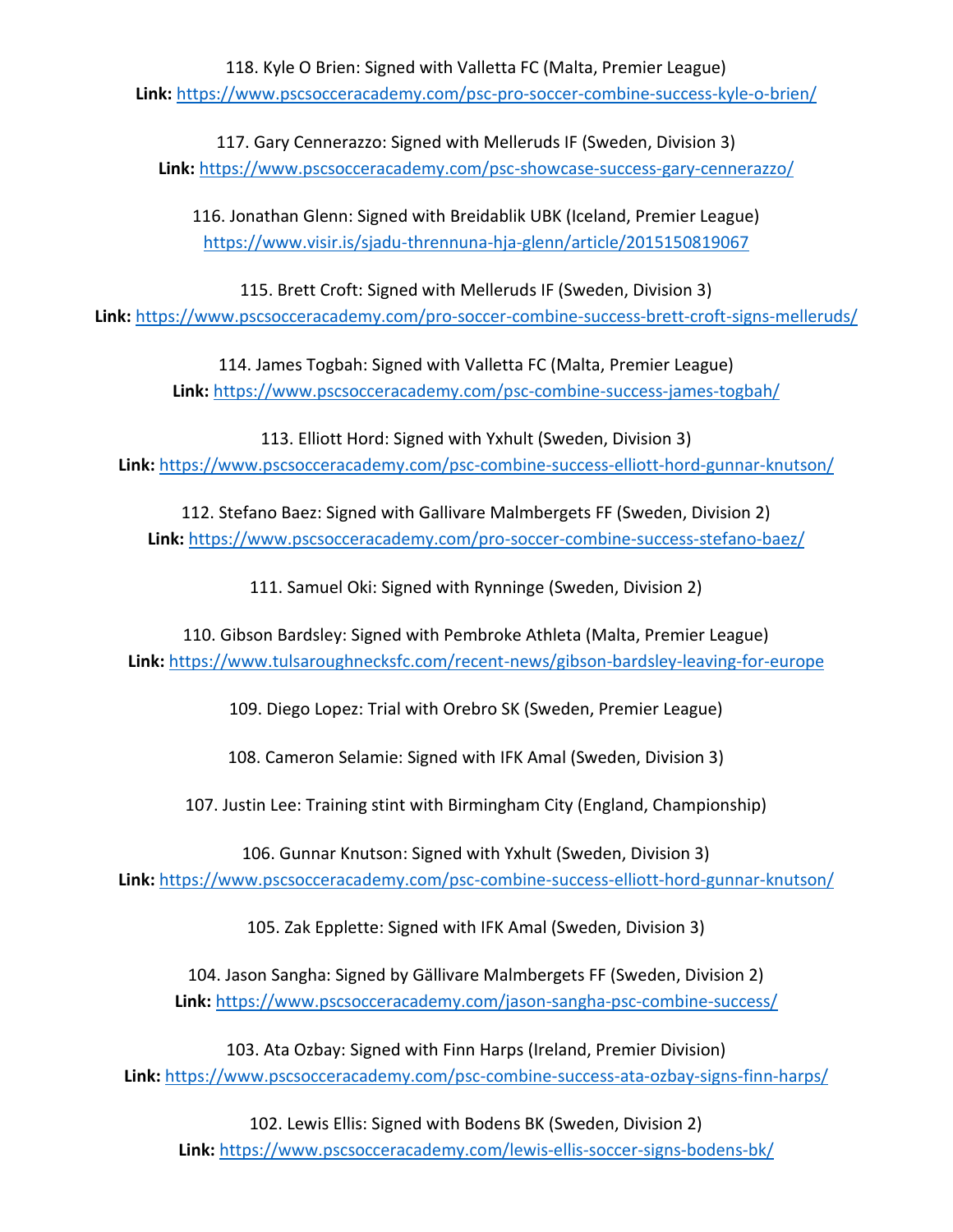#### 101. Chris Suta: Signed by PKKU (Finland, Ykkönen)

**Link:** <https://www.pscsocceracademy.com/pro-soccer-combine-success-chris-suta-finland/>

100. Bradley Ballew: Signed with Tulsa Roughnecks (USA, USL Pro) **Link:** <https://www.tulsaroughnecksfc.com/latest-news/roughnecks-open-with-draw-before-sellout-crowd>

> 99. Armel Dagrou: Trial with IFK Lulea (Sweden, Division 1) **Link:** <https://www.soccerpunter.com/players/343977-Armel-Dagrou>

98. Samuel Oki: Signed with Pars FC Orebro (Sweden, Division 4)

97. Chaime Rosarie: Contract Offer from Jacksonville Armada (USA, NASL) **Link:** [https://the11.ca/2014/08/13/canadian-teens-roserie-and-arora-crack-jacksonville-armadas](https://the11.ca/2014/08/13/canadian-teens-roserie-and-arora-crack-jacksonville-armadas-developmental-roster/)[developmental-roster/](https://the11.ca/2014/08/13/canadian-teens-roserie-and-arora-crack-jacksonville-armadas-developmental-roster/)

96. Zari Prescod: Signed with Kiruna FF (Sweden, Division 3) **Link:** https://www.pscsocceracademy.com/zari-prescod-psc-signs-in-sweden/ & <https://www.laget.se/kirunaffalag/News/3992249/Tre-internationella-nyforvarv>

95. Sam Carmichael: Signed with Pars FC Orebro (Sweden, Division 4)

94. Michael Reed: Trial and contract offer from IK Brage (Sweden, Division 1) **Link:** [https://en.wikipedia.org/wiki/Michael\\_Reed\\_\(soccer\)](https://en.wikipedia.org/wiki/Michael_Reed_(soccer))

93. Armel Dagrou: Trial with Elverum Football Klub, (Norway, Division 2) **Link:** <https://www.soccerpunter.com/players/343977-Armel-Dagrou>

92. Ian McDonald Wilkins: Signed with Pars FC Orebro (Sweden, Division 4)

91. Julian Portugal: Signed with Tulsa Roughnecks FC (USA, USL Pro) **Link:** <https://www.tulsaroughnecksfc.com/julian-portugal>

90. Zac Lubin: Trial with Galway FC (Ireland, Premier League)

89. Eli Galbraith Knapp: Signed with Tulsa Roughnecks FC (USA, USL Pro)

**Link:** [https://www.tulsaworld.com/sportsextra/roughnecks-sign-eli-galbraith-knapp-and-ryan](https://www.tulsaworld.com/sportsextra/roughnecks-sign-eli-galbraith-knapp-and-ryan-price/article_1e0464d6-a51c-5b74-9ac9-73a7fd8babc1.html)[price/article\\_1e0464d6-a51c-5b74-9ac9-73a7fd8babc1.html](https://www.tulsaworld.com/sportsextra/roughnecks-sign-eli-galbraith-knapp-and-ryan-price/article_1e0464d6-a51c-5b74-9ac9-73a7fd8babc1.html)

88. Ryan Price: Signed Tulsa Roughnecks FC (USA, USL Pro)

**Link:** <https://www.pscsocceracademy.com/ryan-price-pro-soccer-combine-tulsa-toughnecks/>

87. Sammy N'Djock: Signed with Minnesota United (USA, NASL)

**Link:** [https://www.pscsocceracademy.com/cameroon-world-cup-goalkeeper-sammy-ndjock-signs-minnesota](https://www.pscsocceracademy.com/cameroon-world-cup-goalkeeper-sammy-ndjock-signs-minnesota-psc-combine/)[psc-combine/](https://www.pscsocceracademy.com/cameroon-world-cup-goalkeeper-sammy-ndjock-signs-minnesota-psc-combine/) & [https://www.mnunitedfc.com/news/detail/uuid/6jd6dlw2ck1i1vbn8n5shxqhv/united-signs](https://www.mnunitedfc.com/news/detail/uuid/6jd6dlw2ck1i1vbn8n5shxqhv/united-signs-goalkeeper-sammy-ndjock)[goalkeeper-sammy-ndjock](https://www.mnunitedfc.com/news/detail/uuid/6jd6dlw2ck1i1vbn8n5shxqhv/united-signs-goalkeeper-sammy-ndjock)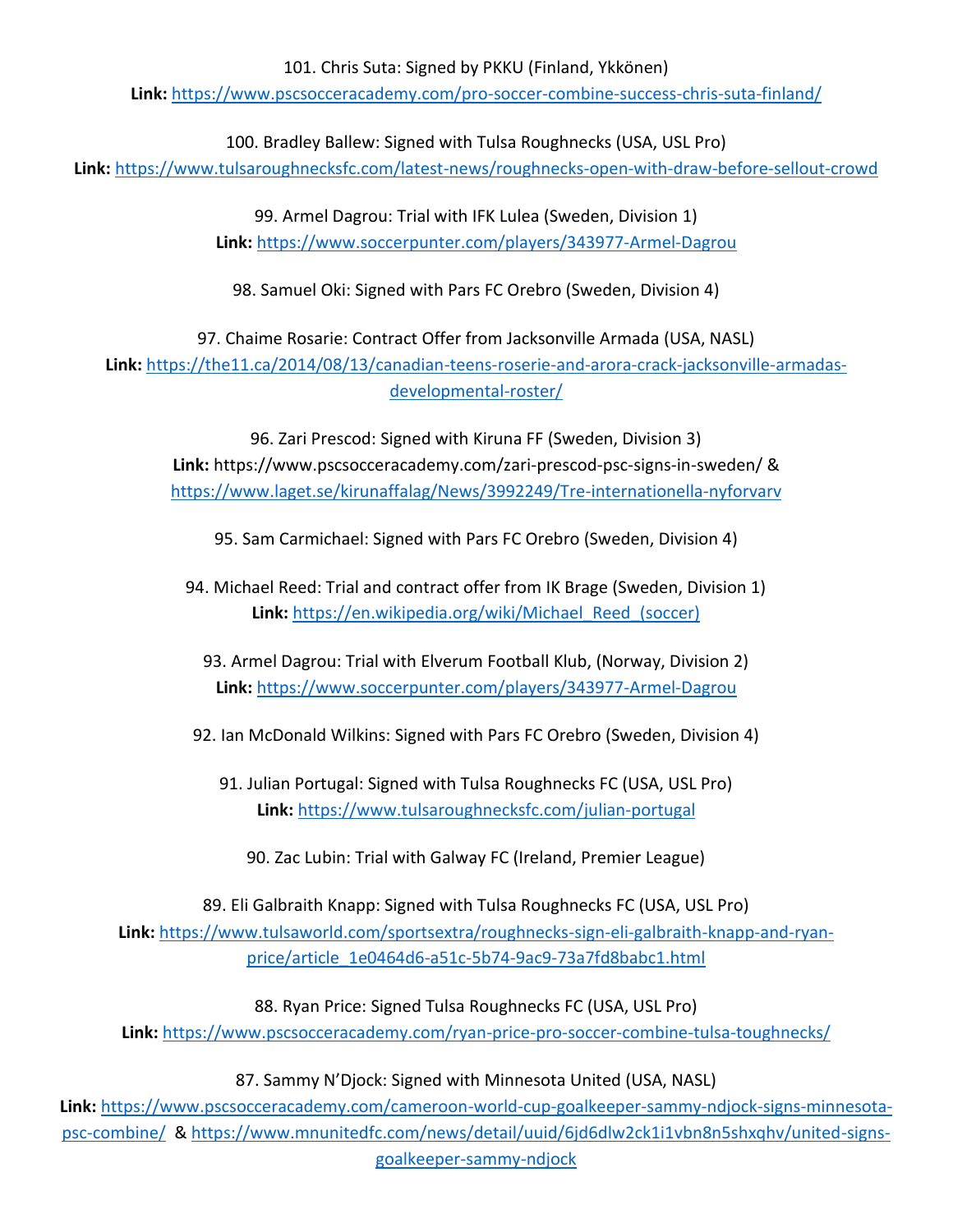86. Alex Wimmer: Signed with Orebro Syrianska IF (Sweden, Division 2)

**Link:** <https://www.pscsocceracademy.com/psc-sean-toth-alex-wimmer-sign-with-syrianska-if-in-sweden/>

85. Chris Suta: Trial with FC Jazz (Finland, Division 1)

**Link:** [https://www.pscsocceracademy.com/psc-chris-suta-trial\\_fc-jazz-finland/](https://www.pscsocceracademy.com/psc-chris-suta-trial_fc-jazz-finland/)

84. Jared Bennett: Signed with AC Kajaani (Finland, Division 2)

**Link:** <https://www.pscsocceracademy.com/psc-pro-combine-jared-bennett-signs-ac-kajaani-finland/>

83. Gus Villalobos: Signed with Qormi FC (Malta, Premier League)

**Link:** <https://www.pscsocceracademy.com/ireland-showcase-gus-villalobos-signs-maltese-premier-league/>

82. Zac Lubin: Trial with Cork City FC (Ireland, Premier League) **Link:** <https://www.pscsocceracademy.com/psc-goalkeeper-zac-lubin-trial-cork-city/>

81. Oscar Jimenez: Signed with Tulsa Roughnecks FC (USA, USL Pro) **Link:** <https://www.pscsocceracademy.com/psc-pro-combine-success-oscar-jimenez-tulsa-roughnecks/>

80. Wilfried Tagbo: Signed with Finn Harps (Ireland, Division 1)

**Link:** <https://www.pscsocceracademy.com/showcase-duo-tagbo-and-hackbarth-trial-ireland/>

79. Andy Hackbarth: Trial with Galway (Ireland, Division 1)

**Link:** <https://www.pscsocceracademy.com/showcase-duo-tagbo-and-hackbarth-trial-ireland/>

78. Chase Miller: Signed with Bodens BK (Sweden, Division 2 North) **Link:** <https://www.pscsocceracademy.com/psc-pro-soccer-combine-chase-miller-signs-bodens/>

77. Matt Silva: Signed with Kaya FC (Philippines, Premier League) **Link:** <https://www.pscsocceracademy.com/matt-silva-signs-first-pro-contract-for-fckaya/>

76. Sean Toth: Signed with Orebro Syrianska IF (Sweden, Division 2)

**Link:** <https://www.pscsocceracademy.com/psc-sean-toth-alex-wimmer-sign-with-syrianska-if-in-sweden/> & <https://www.pscsocceracademy.com/psc-sean-toth-soccer-contract-syrianska-sweden/>

> 75. Alex Horwath: Signed with SK Brann (Norway, Division 2) **Link:** <https://fotbolltransfers.com/site/news/48104>

74. Quentin Lendresse: Trial offer with Finn Harps (Ireland, Division 1) **Link:** <https://www.scoresway.com/?sport=soccer&page=player&id=160736>

73. Cameron Omsberg: Trial with Tulsa Roughnecks (USA, USL Pro) **Link:** [https://lehighsports.com/roster.aspx?rp\\_id=4029](https://lehighsports.com/roster.aspx?rp_id=4029)

72. Michael Reed: Signed with Altanta Silverbacks (USA, NASL)

**Link:** [https://www.golobos.com/ViewArticle.dbml?DB\\_OEM\\_ID=26000&ATCLID=209092752](https://www.golobos.com/ViewArticle.dbml?DB_OEM_ID=26000&ATCLID=209092752)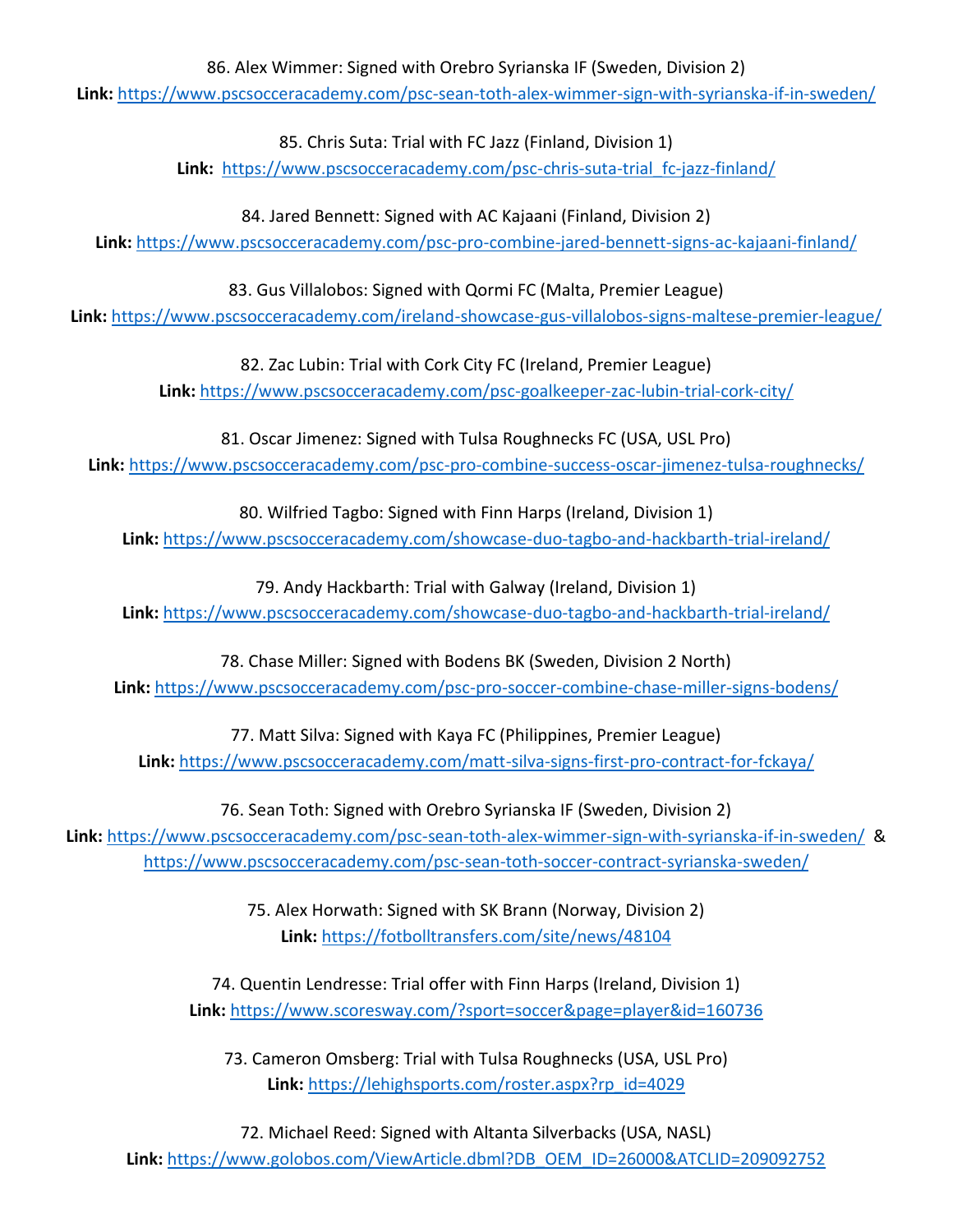71. Alex Wimmer: Trial with IFK Lulea (Sweden, Division 1) **Link:** https://www.kuriren.nu/sport/ifk-lulea-testar-amerikan-8122205.aspx & <https://www.pscsocceracademy.com/psc-alex-wimmer-trial-ifklulea/>

70. Gus Villalobos: Trial with Hibernians FC (Malta, Premier League) **Link:** [https://gomatadors.cstv.com/sports/m-soccer/mtt/villalobos\\_gustavo00.html](https://gomatadors.cstv.com/sports/m-soccer/mtt/villalobos_gustavo00.html)

69. Gibson Bardsley: Signed with Tulsa Roughnecks (USA, USL Pro) **Link:** <https://www.wwuvikings.com/sports/m-soccer/spec-rel/022415aaa.html>

68. Andy Lorei: Signed with Tulsa Roughnecks (USA, USL Pro) **Link:** <https://www.tulsaroughnecksfc.com/latest-news/roughnecks-add-pair-from-clubs-in-sweden>

67. Taylor Davidson: Signed with IFK Lulea U19 (Sweden, Premier League) **Link**: [www.pscsocceracademy.net/testimonials/item/149-taylor-davidson-%E2%80%93-bodens-bk-sweden](http://www.pscsocceracademy.net/testimonials/item/149-taylor-davidson-%E2%80%93-bodens-bk-sweden)

66. Adam Brundle: Signed with Karlslund IF (Sweden, Division 2) **Link:** <https://www.pscsocceracademy.com/residential-players-double-contract> & <https://www.heraldonline.com/2014/07/28/6180606/former-winthrop-soccer-standout.html>

65. Tyrelle Mcleod-Bentley: Signed with Karlslund IF (Sweden, Division 2) **Link:** <https://www.pscsocceracademy.com/residential-players-double-contract>

64. Minh Vu: Trial with Jacksonville Armada (USA, NASL) **Link:** <https://www.pscsocceracademy.com/showcase-duo-trial-armada>

63. Shawn Nicklaw: Signed with Jacksonville Armada (USA, NASL) **Link:** <https://www.pscsocceracademy.com/showcase-duo-trial-armada> & <https://www.armadafc.com/team/roster/player/uuid/d2ia3wp8ye0n1q3e8mrg7jur9/shawn-nicklaw>

62. Gibson Bardsley: Signed with Kiruna FF (Sweden, Division 3) **Link:** <https://www.pscsocceracademy.net/news/item/224-gibson-bardsley-has-signed-for-kiruna-ff-in-sweden>

61. Albert Edwards: Signed with Wilmington Hammerheads (USA, USL Pro) **Link:** [https://www.pscsocceracademy.net/news/item/217-las-vegas-combine-player-albert-edwards-signs](https://www.pscsocceracademy.net/news/item/217-las-vegas-combine-player-albert-edwards-signs-with-wilmington-hammerheads)[with-wilmington-hammerheads](https://www.pscsocceracademy.net/news/item/217-las-vegas-combine-player-albert-edwards-signs-with-wilmington-hammerheads)

60. Gus Villalobos: Signed with Ange IF (Sweden, Division 2)

**Link:** [https://www.pscsocceracademy.net/news/item/204-2014-sweden-showcase-player-gus-villalobos-signs](https://www.pscsocceracademy.net/news/item/204-2014-sweden-showcase-player-gus-villalobos-signs-for-if-ange)[for-if-ange](https://www.pscsocceracademy.net/news/item/204-2014-sweden-showcase-player-gus-villalobos-signs-for-if-ange)

59. Zac Lubin: Signed with IFK Lulea (Sweden, Division 1)

**Link:** [https://www.pscsocceracademy.net/news/item/200-california-combine-goalkeeper-zac-lubin-signs-first](https://www.pscsocceracademy.net/news/item/200-california-combine-goalkeeper-zac-lubin-signs-first-professional-contract-in-europe#.UwVe6PldUnn)[professional-contract-in-europe#.UwVe6PldUnn](https://www.pscsocceracademy.net/news/item/200-california-combine-goalkeeper-zac-lubin-signs-first-professional-contract-in-europe#.UwVe6PldUnn)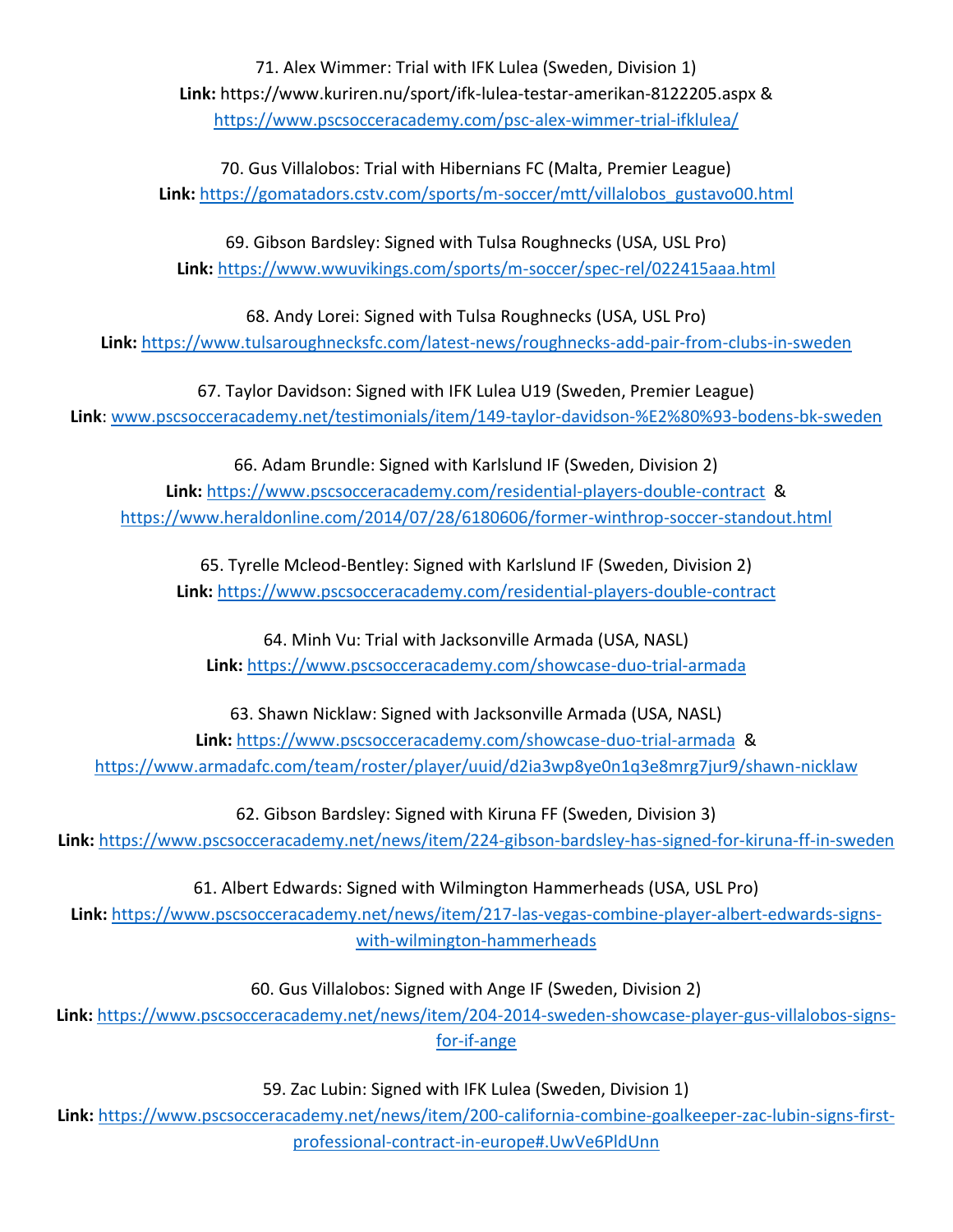#### 58. Andy Lorei: Signed with Bodens BK (Sweden, Division 2)

**Link:** [https://www.pscsocceracademy.net/news/item/199-psc-sweden-showcase-duo-players-sign-for](https://www.pscsocceracademy.net/news/item/199-psc-sweden-showcase-duo-players-sign-for-bodens-bk)[bodens-bk](https://www.pscsocceracademy.net/news/item/199-psc-sweden-showcase-duo-players-sign-for-bodens-bk)

#### 57. Gino Mauro: Signed with Bodens BK (Sweden, Division 2)

**Link:** [https://www.pscsocceracademy.net/news/item/199-psc-sweden-showcase-duo-players-sign-for](https://www.pscsocceracademy.net/news/item/199-psc-sweden-showcase-duo-players-sign-for-bodens-bk)[bodens-bk](https://www.pscsocceracademy.net/news/item/199-psc-sweden-showcase-duo-players-sign-for-bodens-bk)

56. Dominic Adams: Signed with IBV (Iceland, Premier League)

**Link:** [https://www.pscsocceracademy.net/news/item/198-jacksonville-combine-duo-sign-first-professional](https://www.pscsocceracademy.net/news/item/198-jacksonville-combine-duo-sign-first-professional-contracts-in-icelandic-premier-league)[contracts-in-icelandic-premier-league](https://www.pscsocceracademy.net/news/item/198-jacksonville-combine-duo-sign-first-professional-contracts-in-icelandic-premier-league)

55. Alex Horwath: Signed with Ljungskile (Sweden, Superettan)

**Link:** [https://www.pscsocceracademy.net/news/item/202-psc-representatives-alex-horwath-and-dom](https://www.pscsocceracademy.net/news/item/202-psc-representatives-alex-horwath-and-dom-furness-sign-for-ljungskile-in-superettan#.Uwe_e_ldUnk)[furness-sign-for-ljungskile-in-superettan#.Uwe\\_e\\_ldUnk](https://www.pscsocceracademy.net/news/item/202-psc-representatives-alex-horwath-and-dom-furness-sign-for-ljungskile-in-superettan#.Uwe_e_ldUnk)

54. Jonathan Glenn: Signed with IBV (Iceland, Premier League)

**Link:** [https://www.pscsocceracademy.net/news/item/198-jacksonville-combine-duo-sign-first-professional](https://www.pscsocceracademy.net/news/item/198-jacksonville-combine-duo-sign-first-professional-contracts-in-icelandic-premier-league#.UvvvQPldUnk)[contracts-in-icelandic-premier-league#.UvvvQPldUnk](https://www.pscsocceracademy.net/news/item/198-jacksonville-combine-duo-sign-first-professional-contracts-in-icelandic-premier-league#.UvvvQPldUnk)

53. Dominic Furness: Signed with Ljungskile (Sweden, Superettan)

**Link:** [https://www.pscsocceracademy.net/news/item/202-psc-representatives-alex-horwath-and-dom](https://www.pscsocceracademy.net/news/item/202-psc-representatives-alex-horwath-and-dom-furness-sign-for-ljungskile-in-superettan#.Uwe_e_ldUnk)[furness-sign-for-ljungskile-in-superettan#.Uwe\\_e\\_ldUnk](https://www.pscsocceracademy.net/news/item/202-psc-representatives-alex-horwath-and-dom-furness-sign-for-ljungskile-in-superettan#.Uwe_e_ldUnk)

52. Gus Villalobos: Trial with HIFK Futbol (Finland, Ykkonen)

**Link:** <https://www.pscsocceracademy.com/residential-program-trial-finland/>

51. Dwayne Dove: Trial with HIFK Futbol (Finland, Ykkonen)

**Link:** <https://www.pscsocceracademy.com/residential-program-trial-finland/>

50. Mo Sabo: Trial with Ostersunds FK (Sweden, Superettan)

**Link:** [https://www.pscsocceracademy.net/news/item/207-psc-european-showcase-players-trial-in](https://www.pscsocceracademy.net/news/item/207-psc-european-showcase-players-trial-in-superettan-with-ostersunds-fk)[superettan-with-ostersunds-fk](https://www.pscsocceracademy.net/news/item/207-psc-european-showcase-players-trial-in-superettan-with-ostersunds-fk)

49. Omari Sterling James: Trial with Ostersunds FK (Sweden, Superettan)

**Link:** [https://www.pscsocceracademy.net/news/item/203-uk-combine-participant-omari-sterling-james-trials](https://www.pscsocceracademy.net/news/item/203-uk-combine-participant-omari-sterling-james-trials-in-swedish-superettan-with-ostersunds-fk)[in-swedish-superettan-with-ostersunds-fk](https://www.pscsocceracademy.net/news/item/203-uk-combine-participant-omari-sterling-james-trials-in-swedish-superettan-with-ostersunds-fk)

48. Andy Hakbarth: Trial with Ljungskile SK (Sweden, Superettan)

47. Paris Rosarie: Trial with Ostersunds SK (Sweden, Superettan)

46. Ricardo Pena: Trial with Ostersunds SK (Sweden, Superettan)

45. Damian Caracciola: Signed with Latorps IF (Sweden, Division 4)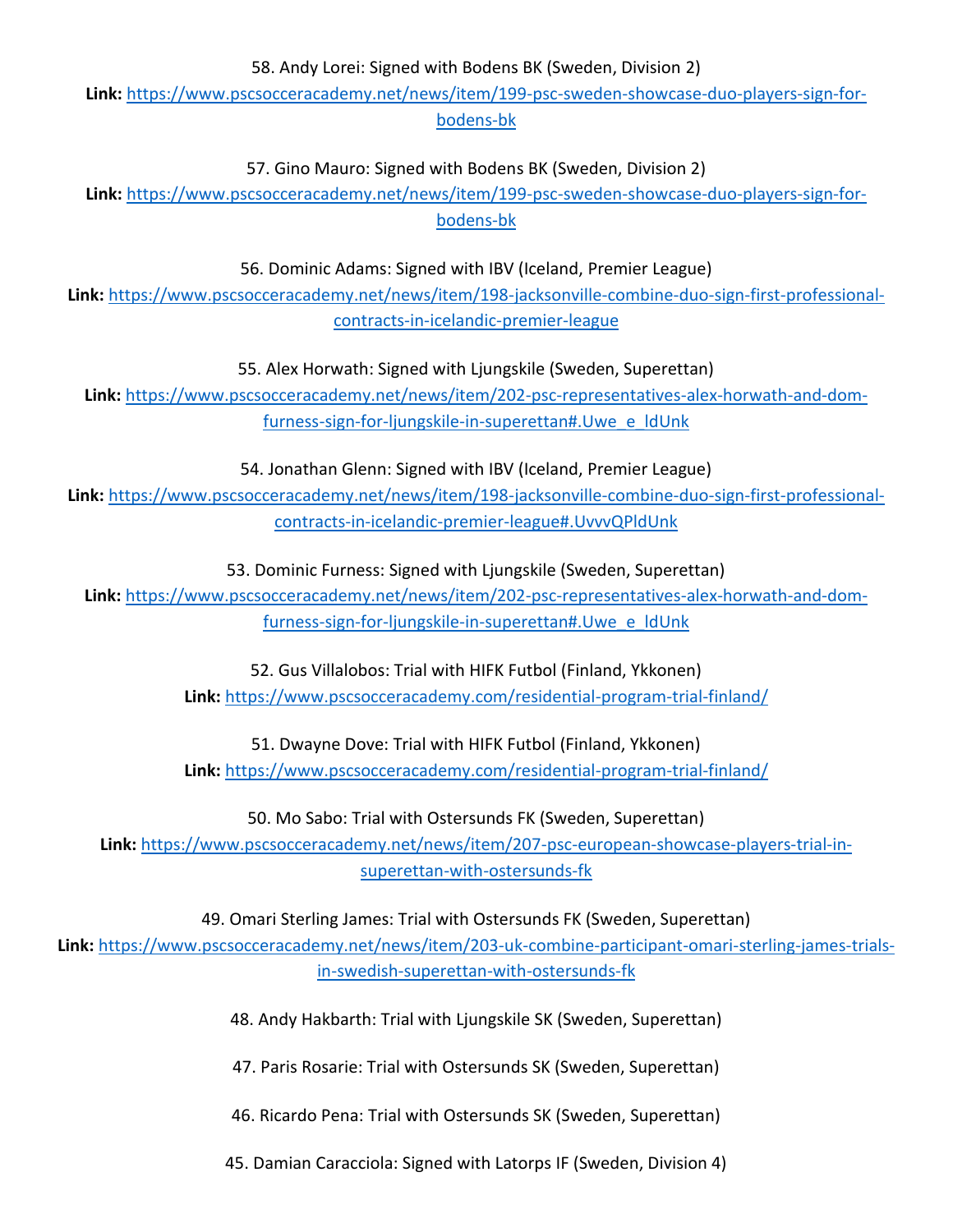44. Sven Kulovic: Signed with Latorps IF (Sweden, Division 4)

43. Tyler Washington: Signed with Latorps IF (Sweden, Division 4)

**Link:** <https://ocweb.htl.dc.publicus.com/news/sports/150335432/XHS-grad-to-play-pro-soccer-in-Sweden>

42. Mickael Barroso: Trial with RoPS (Finland, Premier League)

**Link:** [https://www.pscsocceracademy.net/news/item/143-2013-combine-participant-mickael-oliveira-scores](https://www.pscsocceracademy.net/news/item/143-2013-combine-participant-mickael-oliveira-scores-on-debut-v-new-york-red-bulls)[on-debut-v-new-york-red-bulls](https://www.pscsocceracademy.net/news/item/143-2013-combine-participant-mickael-oliveira-scores-on-debut-v-new-york-red-bulls)

41. Mike Palacio: Trial with RoPS (Finland, Premier League)

40. Michael Ramos: Trial with IBV (Iceland, Premier League)

39. Jamel Wallace: Trial with Ljungskile SK (Sweden, Superettan)

**Link:** [https://www.pscsocceracademy.net/news/item/177-psc-combine-player-jamel-wallace-trials-with](https://www.pscsocceracademy.net/news/item/177-psc-combine-player-jamel-wallace-trials-with-ljungskile-sk-in-swedish-superatten)[ljungskile-sk-in-swedish-superatten](https://www.pscsocceracademy.net/news/item/177-psc-combine-player-jamel-wallace-trials-with-ljungskile-sk-in-swedish-superatten)

38. Eddy Prugh: Signed with Bodens BK (Sweden, Division 2)

**Link:** [https://www.pscsocceracademy.net/news/item/189-psc-combine-and-showcase-player-eddy-prugh](https://www.pscsocceracademy.net/news/item/189-psc-combine-and-showcase-player-eddy-prugh-signs-with-swedish-2nd-division-side-bodens-bk#.Utl7AxDTnIX)[signs-with-swedish-2nd-division-side-bodens-bk#.Utl7AxDTnIX](https://www.pscsocceracademy.net/news/item/189-psc-combine-and-showcase-player-eddy-prugh-signs-with-swedish-2nd-division-side-bodens-bk#.Utl7AxDTnIX)

37. Taylor Morgan: Signed with Ostersund FK (Sweden, Superatten)

**Link:** [https://www.pscsocceracademy.net/news/item/151-psc-showcase-player-taylor-morgan-signs-for](https://www.pscsocceracademy.net/news/item/151-psc-showcase-player-taylor-morgan-signs-for-ostesund-fk-of-swedish-superatten)[ostesund-fk-of-swedish-superatten](https://www.pscsocceracademy.net/news/item/151-psc-showcase-player-taylor-morgan-signs-for-ostesund-fk-of-swedish-superatten)

36. Henry Booth: Trial with Wolverhampton Wanderers FC (England, English League One) **Link:** [https://www.pscsocceracademy.net/news/item/153-psc-showcase-player-henry-booth-trains-in](https://www.pscsocceracademy.net/news/item/153-psc-showcase-player-henry-booth-trains-in-england-with-wolverhampton-wanderers)[england-with-wolverhampton-wanderers](https://www.pscsocceracademy.net/news/item/153-psc-showcase-player-henry-booth-trains-in-england-with-wolverhampton-wanderers)

35. Kevin Garcia: Signed with IFK Lulea (Sweden, Division 1)

**Link:** [https://www.pscsocceracademy.net/news/item/146-2013-new-york-combine-participant-kevin-garcia](https://www.pscsocceracademy.net/news/item/146-2013-new-york-combine-participant-kevin-garcia-to-trial-with-ifk-lulea-in-sweden)[to-trial-with-ifk-lulea-in-sweden](https://www.pscsocceracademy.net/news/item/146-2013-new-york-combine-participant-kevin-garcia-to-trial-with-ifk-lulea-in-sweden) &<https://www.kuriren.nu/nyheter/?articleid=6888192>

34. Matt Sanner: Signed with BK Bodens (Sweden, Division 2)

**Link:** https://www.pscsocceracademy.net/news/item/144-2013-new-york-combine-participants-to-trial-withtwo-pro-clubs-in-sweden,<https://www.kuriren.nu/nyheter/?articleid=6888192> & <https://www.svenskalag.se/news.asp?teamID=5094&newsID=356562>

33. Mickael Oliveira: Signed with Wilmington Hammerheads (USA, USL Pro)

**Link:** [https://www.pscsocceracademy.net/news/item/143-2013-combine-participant-mickael-oliveira-scores](https://www.pscsocceracademy.net/news/item/143-2013-combine-participant-mickael-oliveira-scores-on-debut-v-new-york-red-bulls)[on-debut-v-new-york-red-bulls](https://www.pscsocceracademy.net/news/item/143-2013-combine-participant-mickael-oliveira-scores-on-debut-v-new-york-red-bulls) &

<https://www.starnewsonline.com/article/20130705/ARTICLES/130709773/1005/sports?p=1&tc=pg>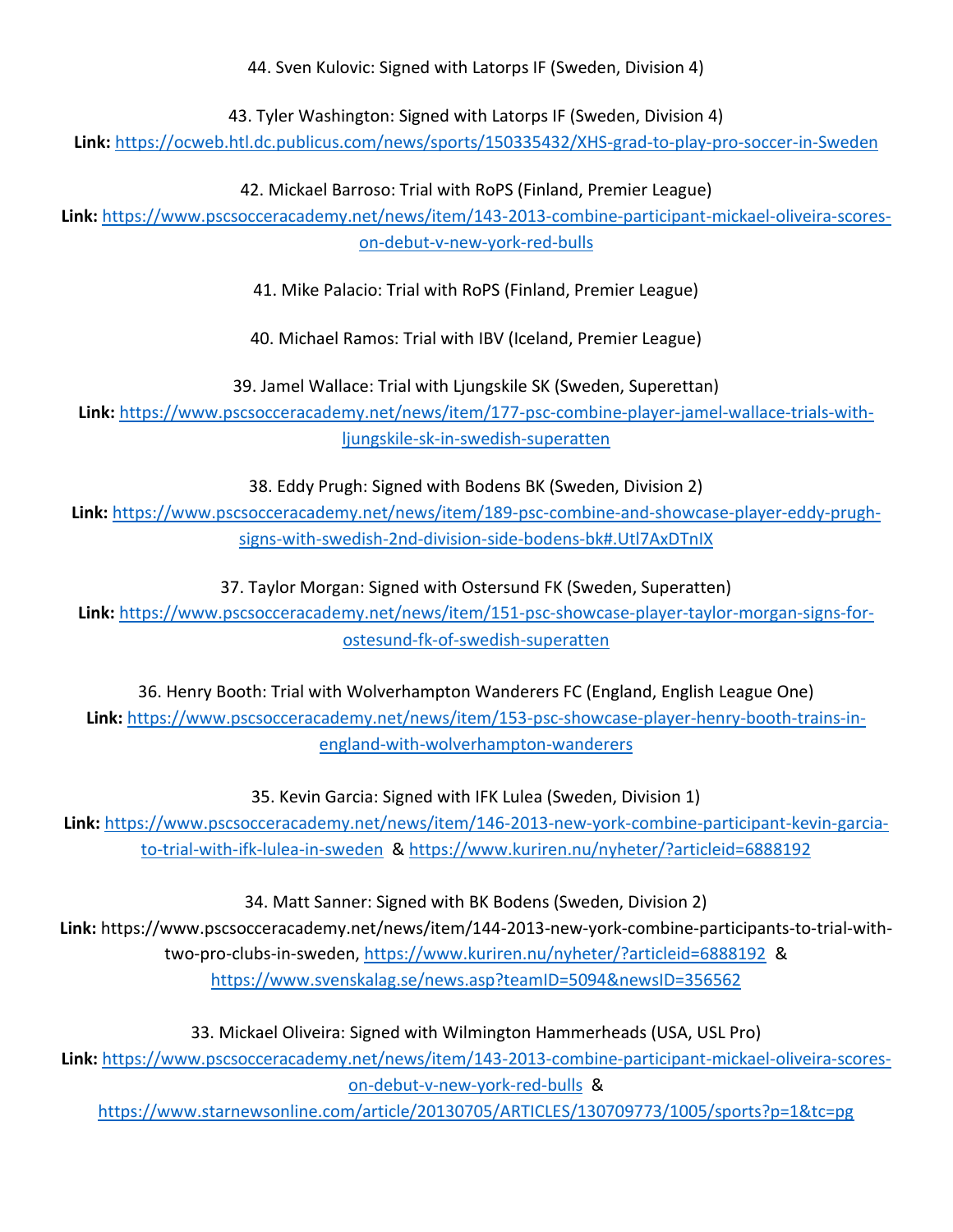#### 32. Arron Patrick: Signed with Wilmington Hammerheads (USA, USL Pro)

**Link:**[https://www.uslsoccer.com/scripts/runisa.dll?M2:gp::72011+Elements/Display+E+47116+News/Display/](https://www.uslsoccer.com/scripts/runisa.dll?M2:gp::72011+Elements/Display+E+47116+News/Display/+22403+58092651+11871) [+22403+58092651+11871,](https://www.uslsoccer.com/scripts/runisa.dll?M2:gp::72011+Elements/Display+E+47116+News/Display/+22403+58092651+11871) AND <https://www.youtube.com/watch?v=qKTCUASrFK8> &

[https://www.pscsocceracademy.net/news/item/137-european-showcase-success-story-%E2%80](https://www.pscsocceracademy.net/news/item/137-european-showcase-success-story-%E2%80%93-arron-patrick-signs-with-wilmington-hammerheads#.UZ3OGLU3uqA)



[patrick-signs-with-wilmington-hammerheads#.UZ3OGLU3uqA](https://www.pscsocceracademy.net/news/item/137-european-showcase-success-story-%E2%80%93-arron-patrick-signs-with-wilmington-hammerheads#.UZ3OGLU3uqA)

31. Jamel Wallace: Signed with Wilmington Hammerheads (USA, USL Pro) **Link:** [https://www.pscsocceracademy.net/news/item/126-2012-san-diego-combine-participant-jamel](https://www.pscsocceracademy.net/news/item/126-2012-san-diego-combine-participant-jamel-wallace-signs-with-wilmington-hammerheads#.UT7FxNEjozE)[wallace-signs-with-wilmington-hammerheads#.UT7FxNEjozE](https://www.pscsocceracademy.net/news/item/126-2012-san-diego-combine-participant-jamel-wallace-signs-with-wilmington-hammerheads#.UT7FxNEjozE)

30. Shaun Utterson: Signed with Wilmington Hammerheads (USA, USL Pro)

29. Shawn Nicklaw: Signed with HB Koge (Denmark, Premier League) **Link:** <https://www.pscltd.co.uk/news.php?a=53> & [https://www.pscsocceracademy.net/%20](https://www.pscsocceracademy.net/%20%20And%20https:/en.wikipedia.org/wiki/Shawn_Nicklaw)  [And https://en.wikipedia.org/wiki/Shawn\\_Nicklaw](https://www.pscsocceracademy.net/%20%20And%20https:/en.wikipedia.org/wiki/Shawn_Nicklaw)

> 28. Troy Cole: Signed with VSI Tampa Bay (USA, USL Pro) **Link:** [https://en.wikipedia.org/wiki/Troy\\_Cole](https://en.wikipedia.org/wiki/Troy_Cole)

27. Alex Horwath: Signed with VSI Tampa Bay (USA, USL Pro) **Link:** <https://www.pscsocceracademy.net/news/item/106-alex-horwath-signs-with-vsi-tampa-bay>

> 26. Yahaya Musa: Signed with Wilmington Hammerheads (USA, USL Pro) **Link:** [https://en.wikipedia.org/wiki/Yahaya\\_Musa](https://en.wikipedia.org/wiki/Yahaya_Musa)

25. Chuck Chijindu: Signed with Por Akuyeri (Iceland, Premier League) **Link:** <https://www.wilmingtonhammerheads.com/chuckwagon.html>

24. Troy Cole: Signed with Wilmington Hammerheads (USA, USL Pro) **Link:** [https://en.wikipedia.org/wiki/Troy\\_Cole](https://en.wikipedia.org/wiki/Troy_Cole)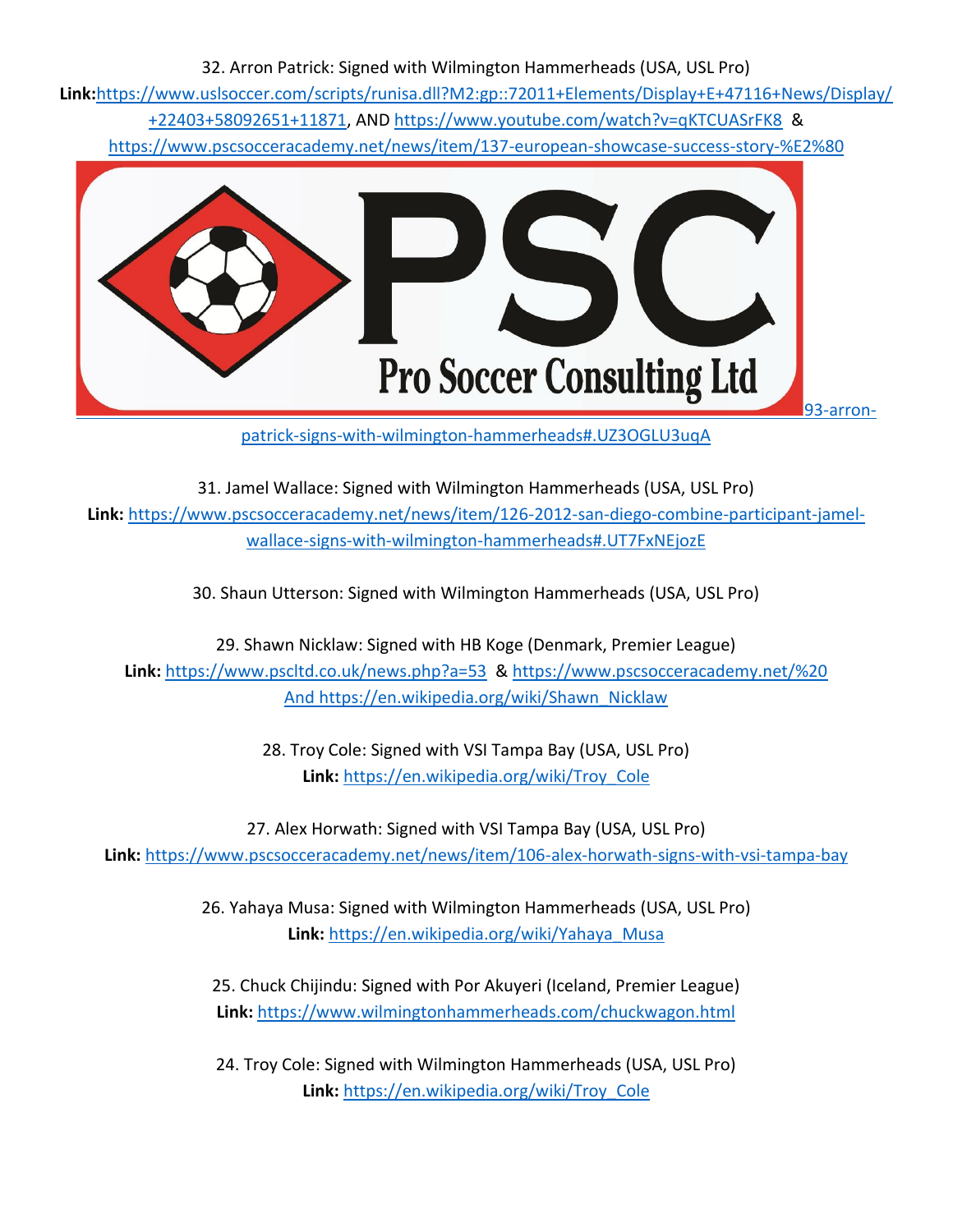23. Troy Hernandez: Signed with Wilmington Hammerheads (USA, USL Pro) **Link:** [https://en.wikipedia.org/wiki/Troy\\_Hernandez](https://en.wikipedia.org/wiki/Troy_Hernandez) & <https://www.pscsocceracademy.net/news/item/22#.UPPVtScj4nk>

- 22. Josh Wicks: Signed with Por Akuyeri (Iceland, Premier League) **Link:** [https://en.wikipedia.org/wiki/Josh\\_Wicks](https://en.wikipedia.org/wiki/Josh_Wicks)
- 21. Cole Dimond: Trials with Fredrikstad (Norway, Premier League) **Link:** <https://www.pscsocceracademy.net/news/item/20>

20. Bill Gaudette: Trials with Barnsley and Walsall FC (England, English Championship) **Link:** [https://en.wikipedia.org/wiki/Bill\\_Gaudette](https://en.wikipedia.org/wiki/Bill_Gaudette)

19. Michael Reed: Signed with Minnesota Stars (USA, NASL) **Link:** <https://mnstarsfc.com/2012/04/stars-sign-michael-reed/> & [https://www.pscsocceracademy.net/news/item/27-2012-showcase-tour-player-profiles-michael](https://www.pscsocceracademy.net/news/item/27-2012-showcase-tour-player-profiles-michael-reed#.UPPXtCcj4nk)[reed#.UPPXtCcj4nk](https://www.pscsocceracademy.net/news/item/27-2012-showcase-tour-player-profiles-michael-reed#.UPPXtCcj4nk)

18. Steve Eneme: Trials with Birmingham City (England, English Championship) **Link:** [https://www.pscsocceracademy.net/news/item/52-youth-id-camp-player-trains-in](https://www.pscsocceracademy.net/news/item/52-youth-id-camp-player-trains-in-england#.UPPY3Ccj4nk)[england#.UPPY3Ccj4nk](https://www.pscsocceracademy.net/news/item/52-youth-id-camp-player-trains-in-england#.UPPY3Ccj4nk)

- 17. Gus Villalobos: Trial with Orebro SK (Sweden, Allsvenskan) **Link:** [https://en.wikipedia.org/wiki/Gustavo\\_Villalobos](https://en.wikipedia.org/wiki/Gustavo_Villalobos)
- 16. Diego Lopez: Trial with Orebro SK (Sweden, Allsvenskan)
- 15. Chris Tsonis: Signed with Tindastoll (Iceland, 2. Deild Karla)
- 14. Yann Ekra: Signed with Harrisburg City Islanders (USA, USL Pro) **Link:** [https://en.wikipedia.org/wiki/Yann\\_Ekra](https://en.wikipedia.org/wiki/Yann_Ekra)
	- 13. Robert Knights: Trial with Aston Villa (England, EPL)
- 12. Lewis Amos: Trial with Harrisburg City Islanders (USA, USL Pro)
- 11. Shadow Sebele: Trial with Harrisburg City Islanders (USA, USL Pro)
	- 10. Matt Fondy: Trial offer with Rops (Finland, Premier League) **Link:** [https://en.wikipedia.org/wiki/Matthew\\_Fondy](https://en.wikipedia.org/wiki/Matthew_Fondy)
- 9. Diego Lopez: Offered contract with Yxhults IK (Sweden, Division 3)